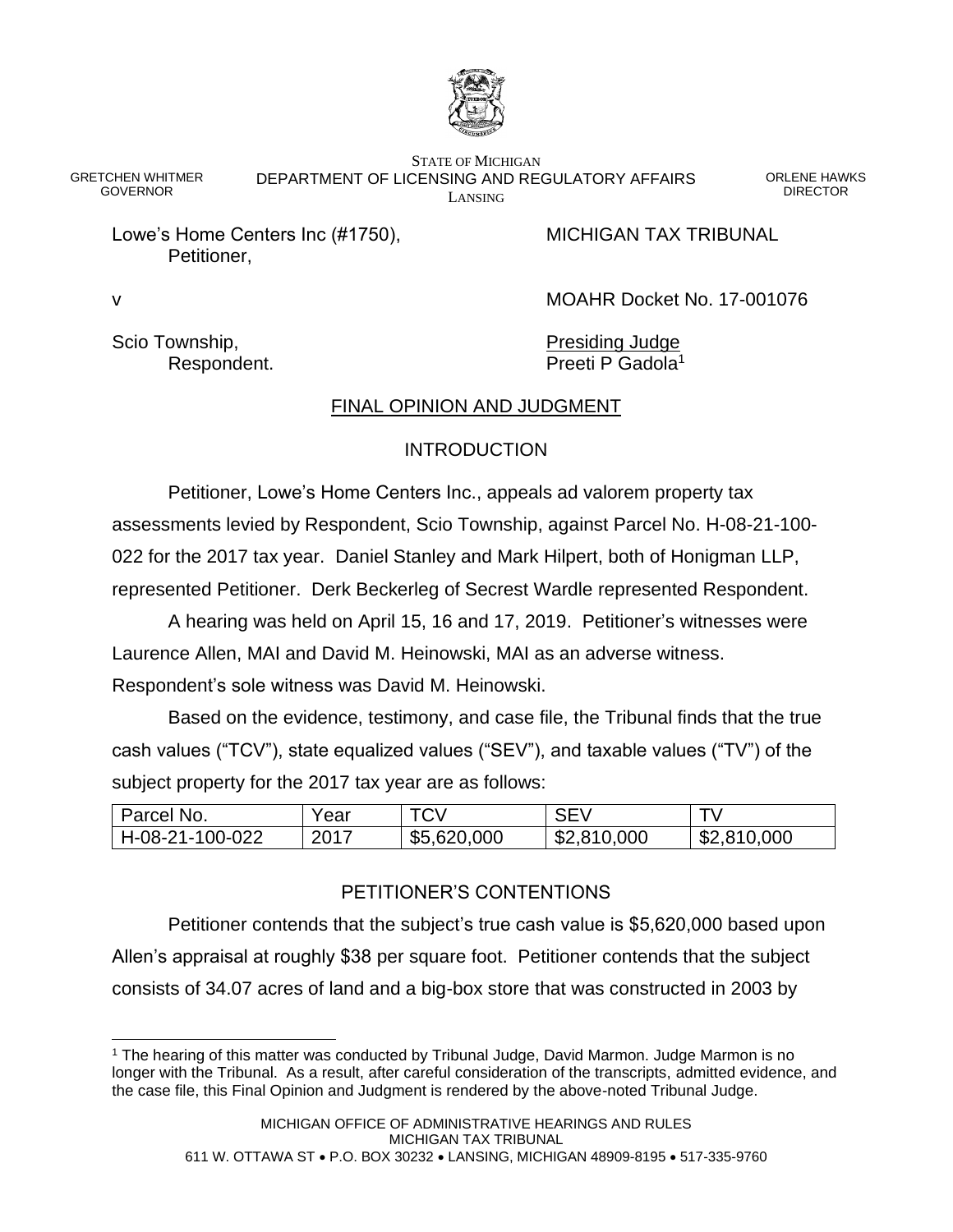Petitioner for Petitioner's retail use, and that the building is a warehouse discount store of Class C construction. The parties are close in percentage of total depreciation and agree that leased fee shopping centers are not appropriate for comparable sales. The difference, per Petitioner, is that Respondent's appraisal contains some errors, and correcting those errors results in a revised value that is equal to or lower than Petitioner's contention. 2

Petitioner contends that Respondent's use of square footage of the building's footprint including fenced in areas, canopied areas loading docks, and garden areas as part of its unit of comparison is erroneous, along with other errors concerning its comparable sales, adjustments, land value, site improvements along with major mathematical errors.

# PETITIONER'S ADMITTED EXHIBITS

- P1 Appraisal Report prepared by Laurence Allen dated September 18, 2018.
- P3 Declaration and other documents related to conservation easement on subject.<sup>3</sup>
- P4 Photographs of subject property.<sup>4</sup>
- P5 BSA documents and Google Street view of 24800 Haggerty.<sup>5</sup>
- P6 Photos of MDEQ signage stating, "wetland conservation easement."<sup>6</sup>
- P7 List of numerical occupancy codes used by MVS/CoreLogic.<sup>7</sup>
- P8 Photos of subject's loading area.<sup>8</sup>

# PETITIONER'S WITNESSES

Petitioner called two witnesses. Its first witness was Respondent's appraiser,

David Heinowski, called as an adverse witness.

## David Heinowski

David Heinowski acknowledged that the sales adjustment grid offered as R-2 was not contained in his appraisal.<sup>9</sup> He agreed that approximately 10 acres of the

- <sup>4</sup> T1 at 87.
- <sup>5</sup> T3 at 75. <sup>6</sup> T3 at 34.
- $7$  T3 at 49.
- <sup>8</sup> T3 at 54.
- <sup>9</sup> T1 at 15.

<sup>2</sup> T1 at 5-9.

<sup>3</sup> T1 at 158.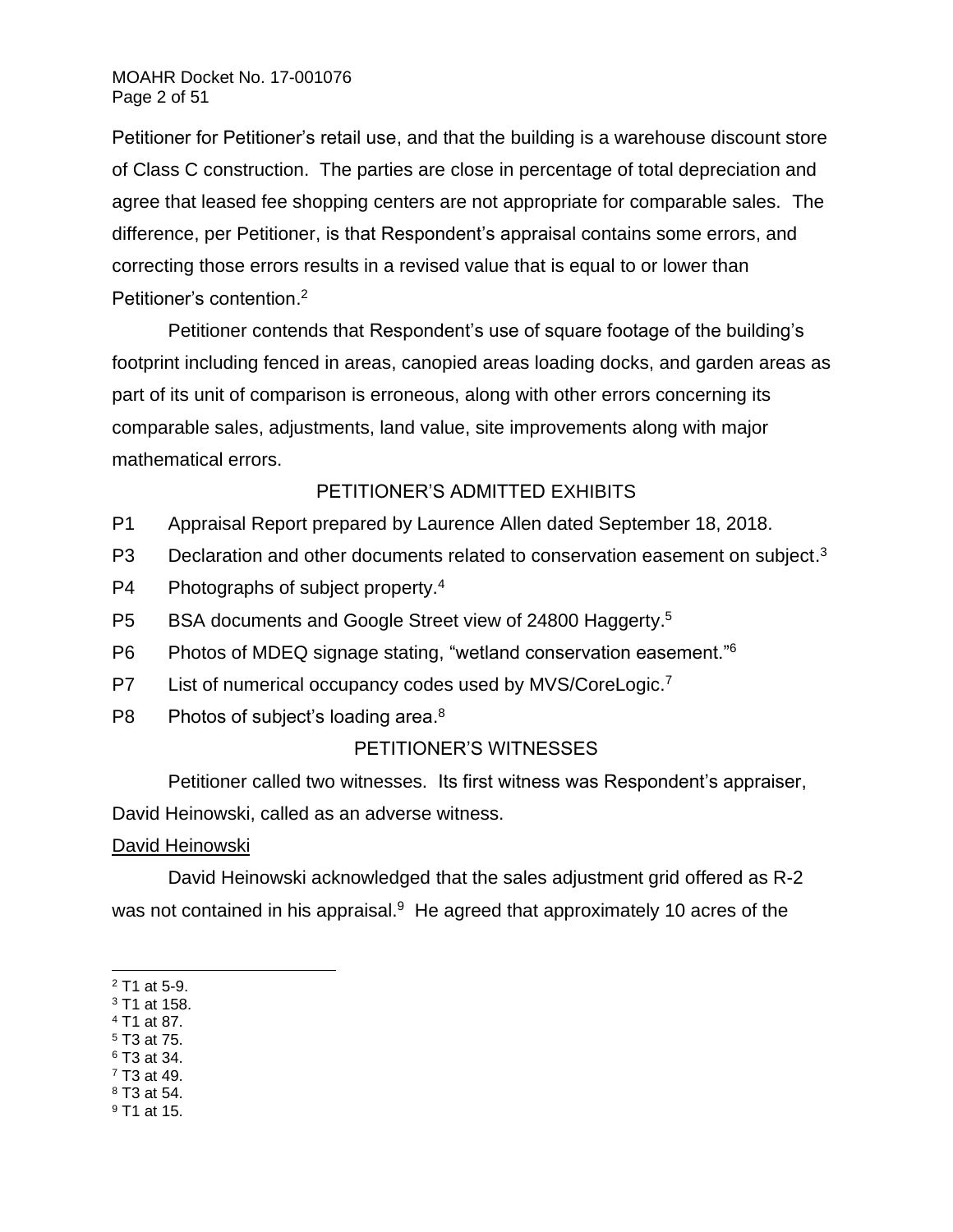subject's 34.07 acres are subject to conservation easements, although he did not become aware of this fact until after valuation exchange.<sup>10</sup> He agreed that the subject site does not include excess land or surplus land.<sup>11</sup> Heinowski did not agree that 146,400 SF on page 20 of his appraisal<sup>12</sup> was the gross building area, but did label it as the "primary building."<sup>13</sup>

Heinowski agreed that the subject consists of land, land improvements and building improvements, and does not include inventory or personal property.<sup>14</sup> He also agreed that as of the relevant tax date, the subject was not leased, but was owned and used by Lowe's to house its retail business, and that the improvements were constructed for Lowe's use as a retail store, and that big-box stores like the subject could be used by various retailers to house their retail business operations.<sup>15</sup> He further agreed that who owns or uses the subject property does not affect its true cash value, and that it would be the same regardless of who owns or used it, "all things else equal."<sup>16</sup> He acknowledged that in his cost approach he determined that the subject had 80% overall depreciation, including physical depreciation, functional obsolescence and economic obsolescence. 17

Heinowski agreed that using sales of property that are not leased "creates a better analysis of market activities."<sup>18</sup> He agreed that a leased fee interest and a fee simple interest are two different things, and that a fee simple interest excludes any business value associated with the business being conducted within the subject.<sup>19</sup> Heinowski elaborated as to why big box stores are not built to be sold or leased, as follows:

That, I think, would be in response to the build-to-suit nature of the buildings. That they are built, as we just went through the questioning on,

- <sup>10</sup> T1 at 16.
- $11$  *Id.*
- <sup>12</sup> Exhibit R-1.
- <sup>13</sup> T1 at 17-18.
- <sup>14</sup> T1 at 23. <sup>15</sup> T1 at 24-25.
- <sup>16</sup> T1 at 26-27
- <sup>17</sup> T1 at 31-32.
- <sup>18</sup> T1 at 38.
- <sup>19</sup> T1 at 40-42.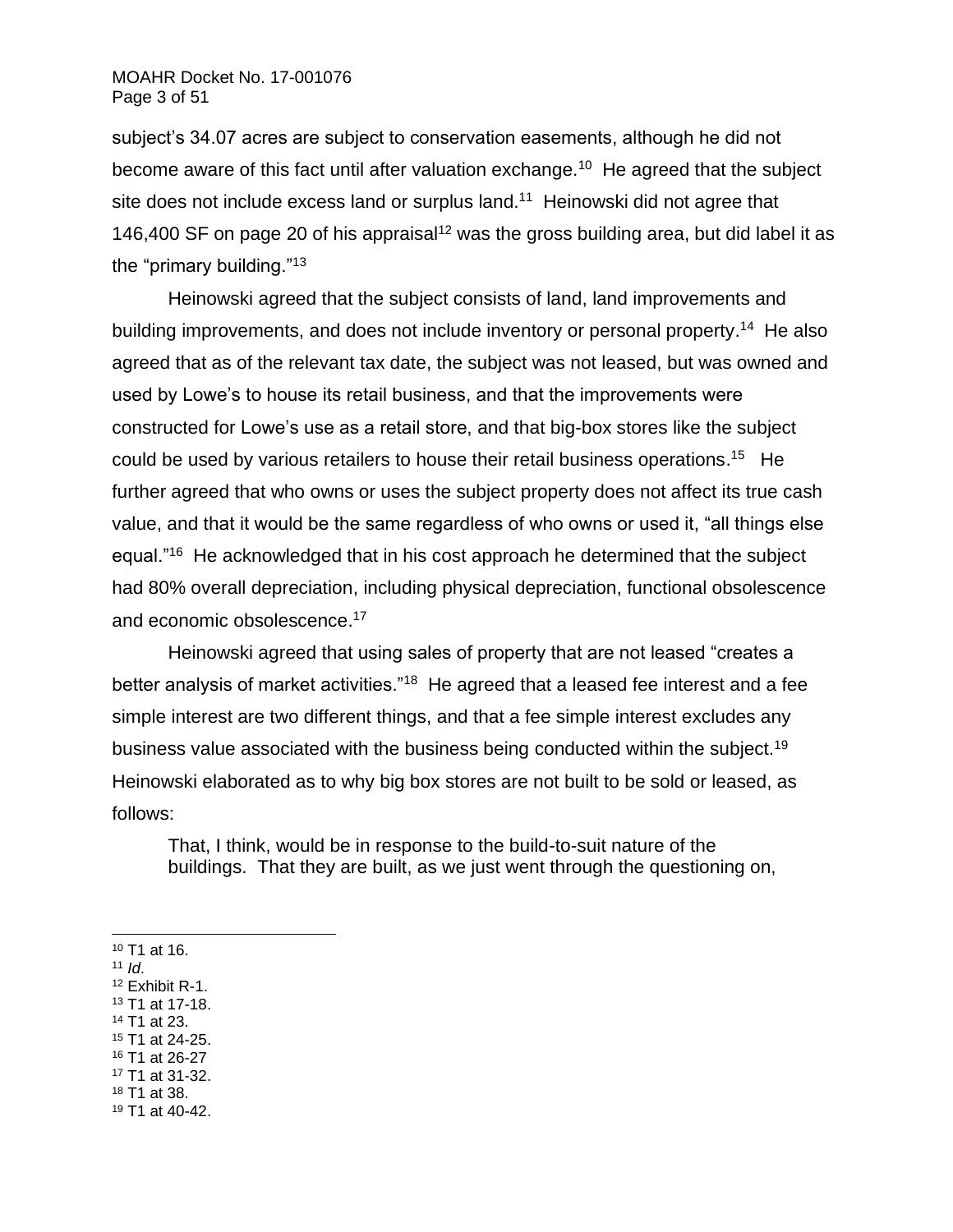for that building. And that would deplete possible sales of the building or reduce it. So it's not going to occur as a normal market function.<sup>20</sup>

# Laurence Allen

Petitioner's main witness was Laurence Allen. Allen testified that he holds and has held the MAI (member, appraisal institute) designation for approximately 40 years.<sup>21</sup> He also holds the designation of CFA (chartered financial analyst) and has appraised real estate for approximately 45 years. He has appraised stores used by Cabela's, Bass Pro, Meijer, Target, Kmart, Lowe's, Kohl's, Home Depot, Menard's, Wal-Mart, and Sam's Club.<sup>22</sup> Allen testified that he considers a big-box store as 80,000 SF or larger, and he had appraised close to 200 big-box stores in the last 10 years.<sup>23</sup> He stated, "probably 15 times" in answer to the question of how many times he has testified before a state board or tribunal as to the value of a big-box store.

Allen had the following exchange on direct examination regarding the interest appraised:

Q. Can the value of a given property be vastly different depending on whether you value the fee simple interest or some other interest, such as a leased fee interest in the same property?

A. Yes, it can.

Q. Why?

A. Because an investor purchasing a fee simple interest will need to locate a tenant and negotiate a lease and probably pay leasing commissions, maybe make some tenant improvements and have some lost income while it's being leased up. Whereas, an investor buying the property that's already leased can buy it as a passive investment and buy it to collect the existing rent payments and doesn't need to go to find a tenant or negotiate a lease or experience downtime while the property is being leased and set up for a tenant. $24$ 

Allen also testified that there are differences between discount stores such as the subject and department stores or for smaller store buildings. He explained:

- <sup>22</sup> T1 at 61-62.
- <sup>23</sup> T1 at 64. <sup>24</sup> T1 at 72.

<sup>20</sup> T1 at 32-33.

<sup>21</sup> T1 at 59.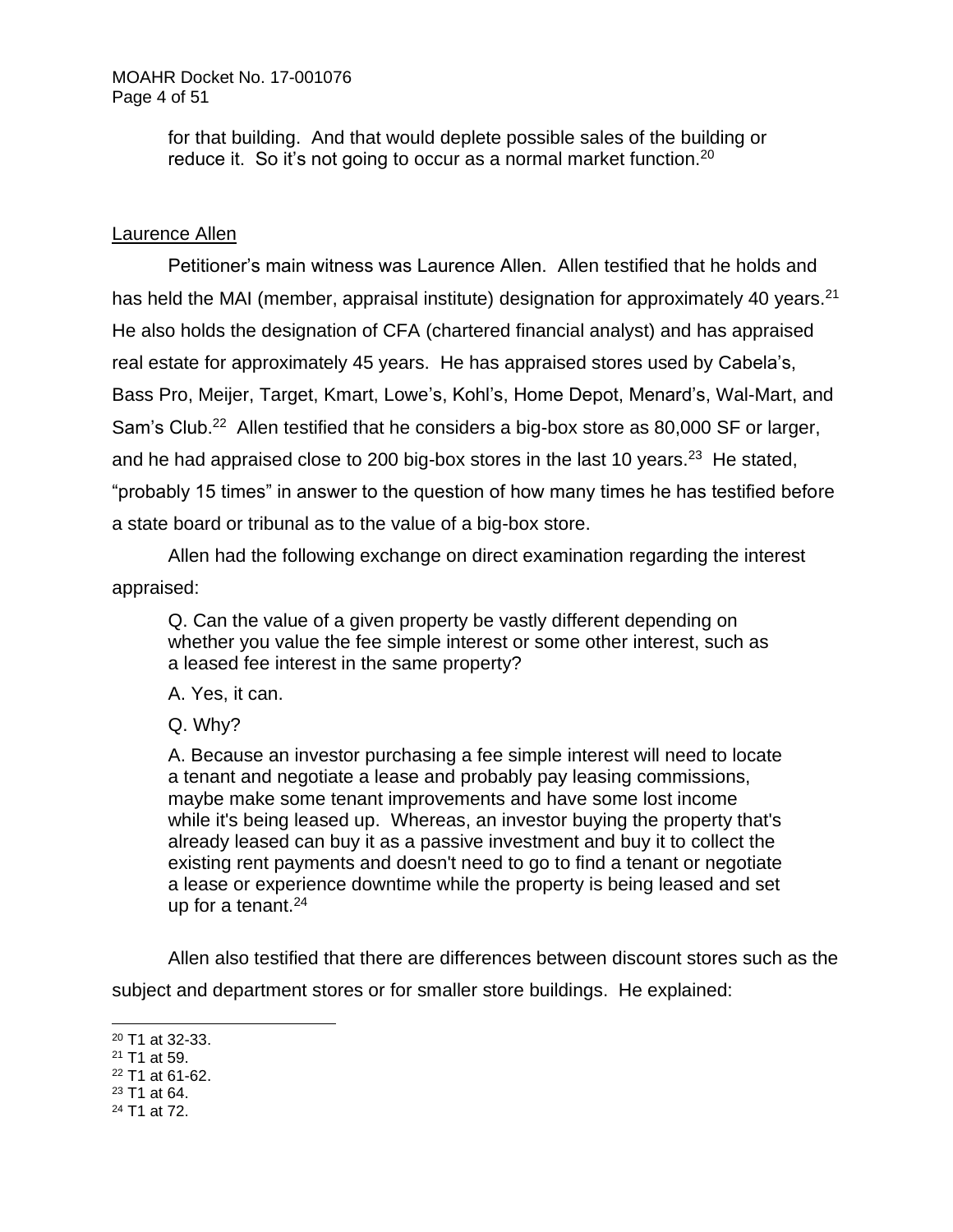Well, the market for big-box stores is different than small -- smaller stores, which are sometimes called junior boxes or small boxes, because there's a lot more users for junior box stores and smaller box stores than there are for big-box stores.<sup>25</sup>

He also explained why the size and depth make it difficult for other retailers to re-

use big-box stores:

The size and depth make it difficult to reuse for other retailers. For instance, there's strong demand for small box stores and quite often bigbox stores are purchased to divide into smaller boxes. But the depth is - of the store and the overall size makes it difficult and makes it necessary to partition the store and divide the utilities and change the loading. So it's adaptable for multi-tenant, but because of the depth and the size it's an expensive adaptation.<sup>26</sup>

Allen next explained why the market was different for leased fee interests in big-

box stores than for non-leased stores:

The leased fee interest in a big-box store are sold nationally on the national investment market, and there are a multitude of potential purchasers who would buy the property for the income stream. Whereas in an existing unleased big-box store the buyer would not be a passive investor, it would be a user of the property or an investor who would – who would need to find a tenant and negotiate a lease and put the tenant in place so it eventually could be sold as a passive investment on the investment market.<sup>27</sup>

Allen testified that the subject's land size of 34.07 acres includes neither excess

land that can be sold off separately, nor surplus land that can be used for expansion. He also testified that a little over 10 acres of the property was subject to conservation easements, and thus not developable.<sup>28</sup>

After describing the building and stating its square footage is 146,400, he explained why Petitioner and other big box stores build to their individual model: "Because their primary goal in building the store is not to build it for resale but to build it to conform to their business plan and to maximize their retail sales and profits for their business." 29

- <sup>27</sup> T1 at 73-74.
- <sup>28</sup> T1 at 78.
- <sup>29</sup> T1 at 83.

 $25$  *Id.* 

<sup>26</sup> T1 at 72-73.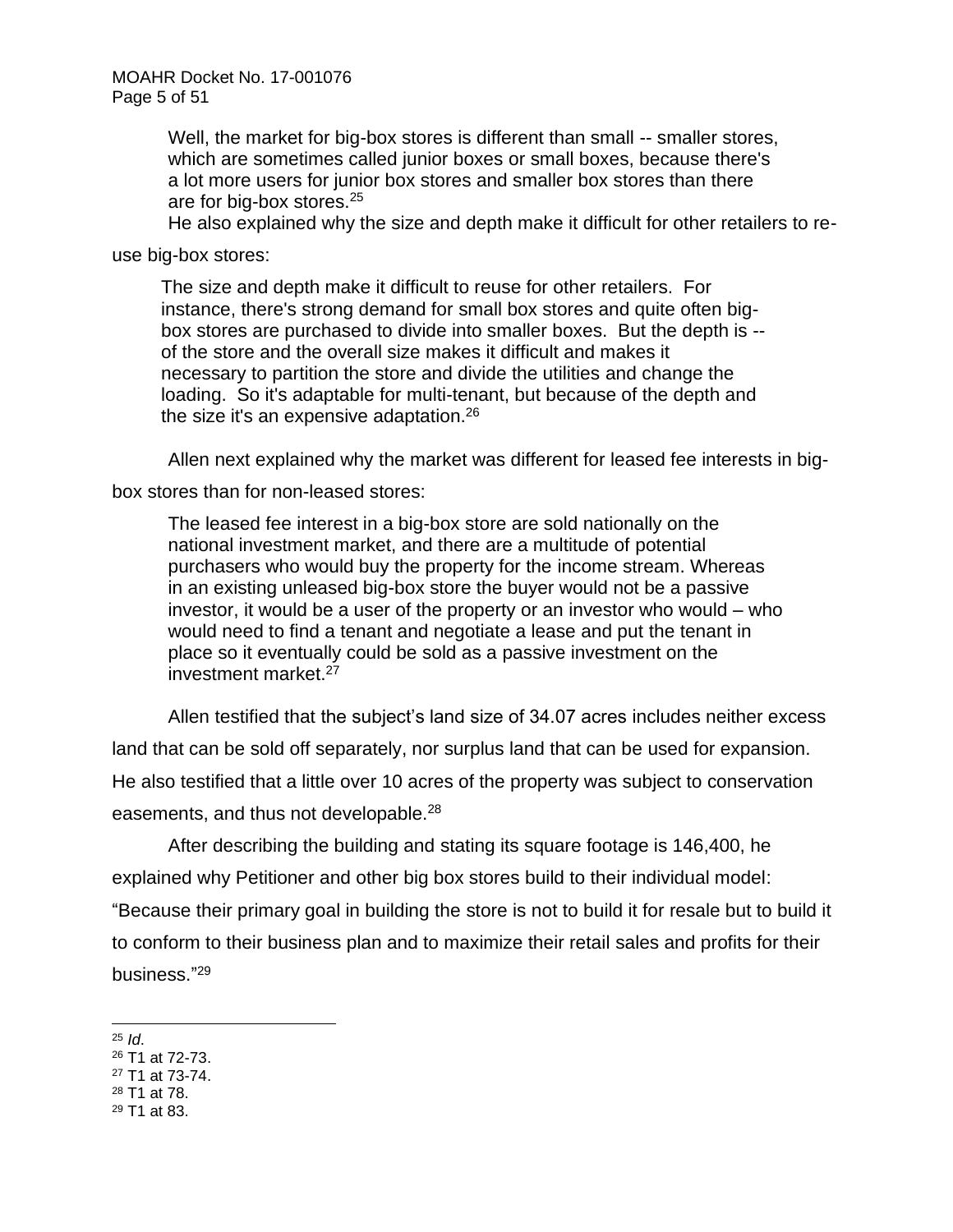After explaining why another retailer would make modifications to the store, and how expensive it is to convert the subject to multi-tenant, Allen opined that the sales comparison approach was the best valuation method to value the property. He explained that "the sales comparison approach is the most reliable approach, because there are a lot of sales of big-box stores and there's a demonstrative market for big-box stores and demonstrative pricing for big-box stores, and so it becomes the most direct way to value the property."<sup>30</sup>

Regarding the income capitalization approach, Allen explained why it is less applicable to the subject:

Well, number one, I'm valuing the fee simple interest, so income approach is most applicable when valuing a leased property. Second, there's less activity in the market for leasing of big-box stores, so the data is not as prevalent or as reliable as the sales. And another reason is since there's no tenant in place, if you were going to buy it as an income property you would have to find a tenant and negotiate a lease and probably reconfigure the store for a new user. And all those costs are additional costs you would have in doing an income approach in the store. And further, the capitalization process is much clearer when you have a lease. And typically, a capitalization rate is based on the characteristics of the leases and we know that capitalization rates are varied, along with lease terms for big-box stores. And that if you have a 20-year lease you're going to have one capitalization rate, if you're going to have a five-year lease -- remaining lease you're going to buy it at a much higher capitalization rate because you know that there's a much higher probability at the end of the lease term you're going to have to find another tenant or do something with the property. So the capitalization rate depends upon the lease term and there's no lease terms. That's an additional risk because there's an unknown tenant and unknown lease in the property.<sup>31</sup>

As to why he did not rely upon the cost approach, Allen stated that it is typically not applied because while it provides an indication of replacement cost, it does not indicate what the property can be sold for. $32$ 

In his sales approach, Allen determined that the unit of comparison is the sale price per square foot of the building area, noting that the sales price also includes land and site improvements. Allen testified that his choice is the "typical unit of

<sup>30</sup> T1 at 92.

<sup>31</sup> T1 at 93-94.

<sup>32</sup> T1 at 94.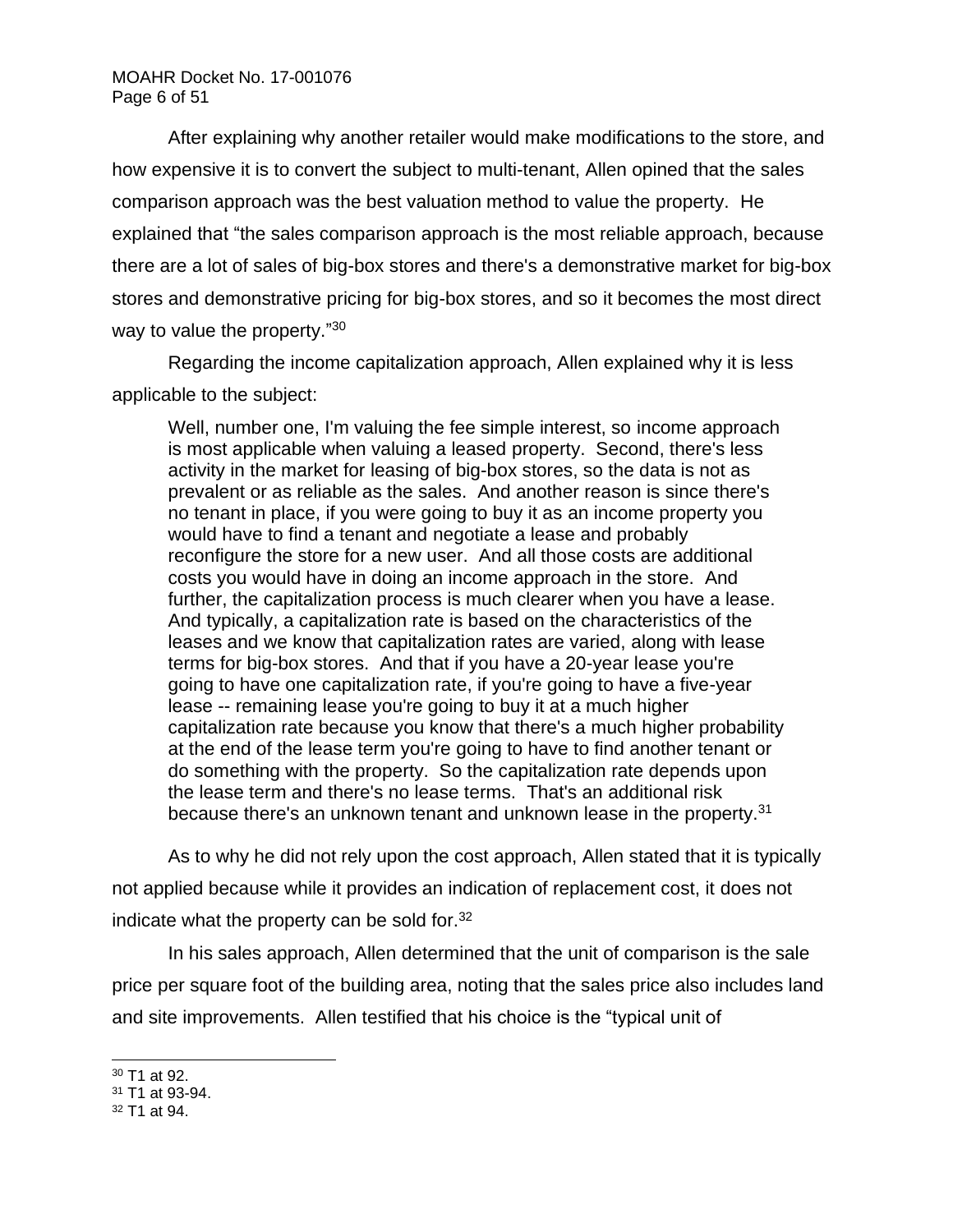MOAHR Docket No. 17-001076 Page 7 of 51

comparison."<sup>33</sup> On cross examination, Allen testified that he used "the square foot of building area, not counting canopy areas, not counting garden areas, just per square foot of building."<sup>34</sup> When pressed on the definition of building area, Allen had the following exchange on cross examination:

Q. Shouldn't you value the building as the building exists, whether it's 146,400 or whether it's 190,150 and then found comparables that fit what you actually had in the subject property in terms of building?

A. I think the comparables are comparable to this building and the unit of comparison is the price per square foot of building, which considers the fact that you can have canopies, you could have garden areas, you could have parking lots, you could have loading docks. But the price per square foot of building is a unit of comparison.

Q. And isn't it really -- you're certified by the state and you're certified by the Appraisal Institute. Isn't it important that when you use definitions in your appraisal that it complies with books like The Dictionary of Real Estate Appraisal -- or, Real Estate, rather?

A. No, it's important it complies with the market and how the things are done in the market.<sup>35</sup>

Q. And in the instant case you keep calling them unenclosed areas, but in fact that entire area, which is shown on your aerial on page 30, is all enclosed by a permanent front that says, garden area, permanent wall, and a permanent back wall. It's all enclosed by permanent walls, aren't they?

\* \* \*

A. Yeah, my house has a fence around it, but that doesn't mean my backyard is a building. And my fence is permanent and, in fact, it's concrete block and it's not going anywhere, but that doesn't mean my backyard is part of my building.<sup>36</sup>

Allen was also asked in direct examination if any of the big box store appeals he

was involved in did he, or the other side's appraiser or the Tribunal use the square footage attributable to a garden area, loading area, pick-up area or canopied area as the unit of comparison, to which he replied "no" and indicated that the square footage of the building was the unit of comparison used.<sup>37</sup> Also on this subject, in response to

- <sup>35</sup> T2 at 76-77
- <sup>36</sup> T2 at 80.

<sup>33</sup> T1 at 97.

<sup>34</sup> T2 at 77.

<sup>37</sup> T1 at 125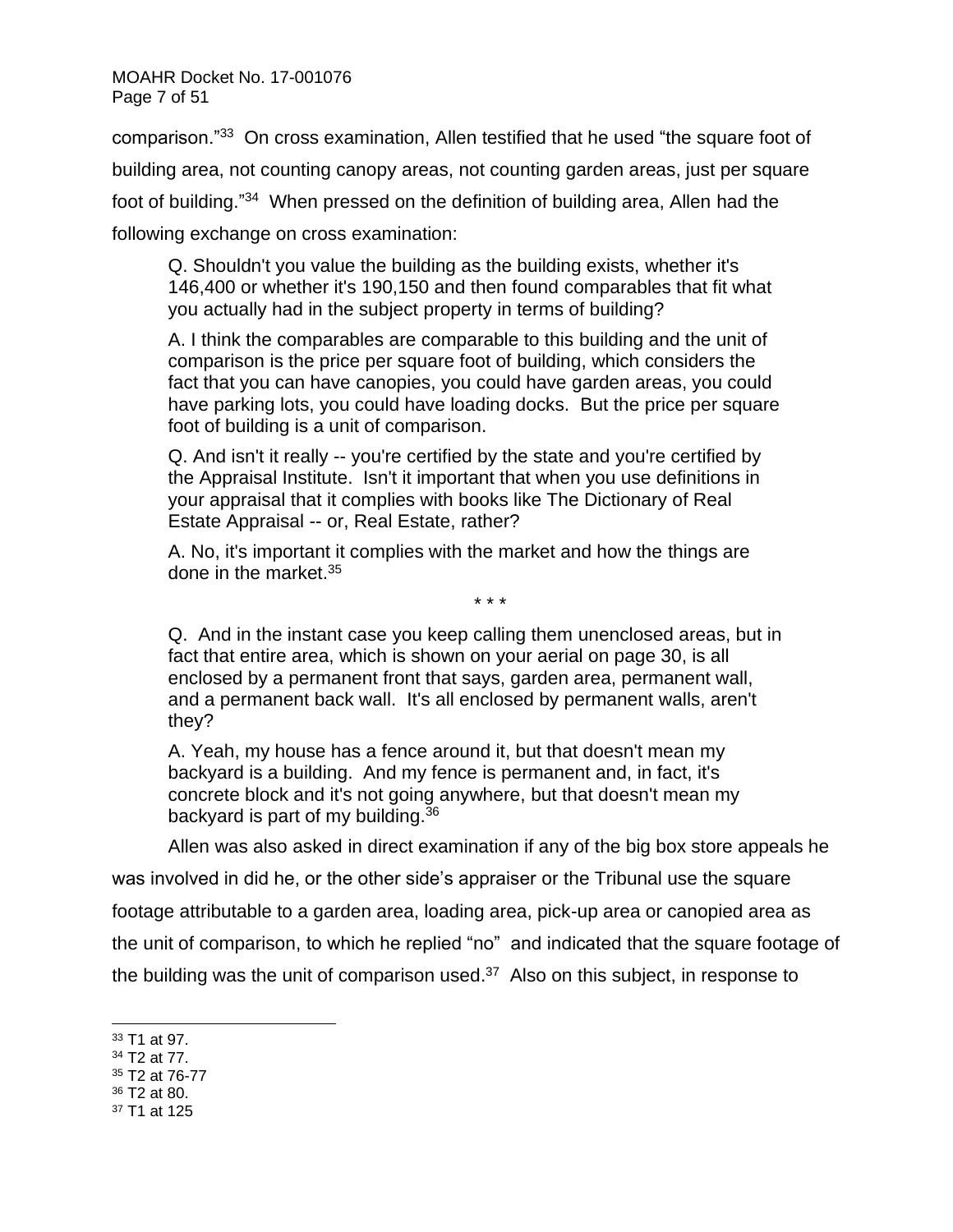inquiries from the bench, Allen testified that the garden area is typically closed off during winter and not accessible to customers, and that when CoStar reports square footage of a building in a sale, it does not include garden areas or canopies, only the building itself.<sup>38</sup>

On redirect examination, Allen was again asked about his unit of comparison, and had the following exchange:

Q. Sir, have you spoken to market participants who were involved in the market to either buy, sell, lease or rent big-box stores?

A. Yes.

Q. What -- what type of market participants have you spoken with?

A. The major big-box retailers, Wal-Mart, Lowe's, Home Depot, Target, Kohl's, as well as brokers involved with selling big-box stores and buyers involved with purchasing big-box stores.

Q. And in your discussions with those market participants have you discussed what unit of comparison those people use?

A. It's not really a matter of discussion. Everyone uses price per square foot of building. The sellers use it, the buyers use it, the brokers use it.

Q. Do -- are you aware of any market participant that uses a unit of comparison that includes areas of canopied areas?

A. No, they don't include canopy areas in the building square footage.

Q. Do you know any market participant who uses the square footage or adds to the square footage that they use as a basis of comparison the square footage of fenced-in garden areas?

A. No, I've never seen that used as part of the unit of comparison.

Q. When sales of big-box stores are reported by reporting services such as LoopNet or CoStar, what square footage is reported?

A. The price per square foot of building excluding canopies and garden area square footages.

Q. What types of big-box store properties typically have canopy areas and garden -- or, fenced-in garden areas?

A. Lowe's stores do, Home Depot stores do, Menard's, Meijer stores, Super Kmart stores, Bass Pro stores, Cabela's stores.

Q. Have you -- have you reviewed -- I'm sorry. How many appraisals have you performed of big-box stores?

<sup>38</sup> T2 at 157-158.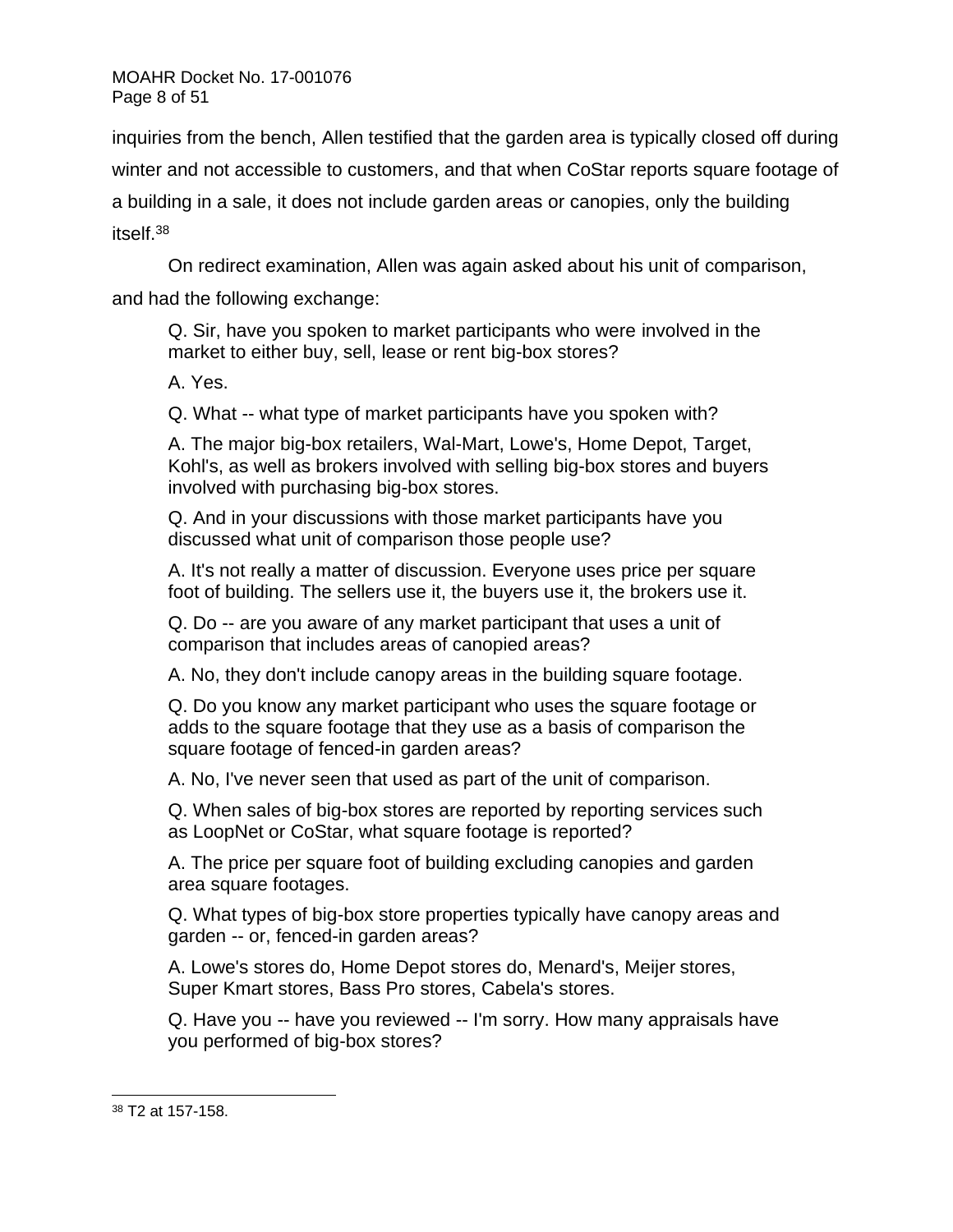A. Close to 200.

Q. Have you ever used the unit of comparison for a big-box store that included the areas of canopy -- canopied areas or fenced-in garden areas?

A. No.

Q. Okay. Have you reviewed appraisals reviewed by other appraisers?

A. Yes.

Q. Other than the appraisal in this case, have you ever seen an appraisal of a big-box store that used as a unit of comparison a square footage for the sales comparison approach that included the either canopied areas or fenced-in garden areas?

A. No.<sup>39</sup>

Allen next testified to the seven sales he used in his sales comparison approach.

In answer to a question regarding the use of leased fee sales for valuing big box stores,

Allen gave the following testimony:

They sell for a much higher price. Typically because it's a different market, it's a passive investment market. It's typically an institutional investor who is buying the income stream based on the credit of the tenant. And typically they're sold with build-to-suit leases, they're abovemarket rent, and the purchase is based on what the remaining lease term is and how strong the credit of the tenant is. $40$ 

He testified that in the last 10 years there is a relatively narrow range of selling prices for fee simple interest sales of big-box stores in the Midwest, between \$20 and \$45 per square foot.<sup>41</sup>

Allen testified regarding each of his seven improved sales comparables.<sup>42</sup> Regarding improved sale number 3, which he had in common with Respondent, he was questioned on cross regarding his negative adjustment for demographic attributes, since this property, located in Detroit at Telegraph Rd, south of Eight Mile Rd has a median household income of roughly half of the subject. Allen replied that here were 286,000 people within five miles of Sale 3, as opposed to 59,000 persons within 5 miles of the subject. Allen further testified that \$47,000 per year average household income

- <sup>40</sup> T1 at 100.
- <sup>41</sup> T1 at 100-101.
- <sup>42</sup> T1 at 104-110

<sup>39</sup> T2 at 141-143.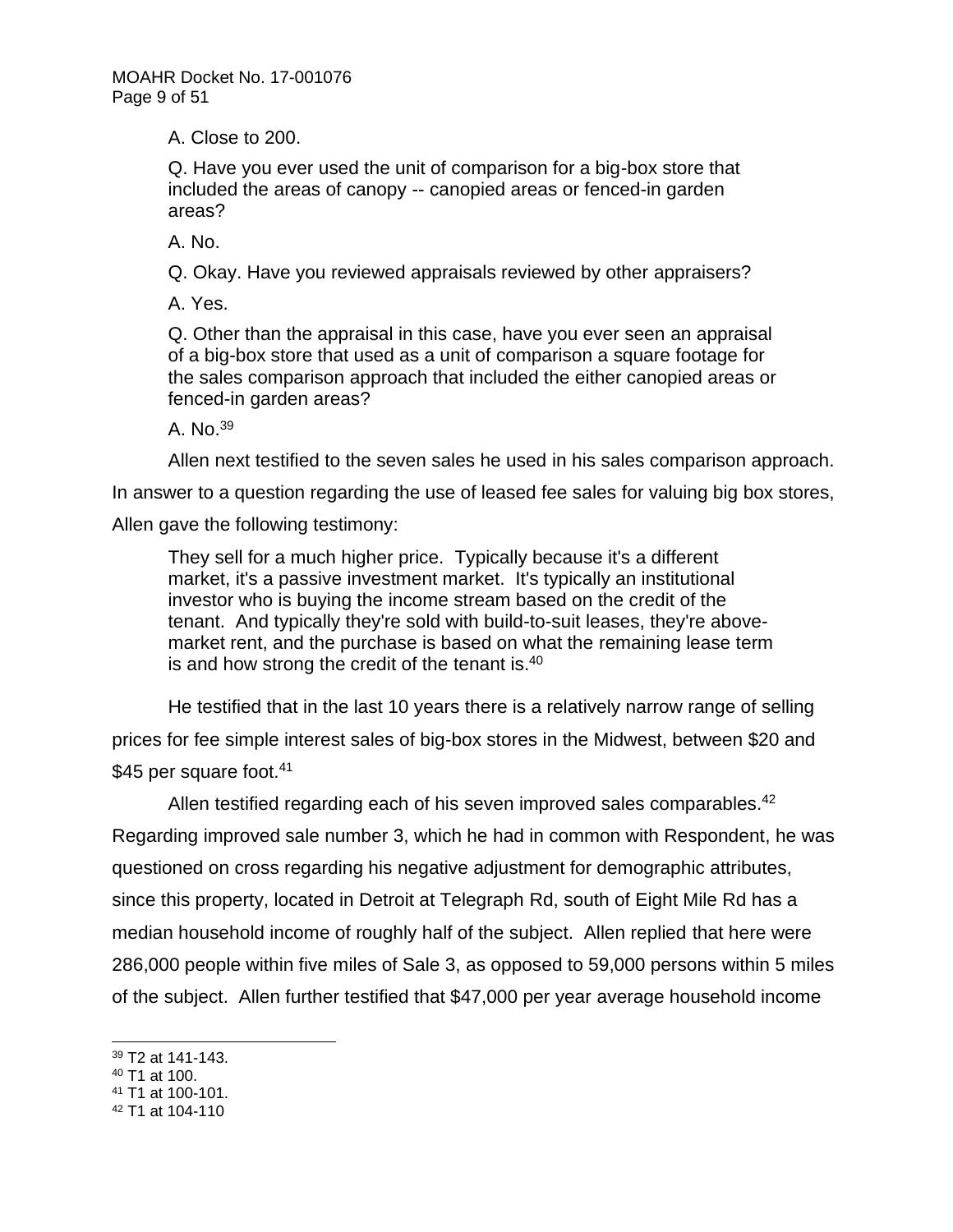near Sale 3 is not far from the median income for the state of Michigan and metropolitan Detroit, and for a discount warehouse property, having 5 times the population within 5 miles as the subject requires a downward adjustment, even though the population is not nearly as affluent.<sup>43</sup>

Allen also testified that sale 7 in Elgin, Illinois was the only comparable he used that had a deed restriction. He opined that the deed restriction did not negatively impact the sale because the sale price was negotiated without a deed restriction, the restriction was very short term, and the buyer was excluded from the restriction.<sup>44</sup>

On cross examination, Allen was questioned concerning sale 7. When questioned as to why he used this out-of-state comparable, Allen stated, "Because it was a Lowe's store that sold close to the date of valuation and it was located in a fairly affluent area . . . . "<sup>45</sup> He also stated that the demographics of the area were similar and the size of the store was similar. When asked whether it was correct that the deed restriction placed on this property did not affect the purchase price, Allen answered:

Yes, particularly with Lowe's. I met with Lowe's real estate people in North Carolina and went through the whole process of how that works in terms of setting forth the deed restrictions, how they get an offer, get approved by the board and then go back and negotiate a deed restriction that won't affect the purchase price or kill the deal.<sup>46</sup>

Allen also testified regarding additional sales referenced in his appraisal to demonstrate the market for big-box stores. He also testified that he included 15 sales of Lowe's stores between 2010 and 2014, which ranged in price of \$18-\$40 per square foot of building area, exclusive of loading areas or canopy areas or fenced garden areas, which are typical for Lowe's properties.<sup>47</sup> Finally, as to the sales comparison approach, he concluded to \$38 square foot of building area, applied to the subject's 146,400 SF for a value rounded to \$5,560,000.<sup>48</sup>

- <sup>44</sup> T1 at 109-110.
- <sup>45</sup> T2 at 44.
- <sup>46</sup> T2 at 48.
- <sup>47</sup> T1 at 123.
- <sup>48</sup> T1 at 126.

<sup>43</sup> T2 at 58-62.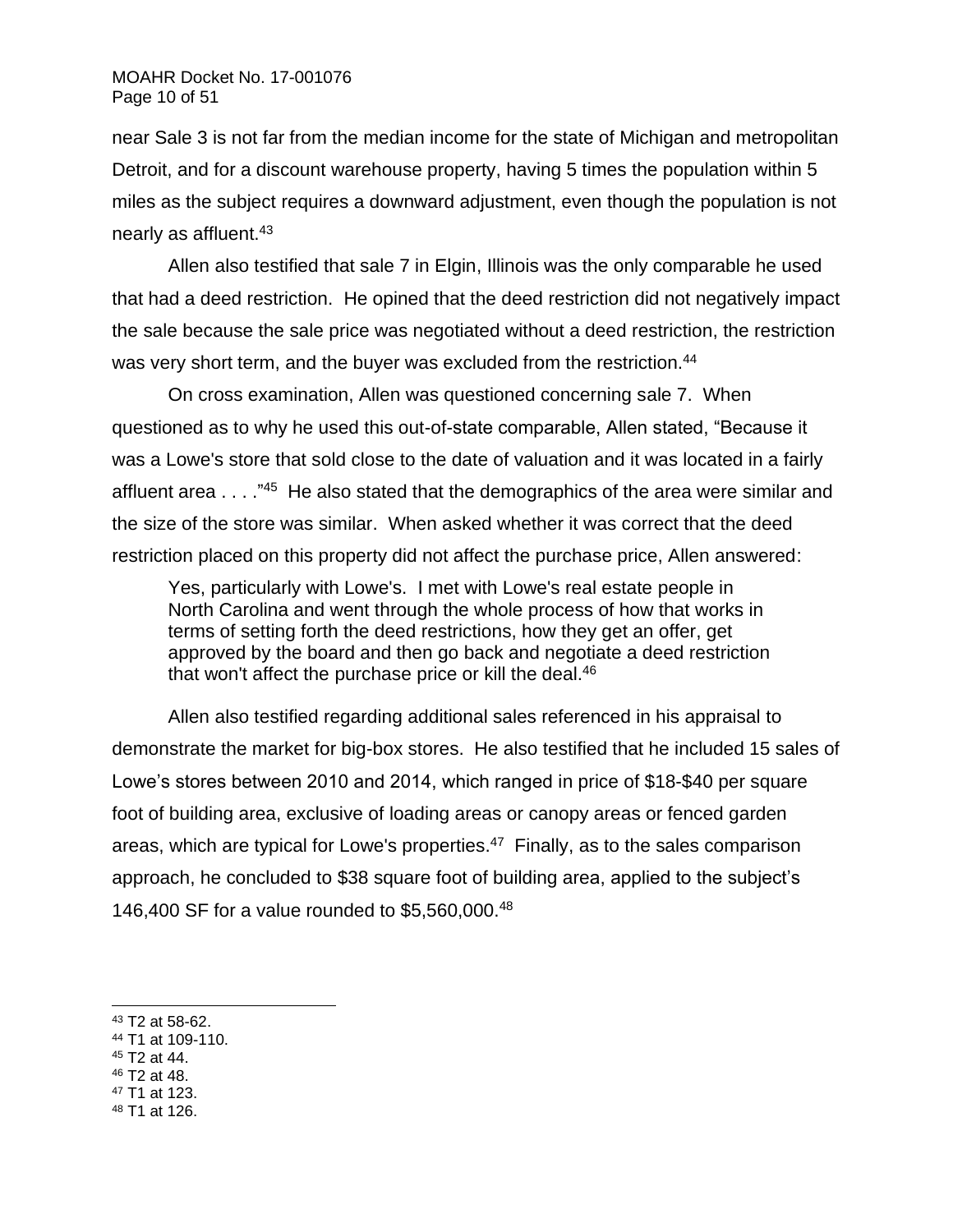Allen next testified regarding his income capitalization approach. He stated that the data for this approach is not as good as the sales comparison approach because "there are not a lot of leases of big-box stores."<sup>49</sup> Allen also had the following exchange on direct examination regarding the valuation of big box stores based upon leases:

Q. Does the value of a big-box store leased at market rent equal the value of a fee simple interest in a big-box store?

A. No.

Q. Why not?

A. Because the fee simple interest is without a tenant in place and once - once the property is leased it would have a different value. Then the value would be based on the lease and not -- not just the property.

Q. Was the subject building an existing building as of the valuation date of your appraisal?

A. Yes.

Q. Is there a market for the rental of existing big-box store buildings?

A. Yes.

Q. Is there also a market for the rental of big-box store buildings that do not yet exist?

A. Yes.

Q. Are those two markets two separate markets?

A. Yes.

Q. Generally describe for the Tribunal those two different rental markets for big-box store buildings.

A. Well, one, I would call the build-to-suit market, and that's when a bigbox retailer wants to go in a location and doesn't want to spend the money to build their own building. They'll hire a developer to build the building and they'll pay a rent to that developer based on the developer's cost plus the profit to the developer. And that's what -- what I would call a build-tosuit lease because the building was built to the specifications of the particular retailer and not -- not for the general market.<sup>50</sup>

Allen went on to testify that he used rents from five existing big-box stores, which

he adjusted, and concluded to a rent of \$5.00 per square foot.<sup>51</sup> He also concluded to a vacancy and credit loss of 7.5%, (6.5% being vacancy only) looking at the Washtenaw

<sup>49</sup> T1 at 127.

<sup>50</sup> T1 at 127-128.

<sup>51</sup> T1 at 131-132.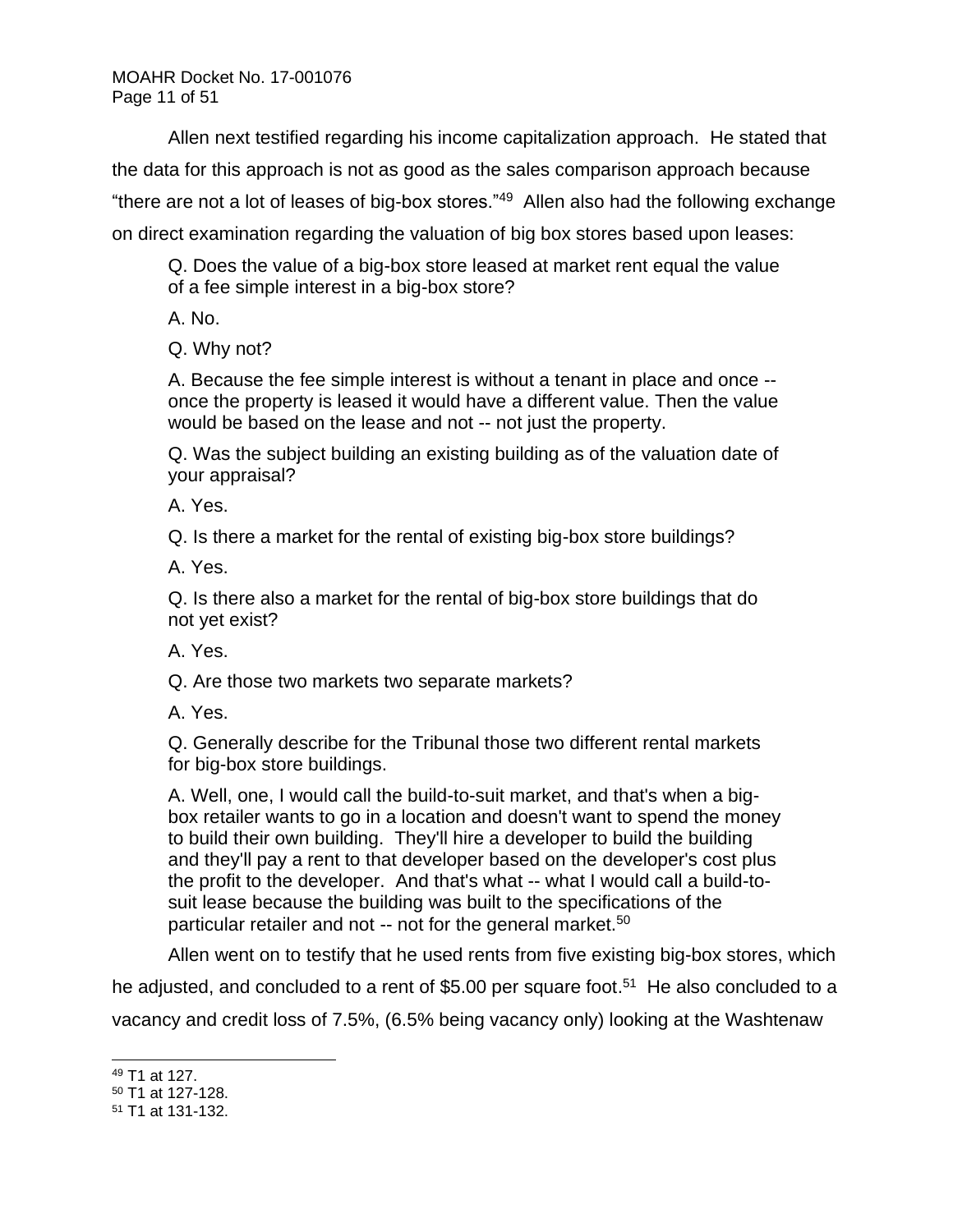MOAHR Docket No. 17-001076 Page 12 of 51

County market. When asked on cross as to why he would have a vacancy rate that high when the rate in a 5-mile radius from the subject is 1.7%, Allen answered:

Well, the reason I would use a higher vacancy is because as of the date of the appraisal if the property was put up for lease it would be a hundred percent vacant. So it would take time to find a tenant, to negotiate a lease and to configure the space for the tenant, so you're going to have an initial vacancy of the subject property. And also for big-box stores, as you previously demonstrated, there's not a lot of tenants looking to lease a bigbox store, so it takes a longer period of time to find a tenant. So when you have turnover there's a larger downtime than for small retail, which those vacancies reflect small retail. So you're going to have a higher initial vacancy and higher long-term vacancy for big-box store, and that's why six and a half percent is higher than the 1.7 percent.<sup>52</sup>

He also discussed CAM reimbursement and his expense estimates on a triple net lease and concluded to a NOI of \$577,320.<sup>53</sup>

Allen next discussed capitalization rates and agreed that leased fees have lower rates than fee simple interests, with no lease in place. The reason is "there's a higher risk because it's not known who the tenant will be, how long it will take to find the tenant and how much rent loss you're going to incur before you get a tenant in place and then how long the lease term and how strong the credit is."<sup>54</sup> He then concluded to a 9.5% cap rate considering several investment surveys.

On cross examination, Allen was asked why he did not rely on the Boulder Group, which only reports big-box cap rates. He explained:

The Boulder Group data number is asking prices for big-box -- big-box stores. It doesn't represent sold cap rates. Number two, it's a national average, and if you look at the Boulder Group for Midwest it's higher rates than the national average. Number three, it's based on average lease term. If you look at shorter lease terms or larger lease terms, the rates vary and for the subject property we have no lease term. And so the Boulder Group is based on a property that is already leased on a longterm basis, typically to a credit tenant and then it represents an asking price. So we don't have an existing lease and we don't have a long-term lease and we don't know who the tenant would be, so there's higher risk than if you bought a Boulder Group property.<sup>55</sup>

<sup>55</sup> T2 at 99.

<sup>52</sup> T2 at 96-97.

<sup>53</sup> T1 at 135.

<sup>54</sup> T1 at 135-136.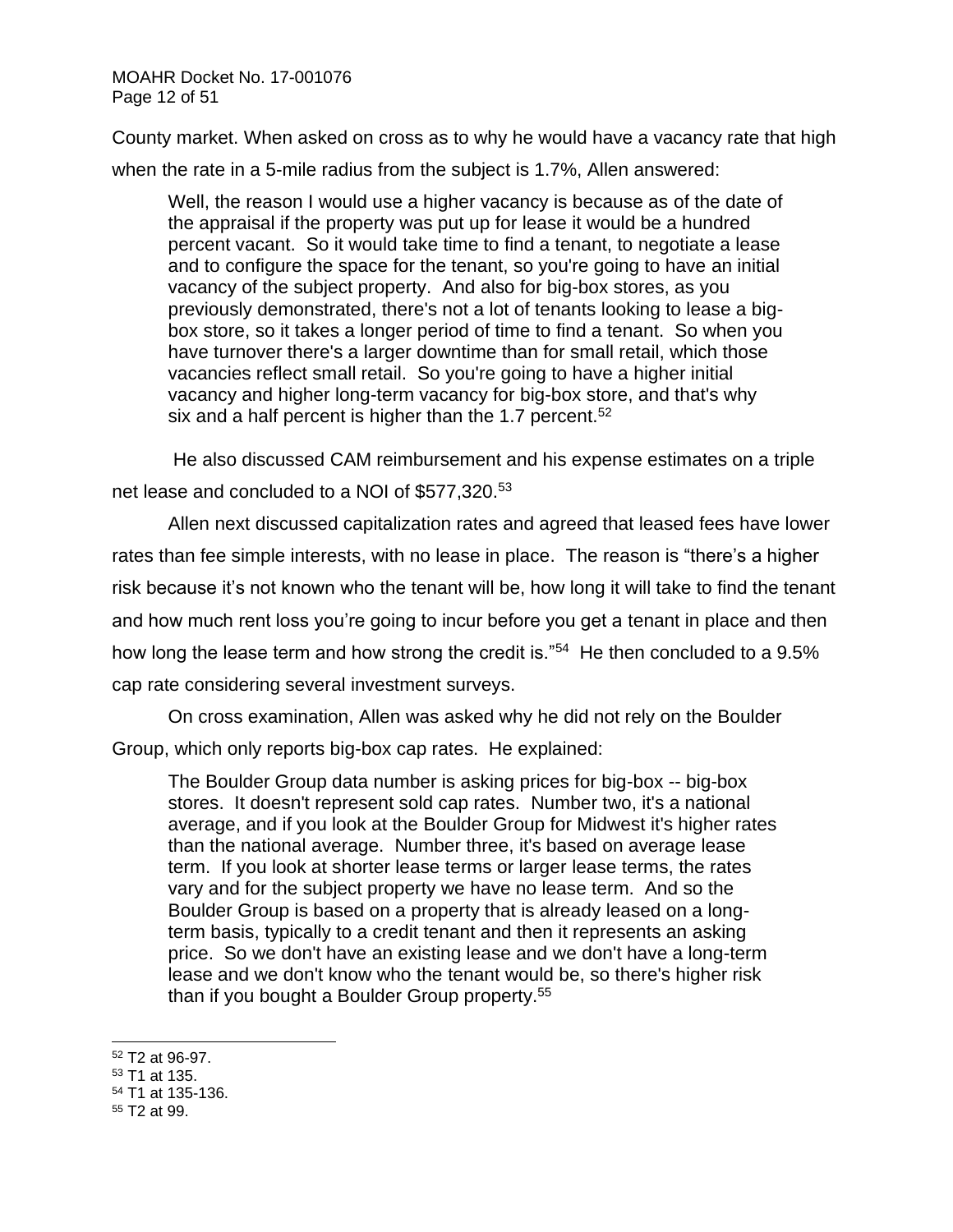Allen was next asked about why he used sales with older leases to help determine his capitalization rate. Allen answered, "When you have a big-box store with a short remaining lease term you're going to have a high capitalization rate because the buyer will anticipate having to lease the property, like a buyer would have to lease the subject property if it were put on the market."<sup>56</sup>

Allen's final step under the income approach was to deduct a leasing commission based upon 5 year's rent from his value to conclude to a value of \$5,860,000 via the income approach.<sup>57</sup> On cross-examination, Allen was asked about this commission of \$219,600, rather than subtracting one year's worth of commission of \$43,920. His response was that a broker is going to want to be paid for the commission on the closing of the lease for 5 years.<sup>58</sup> When further challenged on this point, Allen stated:

That wouldn't be correct appraisal procedure . . . . If you're going to treat the leasing commission as an annual expense, you would take the 43,000 off the 577 [\$577,320 NOI amount] and then you'd capitalize the net income after leasing commission, and that's how some appraisers do it. And if that would have been done here, it would be a \$5.6 million value instead of a \$6 million value.<sup>59</sup>

On cross-examination, Allen acknowledged that finding current and relevant lease information is difficult because the information is often private and not reported. When asked why he would do an income approach if the information was not reliable, Allen answered, "the same reason you do a cost approach that's not very relevant, in that it is one of the traditional approaches to value. And it's an approach that is typically used by appraisers and most clients want to see the income approach."<sup>60</sup> He added that multiple approaches are checks and balances against each other.

Allen also prepared a cost approach, which he did not give any weight to. He explained as follows:

One, it's not the approach that's used by the market participants in buying these properties. Second, it involves determining a lot of depreciation, which makes it less reliable. And third, in order to approximate the depreciation you need to go to one of the other approaches to extract it

<sup>56</sup> T2 at 101.

<sup>57</sup> T1 at 135-138.

<sup>58</sup> T2 at 103

<sup>59</sup> T2 at 106.

<sup>60</sup> T2 at 94.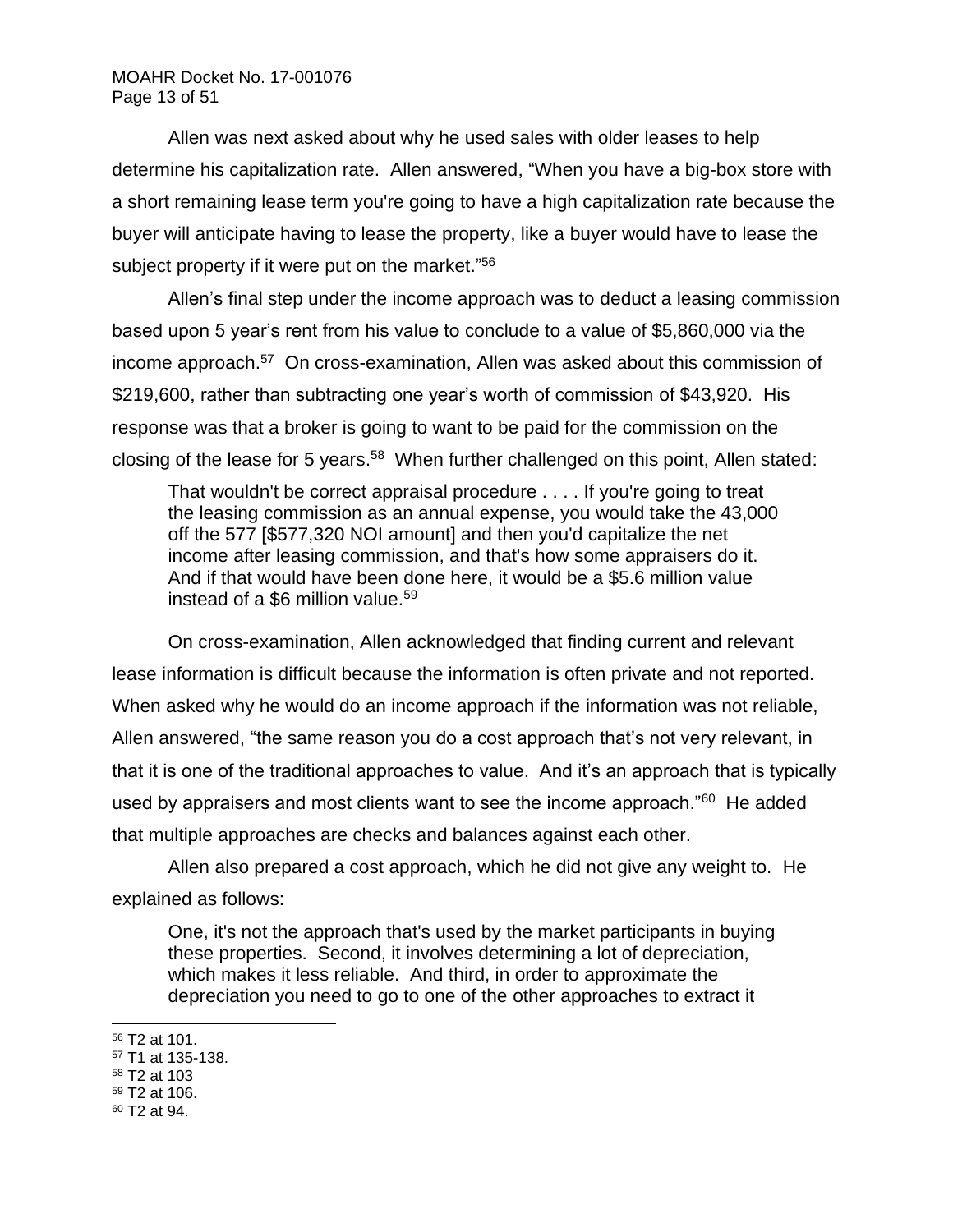from the market so that your cost approach value does, in fact, represent market value or usual selling price.<sup>61</sup>

Allen then went through his cost approach, starting with the value of the land. He testified that he looked for recent large commercial land parcels, preferably purchased for big-box development and found four land sales comparables. He used the former Gibraltar Trade Center site which sold in June 2015 for \$3.78 per foot, a purchase by Menards in 2013 "down the street" from the subject for \$2.63 a foot, a Menard's cite on Van Dyke Ave in Warren for \$6.36 per foot, and a Cabela's store site in Chesterfield Township for \$6.32 a square foot.<sup>62</sup> He testified that he adjusted the parcels upward for size, and made demographic adjustments, had a range of \$165,000 - \$254,000 per acre and concluded to \$175,000 per acre. He then applied that to 20.37 acres of the subject. He did not place any value on the remaining 13.7 acres because the rest of the site had a conservation easement or wetlands and cannot be used for any type of development.<sup>63</sup>

On cross examination, Allen was asked whether it was true that he did not value 13.7 acres. He responded, "I valued the entire 34 acres. It's just the 13 acres didn't have any significant contributing value to the property."<sup>64</sup> When pressed further about the value of the wetland and conservation easement acreage, Allen stated:

I wouldn't say it has no value. It has such a nominal value -- for instance, I've appraised land with conservation easements. And if it was located in an area where people could use it for recreation or hunting it would typically have a value in the range of \$1,500 an acre. So for this property it would be like 15 or \$20,000, potentially, but no one would want to buy it for hunting.<sup>65</sup>

As to the actual amount of wetlands or the size of the conservation easement, Allen could not say. However, he picked 20 acres as having more than nominal value because approval was obtained from Respondent for the development of 20 acres, by allowing conservation easements on the rest. As part of mitigating a loss of wetlands

<sup>61</sup> T1 at 139.

<sup>62</sup> T1 at 140-141.

<sup>63</sup> T1 at 141-143.

<sup>64</sup> T1 at 154.

<sup>65</sup> T1 at 156.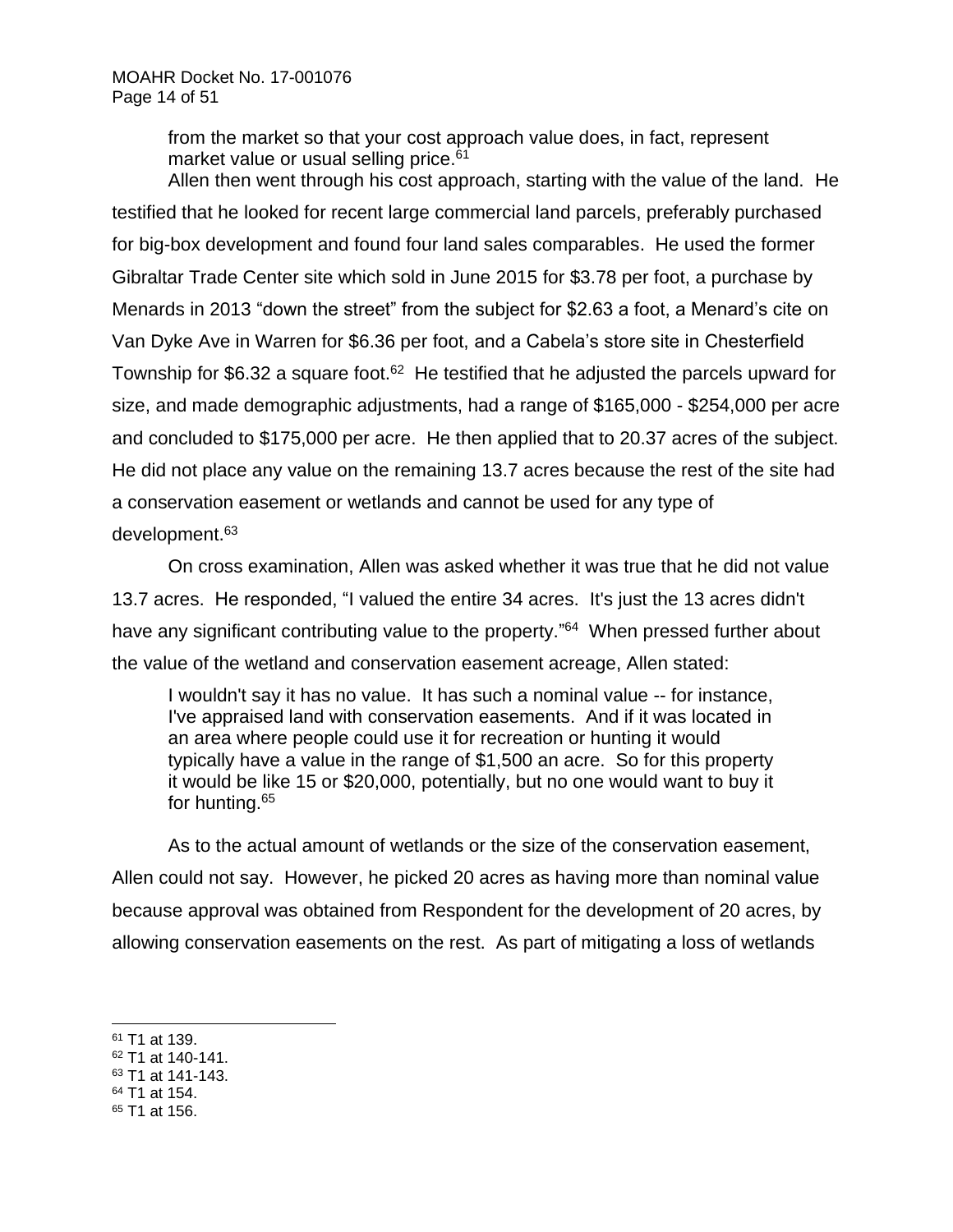MOAHR Docket No. 17-001076 Page 15 of 51

Allen testified that he did not believe that the balance of the land could be developed any further.<sup>66</sup>

As to the contributory value of the wetland, which were set up to mitigate the loss of other wetlands to build the building, Allen had the following exchange on cross examination:

Q. So if you couldn't build on the wetlands or the conservation easement that had the -- that apparently is on most of the wetlands, without having that conservation easement why wouldn't the conservation easement have some contributory value to the subject property?

A. Well, a retailer buying the subject property is not going to pay anything for the conservation easement. He can't do anything with it. He'll pay for the -- for the building and the improvements and the location, but the conservation easement doesn't add value to the subject property for the typical purchaser.<sup>67</sup>

On redirect examination, Allen added that a typical big-box store of this size

would usually need about 15 acres to accommodate retention, parking and building.<sup>68</sup>

As to the building and improvements, he testified that he used Marshall Valuation

Service to determine a replacement cost new, and then calculated depreciation and

obsolescence. For physical depreciation, he determined that the building had a 30-year

economic life and was 13 years old at the valuation date.<sup>69</sup>

As to functional and economic obsolescence, he testified that big-box stores are

built to specifications of the specific user, and that another user is not going to pay for

the specific design features. Regarding buyers of big box store buildings, he stated:

And in fact, they will typically modify the design features for -- for their particular business and change the facade, the layout, the lighting, whatever needs -- needs to be done to make it look like and function like one of their stores. So that they're not going to pay full depreciated replacement cost, they're going to pay something less that reflects the fact that it's not an ideal size or ideal layout and configuration for the typical purchaser.<sup>70</sup>

<sup>66</sup> T1 at 173, 175, 177.

 $67$  T2 at 8.

<sup>68</sup> T2 at 136.

<sup>69</sup> T1 at 144.

<sup>70</sup> T1 at 144-145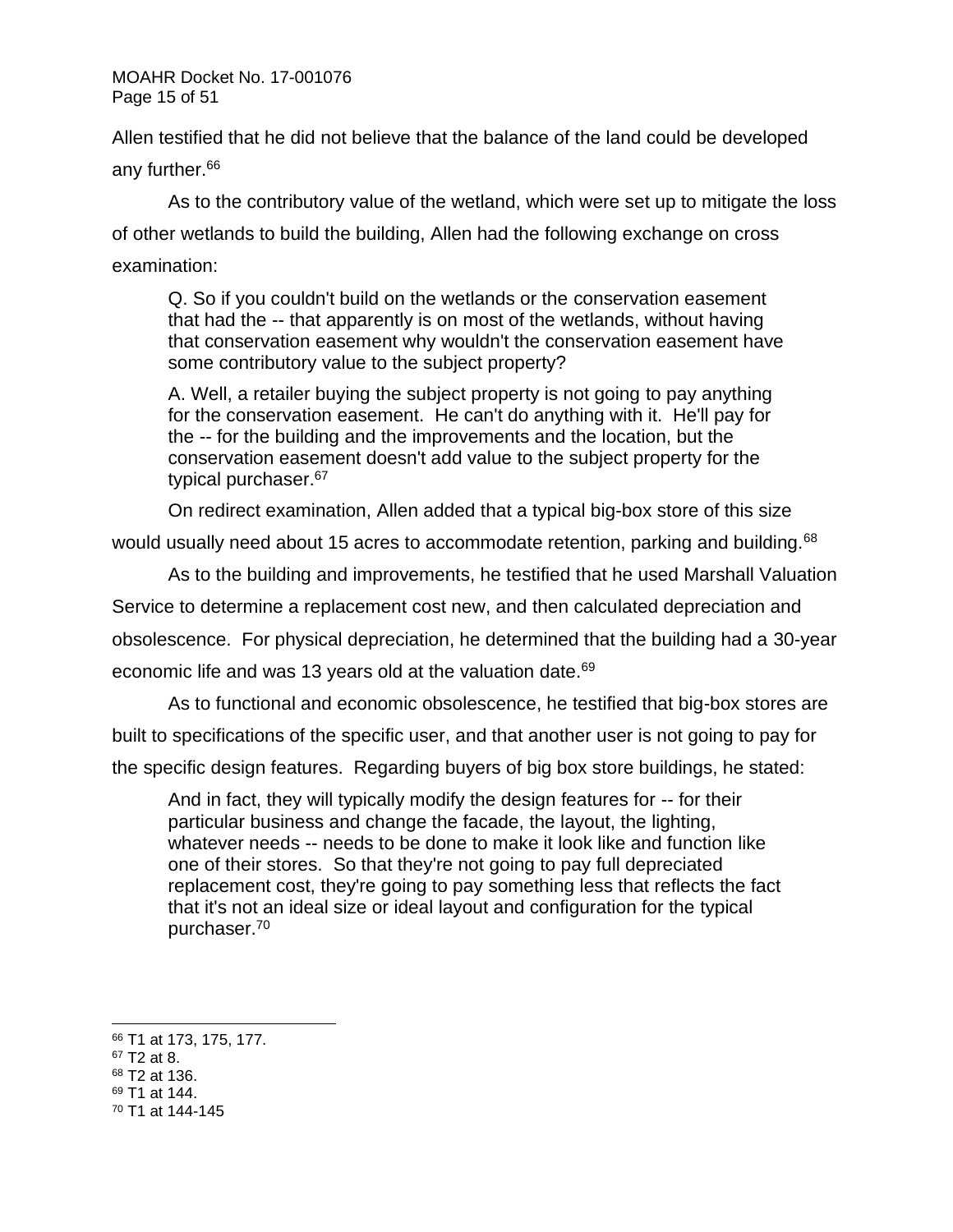Allen further testified that he is not aware of a big-box store being constructed for the purpose of leasing or selling the building.<sup>71</sup>

Allen was next asked what he did to quantify obsolescence. He answered as follows:

Well, I used several methods to demonstrate obsolescence. One is the difference between build-to-suit leases and market leases. And as I mentioned, market leases generally don't support the cost new. I also looked at and analyzed a number of Source Club sales which were a bigbox chain that Meijer set up at one time and then built the buildings, then got out of the market and sold the buildings. And these were brand new buildings that Meijer -- or, Source Club used for a few months or in some cases not at all. And they sold for a substantial discount from the Source Club, the cost of -- that Source Club had in land acquisition and building construction. I also looked at extractions from sales of big-box stores and also looked at the capitalized rent loss.<sup>72</sup>

Under the cost approach, Allen concluded to a value of \$6,180,000.<sup>73</sup>

As to reconciliation of the three approaches, Allen gave the most weight to the sales comparison approach, with less weight to the income capitalization approach, and no weight to the cost approach. His final conclusion of value was \$5,620,000.<sup>74</sup>

On cross-examination, Allen was asked if it were true that under *Menard v Escanaba*, <sup>75</sup> that where the building is built to suit and there is little to no secondary market, the strict application of the sales approach would undervalue the property, and the cost less depreciation approach would be more appropriate. Allen responded, "No. There's an active market  $-$  for the sale of big-box stores."<sup>76</sup> Allen was next challenged on his highest and best use, as to whether it was retail or a big-box store. After questions from the bench, Allen stated that the highest and best use was retail use for the property.<sup>77</sup> He further elaborated in terms of his sales comparables that he was

- $73$  T1 at 150.
- <sup>74</sup> T1 at 151-152.

<sup>76</sup> T2 at 118-119.

<sup>71</sup> T1 at 145.

<sup>72</sup> T1 at 146-147.

<sup>75</sup> *Menard v Escanaba,* 315 Mich App 512; 891 NW2d 1 (2016).

<sup>77</sup> T2 at 120-121.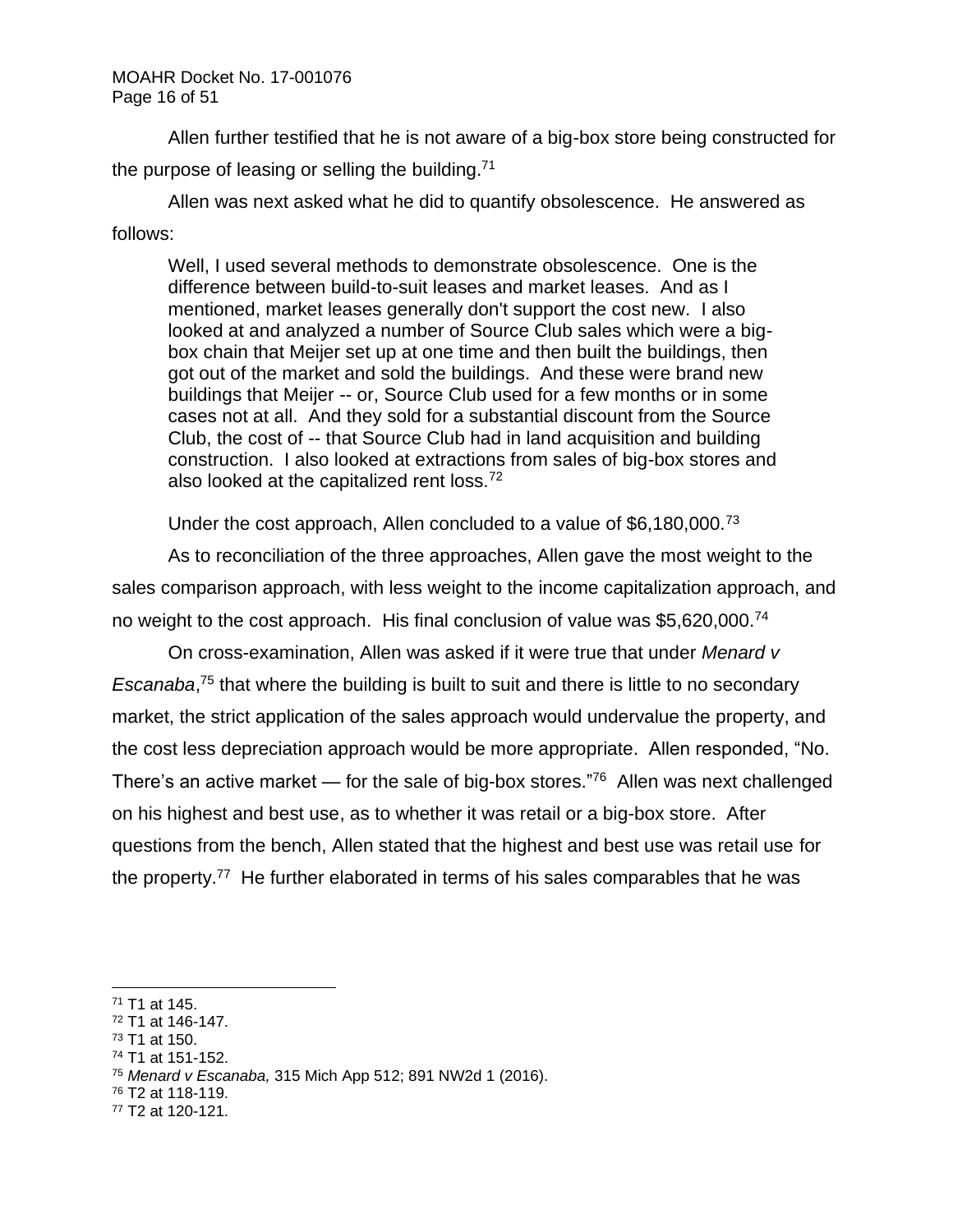able to find properties that sold for big-box use, but many of the big-box properties are sold for conversion to multi-tenant use.<sup>78</sup>

Allen also testified on rebuttal regarding whether two of Heinowski's comparables which he was familiar with had fenced in garden areas, to which he answered yes, and whether that square footage was included in CoStar's write up as part of the building area, to which he answered no.<sup>79</sup> He also testified that Heinowski's Sale 6 in Port Huron had an existing lease with Kmart, which he also reported in his own appraisal.<sup>80</sup> He further testified regarding Heinowski's sale #4 and indicated that the sale included a Burger King lease and 1.5 acres for out lot development.<sup>81</sup>

# RESPONDENT'S CONTENTIONS

Respondent contends that the subject building's square footage should include the outer perimeter, which includes fenced in and partially covered garden areas, a loading dock, and a canopied area for contractor pick up, totaling 190,150 SF. It also contends that Allen failed to value all of the 34 acres and follow *Menard Inc v City of*  Escanaba.<sup>82</sup> Respondent contends that the values on the roll should be affirmed, as Petitioner failed to meet its burden, and the subject's true cash value for 2017 is \$10 million true cash value, \$5 million assessed value and \$3,677,503 taxable value.

# RESPONDENT'S ADMITTED EXHIBITS

- R-1 Heinowski appraisal of subject property.<sup>83</sup>
- R-2 Sales grid prepared by Heinowski but omitted from appraisal<sup>84</sup>
- R-4 Scio Twp Zoning Ordinance.<sup>85</sup>
- R-6 Section 36-75 Scio Twp Zoning Ordinance re: setback requirements, lot coverage, height, etc.<sup>86</sup>
- R-17 Arizona Conservation Easement Guideline.<sup>87</sup>

<sup>78</sup> T2 at 121.

<sup>79</sup> T3 at 125-126.

<sup>80</sup> T3 at 126.

<sup>81</sup> T2 at 126-127.

<sup>82</sup> *Menard Inc v City of Escanaba,*315 Mich App 512; 891 NW2d 1 (2016).

<sup>83</sup> T2 at 171

<sup>84</sup> T2 at 171.

<sup>85</sup> T1 at 177.

<sup>86</sup> T2 at 16.

<sup>87</sup> Admitted over objection, T1 at 170. The Tribunal agreed to admit it and give it whatever weight is appropriate.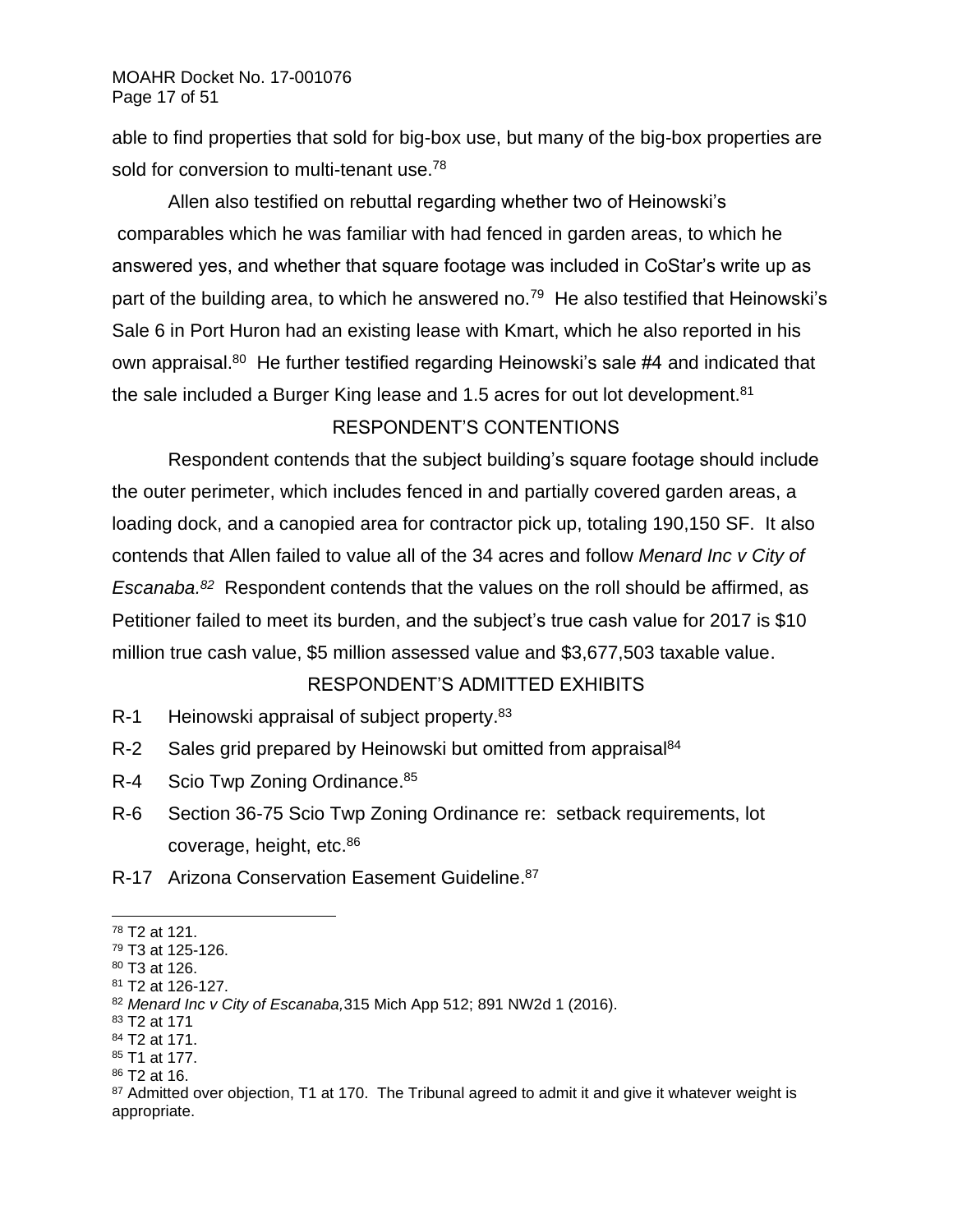## R-21 Photos of garden area of subject.<sup>88</sup>

Exhibits R-7 and R-8 were introduced and not admitted. R-7 was the record card in another township for another Lowe's store, and R-8 was a stipulation for entry of judgment of that other Lowe's store's tax appeal. The Tribunal held that they are not relevant to the valuation of the subject.<sup>89</sup>

# RESPONDENT'S WITNESSES

## David Heinowski

David Heinowski was called by Respondent as its valuation witness. He testified that he is licensed in Michigan and holds the MAI designation from the Appraisal Institute.<sup>90</sup> As to big-box stores, Heinowski mentioned his appraisal of the IKEA store in Canton Township, a Target store in Farmington Hills, and a Kmart store in Bath Township. The Tribunal found him qualified as an expert in real estate appraisal.<sup>91</sup> He agreed that his failure to include the sales grid in Exhibit R-2 was inadvertent.<sup>92</sup>

When asked about errors he subsequently discovered in his appraisal, he admitted that after the appraisal was prepared, his statement on page 19 that "We are not aware of any easements, encroachments, or other legal restrictions that would adversely influence the site's marketability, use, or value" was incorrect, as there is a conservation easement. $93$  He also admitted on direct examination that his statement on page 18 of a second access point to the subject on Staebler Road is incorrect.<sup>94</sup> He also agreed that his improved comparable 4 at 1100 Rochester Road was located in Rochester Hills rather than Farmington Hills or Leonard as stated in the appraisal. As to his cost chart on page 45, he admitted that in his first of two (or three) columns labeled "Section iv", his square footage of 86,000 should have been 8,695 and the total of \$1,685,000 (which was included in his total for the chart) should have been \$169,291.<sup>95</sup> At the top of the same chart, the loading area was listed at 47,500 SF,

- <sup>89</sup> T2 at 132.
- $90$  T2 at 161.
- <sup>91</sup> T2 at 167.
- <sup>92</sup> T2 at 170.
- 93 T2 at 172. <sup>94</sup> T2 at 173.
- <sup>95</sup> T2 at 174.

<sup>88</sup> T2 at 67.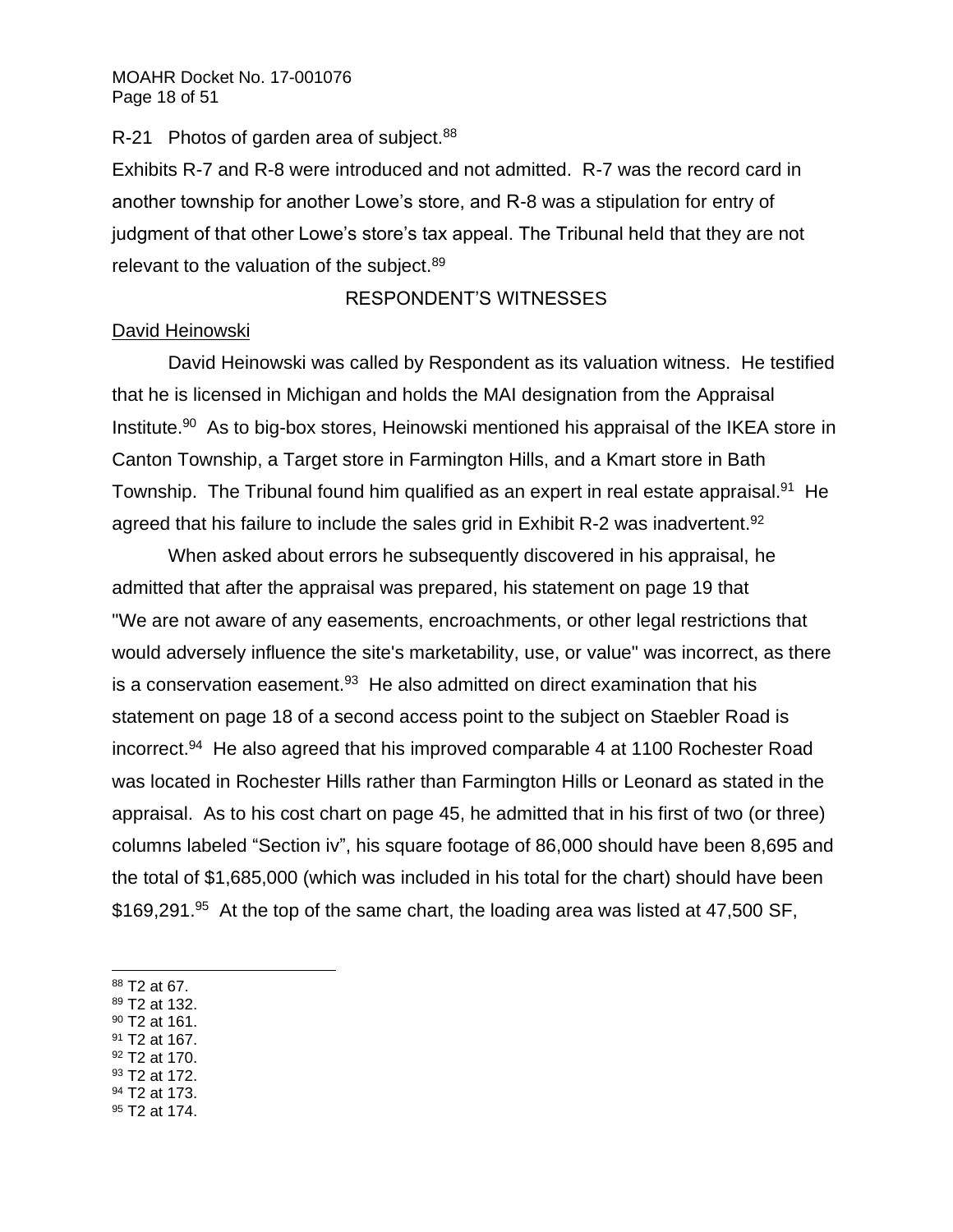when it was actually 4,750 SF. He also testified that the building size of 182,080 SF was misstated and should be 190,150 SF.<sup>96</sup> As to his sales comparison approach he testified that his reconciled unit rate should be \$52.00 rather than \$53.71, and his statement that 2% should be added twice to arrive at his indicated value was mistaken and should be deleted.<sup>97</sup>

Heinowski then went through his appraisal. He justified his building square footage number, stating:

Well, my opinion was that they are all real property in nature. They were all permanent structures. They all describe or help to describe the improvements, building improvements, and structural improvements as they were as of date of appraisal. And that they represent what was there as of date of appraisal.<sup>98</sup>

Heinowski used the sales comparison approach and cost approach. He did not use the income capitalization approach because he did not believe that this approach reflected market activities or market participants and their thinking.<sup>99</sup>

While describing his improved sales comparables, the bench questioned whether 34800 Haggerty was the same comparable as 24800 Haggerty used by Allen, even though the purchase price did not match. Heinowski confirmed it was the same comparable and testified that he went back to verify the sales price.<sup>100</sup> Also discussed was comparable 3 on Telegraph Road, which Heinowski and Allen had in common. Heinowski adjusted this comparable plus 5% because he believed it was in inferior condition to the subject. Heinowski disagreed with Allen's finding that the demographics of this comparable were superior relative to the subject. He based this on household incomes being approximately one half of the incomes within 5 miles of the subject.  $101$ He also took a plus 15% adjustment for land-to-building ratio to account for the subject's 34+ acres. He also testified that he made a 4% time adjustment.<sup>102</sup> Finally, Heinowski reconciled his sales approach at \$9.9 million and his cost approach at \$11,000,000 and

- <sup>97</sup> T2 at 176.
- <sup>98</sup> T2 at 181-182.
- <sup>99</sup> T2 at 192.

- <sup>101</sup> T2 at 210-211.
- <sup>102</sup> T2 at 213.

<sup>96</sup> T2 at 175.

<sup>100</sup> T2 at 207-208, 212.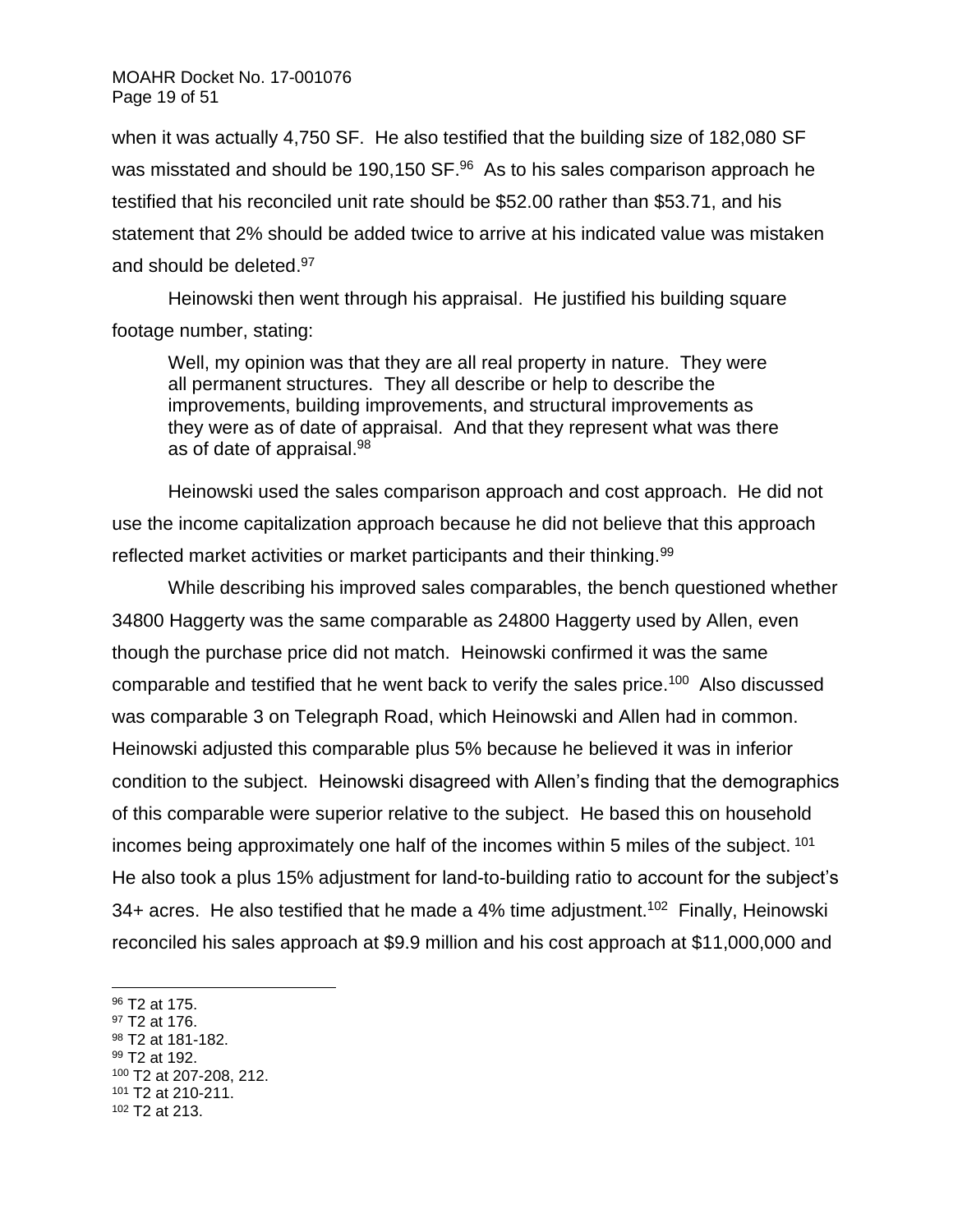valued the subject at \$10 million.<sup>103</sup> Heinowski ended his direct examination with a critique of various items found in Allen's appraisal.<sup>104</sup>

On cross-examination, Heinowski either backed off most of his criticisms of Allen's appraisal, or admitted he did the same thing in his own appraisal.<sup>105</sup> Regarding his criticism that Allen failed to value the entire acreage, Heinowski admitted he was unaware of the conservation easements when he valued the land under both his sales and cost approaches.<sup>106</sup>

As to his lack of awareness of the conservation easement, he was asked about whether he saw one of the 40 signs on the property indicating the existence of conservation easements. His answer was, "I saw the signs and, quite honestly, I didn't - I did not pay any attention to them or give them weight."<sup>107</sup> Heinowski then admitted that despite seeing the signs he made no investigation as to the existence or extent of any conservation easement.<sup>108</sup>

Heinowski was next asked about his land sales used as part of his cost approach. Heinowski admitted that he did not use the two comparables that had the lowest price per square foot.<sup>109</sup> He admitted that his largest sale, comparable 4 at 17.76 per acre was an assemblage of 13 parcels, and land sale 6 was an assemblage of 3 parcels. He admitted that in actuality, the purchases he used for land sales ranged from 1.4 acres to 4.67 acres to determine the value of a parcel in excess of 34 acres.<sup>110</sup> He also admitted as "a true statement" that "a buyer who purchases a site with the intent to assemble it with other parcels might have to pay a higher-than-market value for that site, particularly for properties acquired near the end of the assemblage period."<sup>111</sup>

As to land sale adjustments, he admitted that there was no discussion of his topography or utilities adjustments and that he did not know how many houses were demolished when he made his 15% demolition adjustment for land sale #4. He

- <sup>103</sup> T2 at 219.
- <sup>104</sup> T2 at 221-226.
- <sup>105</sup> T3 at 6-34.
- <sup>106</sup> T3 at 24.
- <sup>107</sup> T3 at 31.
- <sup>108</sup> T3 at 34. <sup>109</sup> T3 at 36.
- <sup>110</sup> T3 at 36-37.
- <sup>111</sup> T3 at 38.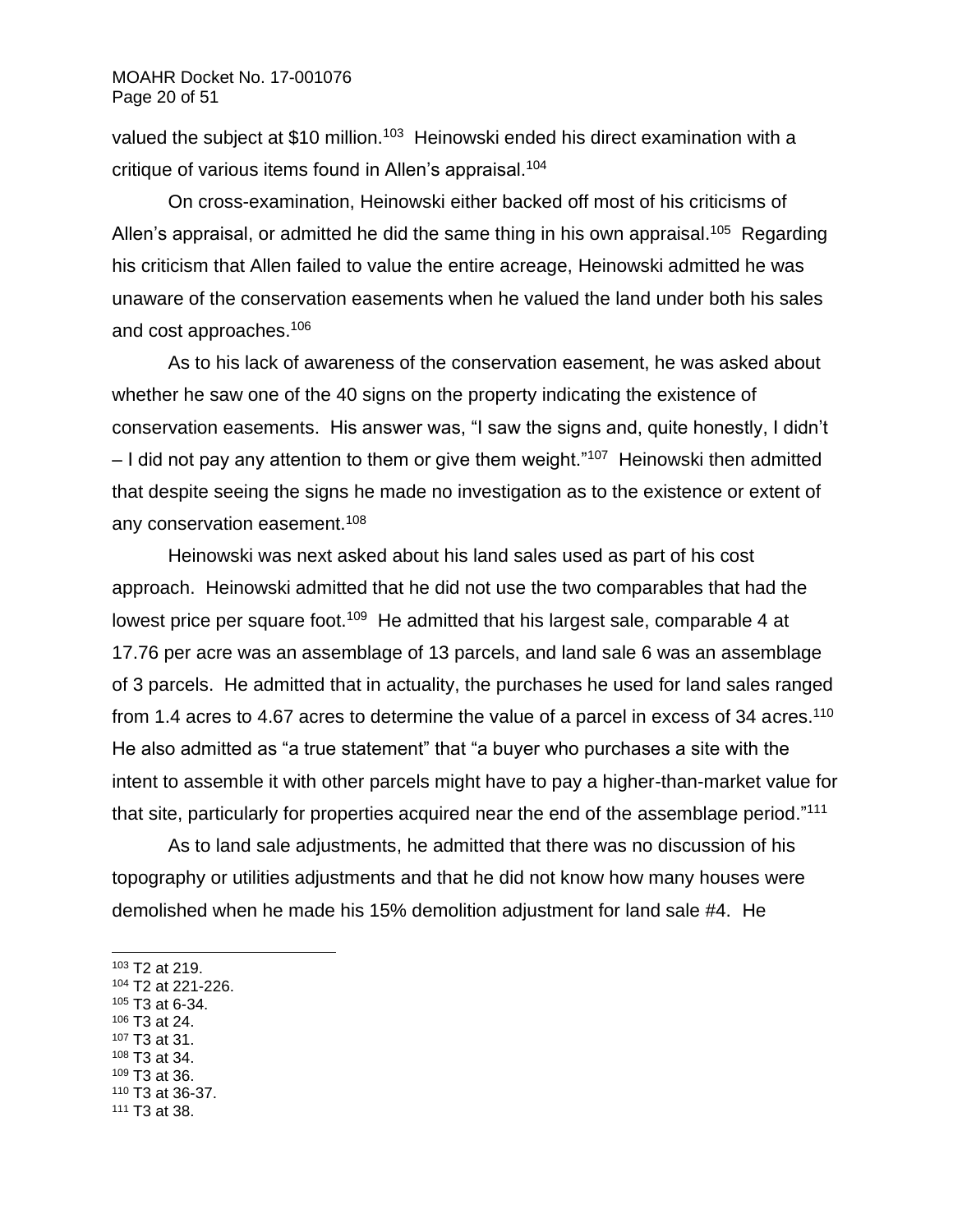acknowledged that the 15% adjustment translated into almost a million dollars.<sup>112</sup> He acknowledged that his gross adjustments were quite high, even though he only reported net adjustments.

He also admitted that his statement was not true that all of his land sales were arm's length. Sale 4 and 6 had conditions of sale adjustments that were unexplained, and for which Heinowski could not recall the basis of the adjustments.<sup>113</sup> He also admitted that his positive 15% size adjustment for Sale # 6 should have been a negative adjustment.<sup>114</sup> The land sales portion of cross-examination ended with the following exchange:

Q. So your appraisal contains a significant error with regard to size adjustment, doesn't it?

A. Apparently, yes, sir.

Later, Heinowski acknowledged that his land value of \$7.4 million was larger than the assessor's land estimate of \$3,147,000. 115

Heinowski was next quizzed about his calculations for replacement cost new. As to the pick-up area calculation, Heinowski acknowledged that his multipliers came out to .9702 when mathematically, the number should be .5742, and that it overstates the replacement cost new of the pick-up area. $116$  As to the loading dock area, Heinowski determined that the base cost was \$48 per square foot for what is nothing more than a concrete pad. He admitted that "logically it doesn't make any sense to have something that expensive with such little improvement."<sup>117</sup> He agreed that this was a huge error.<sup>118</sup> He agreed that he understated the cost of the garden area which should have been \$66,420 replacement cost new rather than \$12,330.<sup>119</sup> Heinowski admitted that the main store area is 146,400 SF, so the add on areas were 43,750 SF combined. Using Heinowski's base cost of these areas at \$14.31 per square foot and obsolescence and depreciation of 80%, values the add on areas at \$2.86 per square foot, which he agrees

- <sup>113</sup> T3 at 42.
- <sup>114</sup> T3 at 42-45.
- <sup>115</sup> T3 at 68.
- <sup>116</sup> T3 at 51. <sup>117</sup> T3 at 55-56.
- 118  $\overline{d}$ .
- <sup>119</sup> T3 at 57.

<sup>112</sup> T3 at 39-40.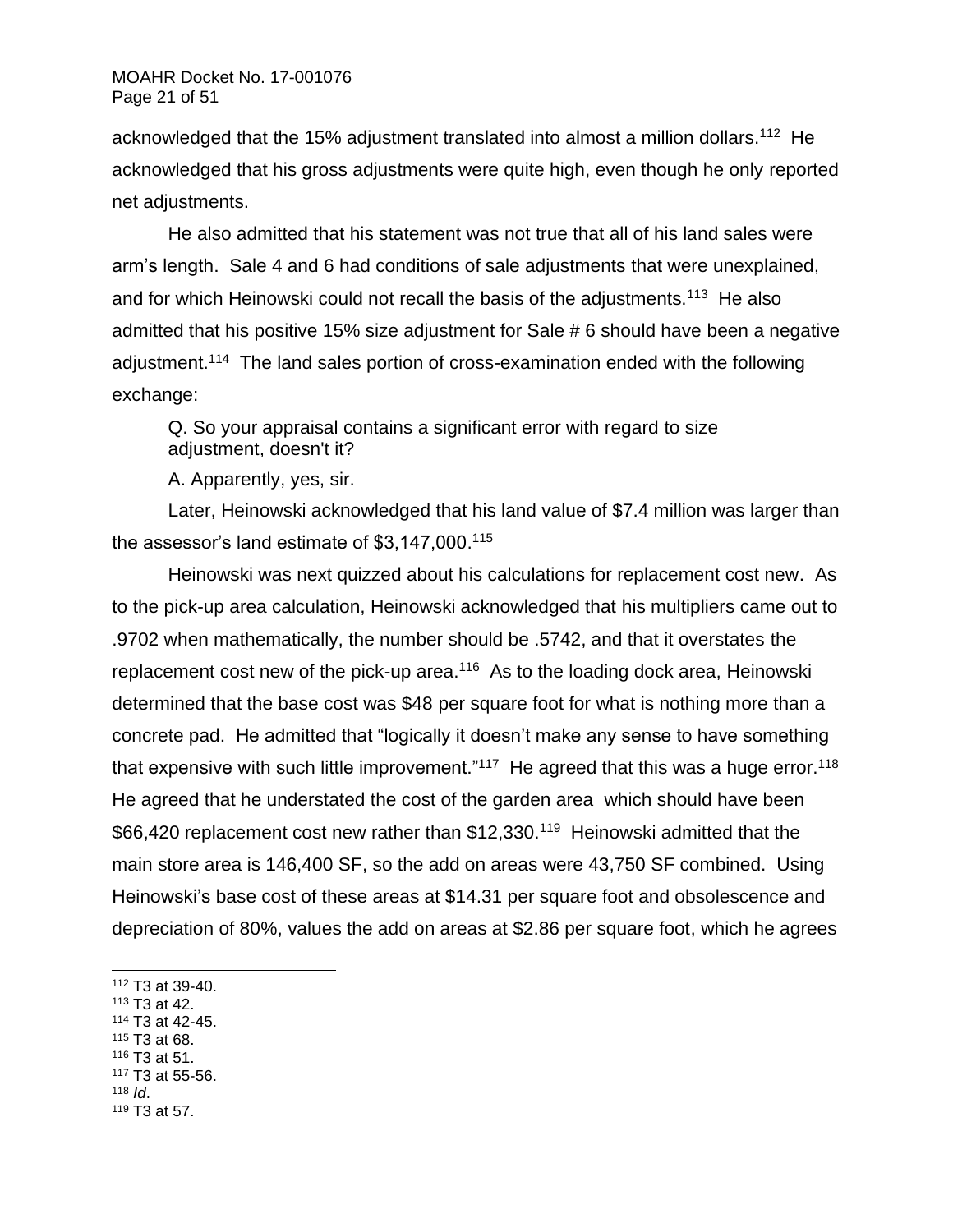### MOAHR Docket No. 17-001076 Page 22 of 51

with. He found no logical inconsistency in this same area being valued at \$52 per square foot under his sales comparison approach, which includes these add-on areas in the square footage of the building itself.<sup>120</sup> Finally as to costing the vertical improvements, Heinowski admitted he used mall anchor department store base costs from Marshall Valuation Service, rather than Class C warehouse discount store used by Allen. The former lists the costs as \$79.32 per square foot while the latter uses base costs of \$44.13 per square foot. He used the larger number despite agreeing that he intended to value the big-box store building as a warehouse discount store.<sup>121</sup> After these admissions however, he inexplicably stood by his base cost of \$79.32 per square foot.<sup>122</sup>

Next, he was asked about the 124,604 lineal feet of curb he costed, which when asked, testified that was approximately 23 miles worth of curbing. He agreed that it was "highly unlikely" that one could physically put 23 miles of curb on the subject property. He conceded that his lineal feet of curbing was "very apparently" incorrect.<sup>123</sup> He also agreed that his \$1.4 million worth of curbing was not correct.<sup>124</sup>

Heinowski was then cross-examined regarding his sales comparison approach. He was again asked about his comparable #2 located in Farmington Hills and agreed that the proper address was 24800 Haggerty Rd rather than 34800. He reiterated that he verified this comparable.<sup>125</sup> After comparing the information for his Sale #2 and a listing of other sales which includes 24800 Haggerty, counsel and Heinowski had the following exchange:

Q. So this comparable is like a mix tape of all sorts of different things, and we don't know what the blue stuff is, do we?

A. It's a combination of apparently a couple sales, yes, sir, but clearly there is a mistake in it someplace.

Q. Sure. And in fact, when I looked for 34800 Haggerty Road on Google maps, I couldn't find it. Does 34800 Haggerty Road exist?

- <sup>123</sup> T3 at 67.
- <sup>124</sup> T3 at 68.

 $120$  T3 at 59-60.

<sup>121</sup> T3 at 61-63.

<sup>122</sup> T3 at 64.

<sup>125</sup> T3 at 70-71.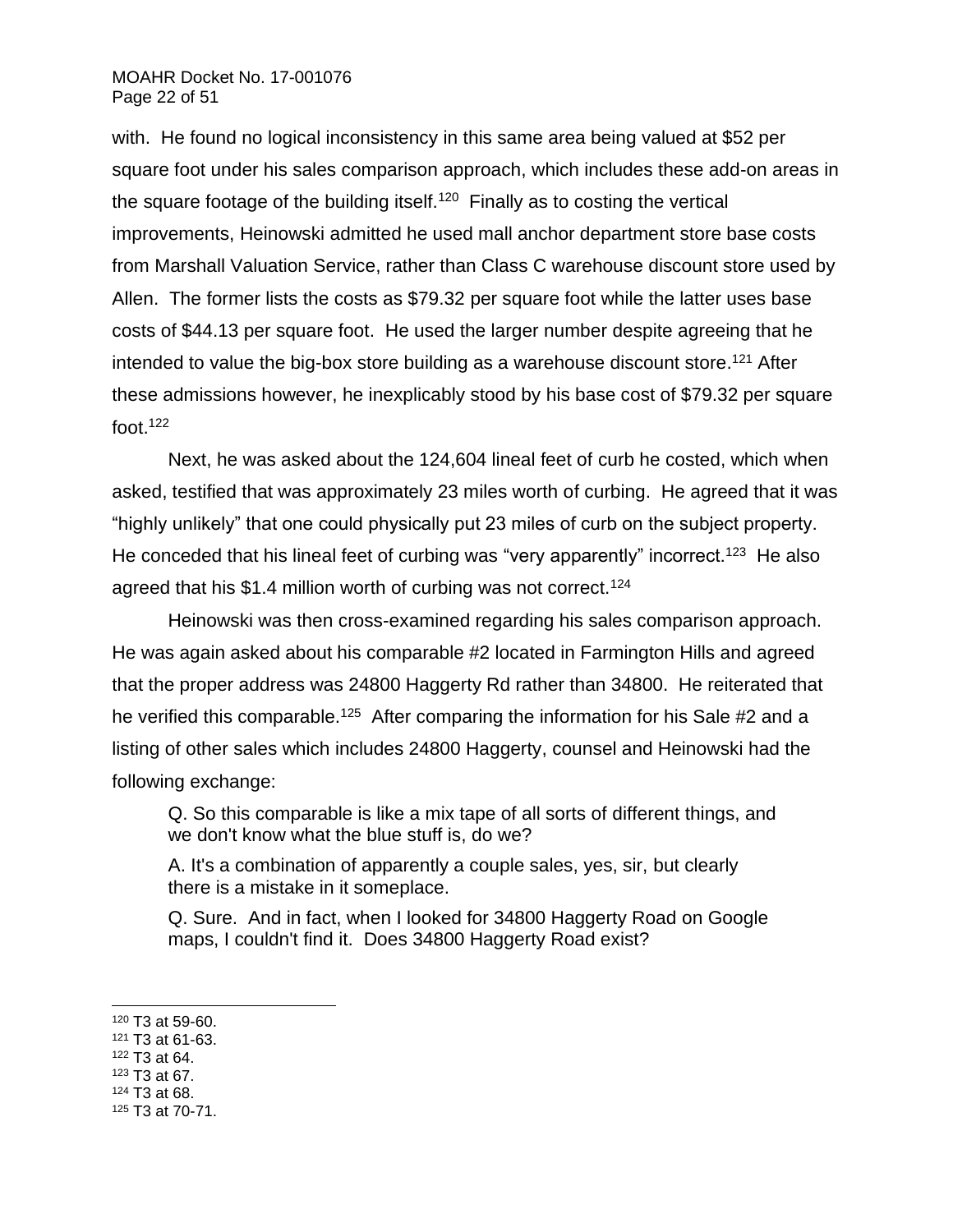A. As far as I know it did, because when I took the picture I believe the street sign was on two different corners and I think I picked up two different numbers that way.<sup>126</sup>

After being shown Google Earth photograph and the BSA write-up contained in P-5, and a CoStar write-up for 2051-2325 18 Mile Rd, Windmill Plaza retail community center in Sterling Heights (P-9), Heinowski agreed that the sales date, sales price, acreage, year built and buyer listed on his sales grid for 38400 Haggerty was in fact taken from the Windmill Plaza sale, rather than the sale of 24800 Haggerty. While not recognizing the Windmill Plaza sale, Heinowski still insisted that the Tribunal should consider comparable #2.<sup>127</sup> After Heinowski conceded that the sale price for his Comp 2 was \$4.55 million rather than \$9.2 million, counsel and Heinowski had the following exchange:

Q. Sir, yesterday you were adamant that you verified the \$9.2 million sale price for 24800 Haggerty. Do you recall that testimony?

A. Yes, I do.

Q. Was that testimony false?

A. Apparently, yes.<sup>128</sup>

Heinowski was next asked about his 2% per annum market adjustment. He conceded that he adjusted the sales to 12/31/17 rather than the valuation date of 12/31/16, and each of his market adjustments were off by 2%.<sup>129</sup>

As to sale #4 at 1100 Rochester Rd, counsel and Heinowski had the following exchange:

Q. When you visited the property did you notice a Burger King on the property?

A. I do not recall, sir.

Q. Didn't this parcel when it sold have a Burger King on a ground lease on a portion of the parcel?

A. I do not recall, sir.

Q. Okay. Did you investigate that?

A. No, sir.

- <sup>127</sup> T3 at 78-79.
- <sup>128</sup> T3 at 81.

<sup>126</sup> T3 at 74-75.

<sup>129</sup> T3 at 82-83.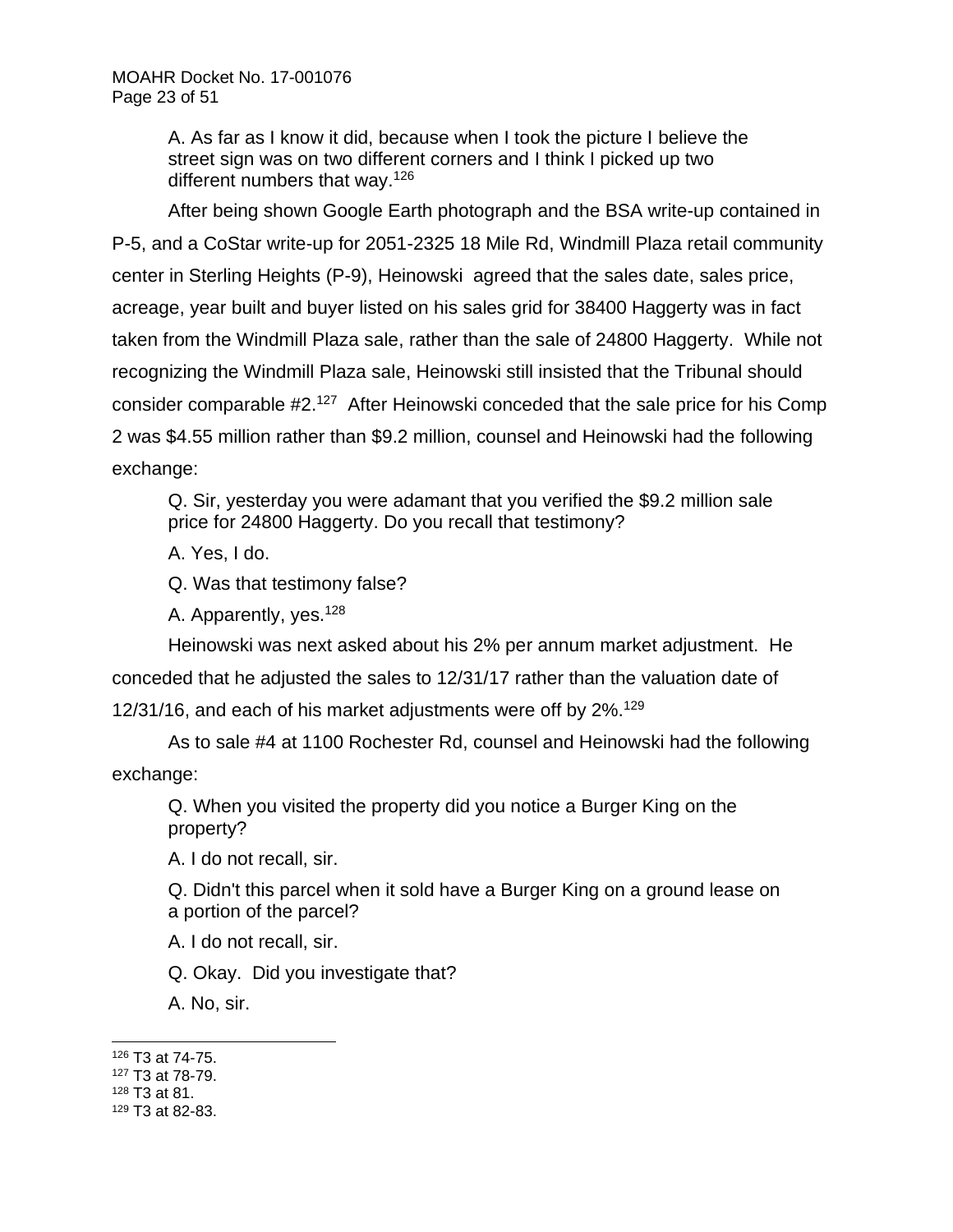Q. Didn't this parcel -- it was marketed with both the Burger King ground lease and a 1.5-acre outlot that could be developed; do you recall that?

A. No, sir, if I didn't remember the Burger King, the rest would be sort of moot, because if I can't remember part of it how would I remember the other part?

Q. Okay.

A. So I didn't consider it, yes, sir.

Q. Well, did you know about it?

A. No.<sup>130</sup>

On redirect, Heinowski was not asked about this comparable.

Heinowski was next asked about comparable 6 located at 1179 32<sup>nd</sup> Street in

Port Huron. He admitted that he knew it was sold with an active lease to Kmart that he

neither disclosed in his appraisal, nor adjusted for.<sup>131</sup> He then had the following

exchange with counsel:

Q. Sir, you testified not more than two minutes ago that to use that sale you would have to properly adjust it. Do you recall that testimony?

A. Yes, I do.

Q. So now your testimony is you suspected this was a leased fee but made no investigation as to the lease terms; is that your testimony?

A. Yes.<sup>132</sup>

Regarding his location adjustments, Heinowski explained what he did in the

following exchange:

Q. And I believe we've already discussed on cross-examination that you have no write-up at all that explains your methodology for making location adjustments; is that correct?

A. I do not recall, sir. I know there was a method I used but --

Q. What was that method?

A. Putting the sale down, adjusting them with the idea of getting the DC - the standard deviation as low as possible by a combination of adjusting, and -- I'm trying to think of the term they use. It's the same type of -- your HP 2c, it goes through a process of reiteration and it was basically using that process on the sales to come up to the point where the standard

<sup>130</sup> T3 at 83-84.

<sup>131</sup> T3 at 85-86.

<sup>132</sup> T3 at 87-88.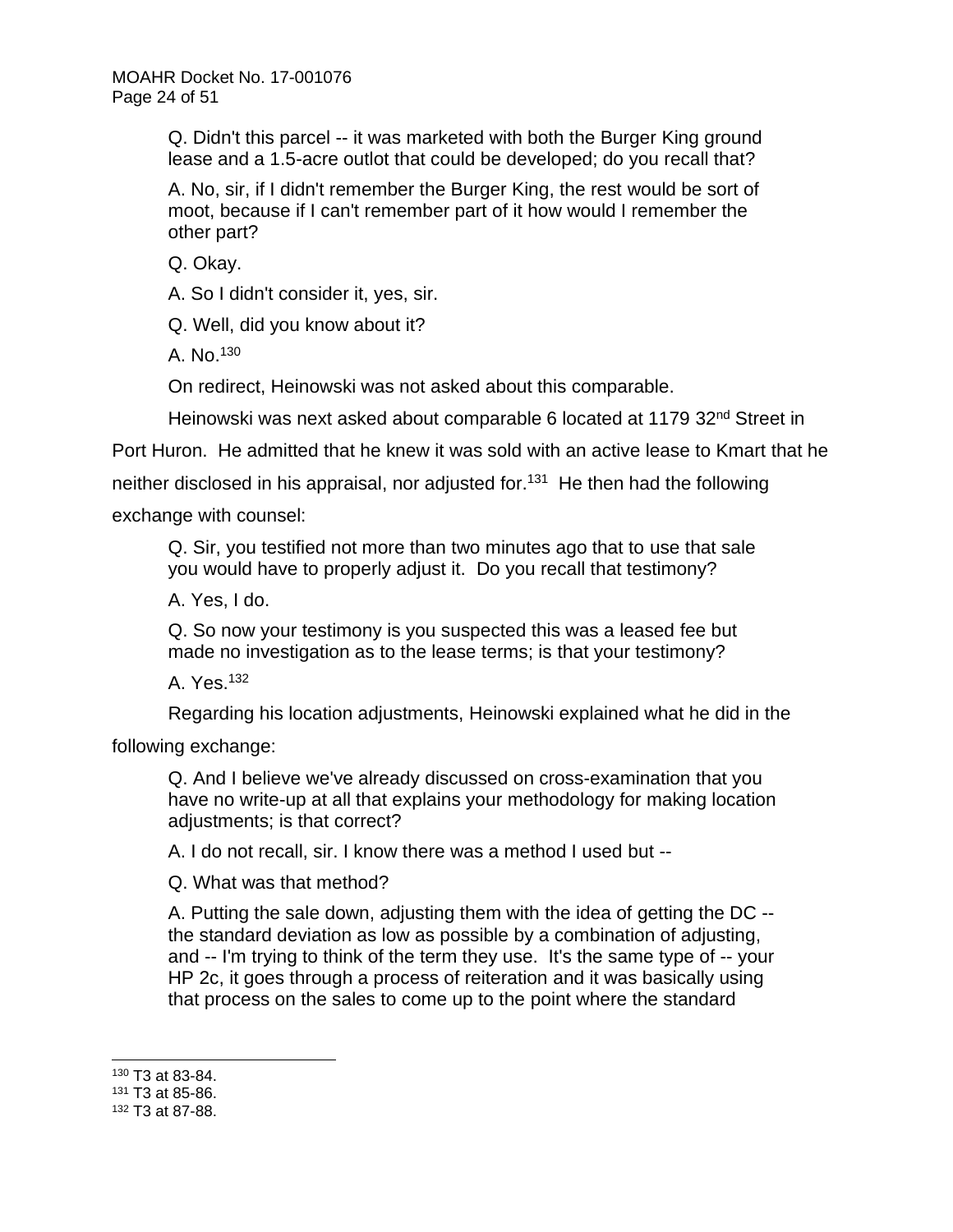deviation was as low as possible, so that means that we were getting away from any central line of tendency --

THE COURT REPORTER: I'm sorry?

THE WITNESS: Central distribution. And so what we're trying to do is if we have a line of tendency, making sure that everything is coming as tight to a central line of tendency as possible.<sup>133</sup>

The discussion continued regarding Heinowski's inconsistency between each

comparable's relative size and the amount of adjustments, as well as the fact that he

made size adjustments using 190,000 SF rather than 164,400. His methodology was

summed up in the following exchange:

Q. And in fact, I believe what you testified was you were trying to make your adjustments to have the smallest standard deviation among your adjusted sale prices; is that correct?

A. That is correct.

Q. So you're not only comparing your comparable sales to the subject, you're comparing the sales to each other and adjusting them to try to get them in a narrow range; is that correct?

A. Well, you put them on a scattergram and they can show market -- how they relate in the marketplace and market activities, yes.

Q. But is what I characterized as your approach correct? Let me -- could you --

A. I don't see fault in how you characterize it.

Q. And is there any appraisal text ever written that says that's the correct method to perform adjustments to comparable sales?

A. Actual thesis or treatise I can't think of one right offhand.<sup>134</sup>

Next, Heinowski's 15% positive adjustment for land to building for comparables

1,3, and 4 and 10% adjustment for comparable 6 were examined. He admitted that the

ratio shown towards the bottom of the grid as 3.38:1 was wrong, and that he actually

used the ratio towards the top of 8.1508:1. $135$  He then admitted that he should have

used 9.72:1, but instead used between 4.5 and 6 to  $1.136$  He was then asked about the

purpose of adjusting for land to building ratio and had the following exchange:

- <sup>134</sup> T3 at 95-96.
- <sup>135</sup> T3 at 96-97.

<sup>133</sup> T3 at 88-89.

<sup>136</sup> T3 at 97-98.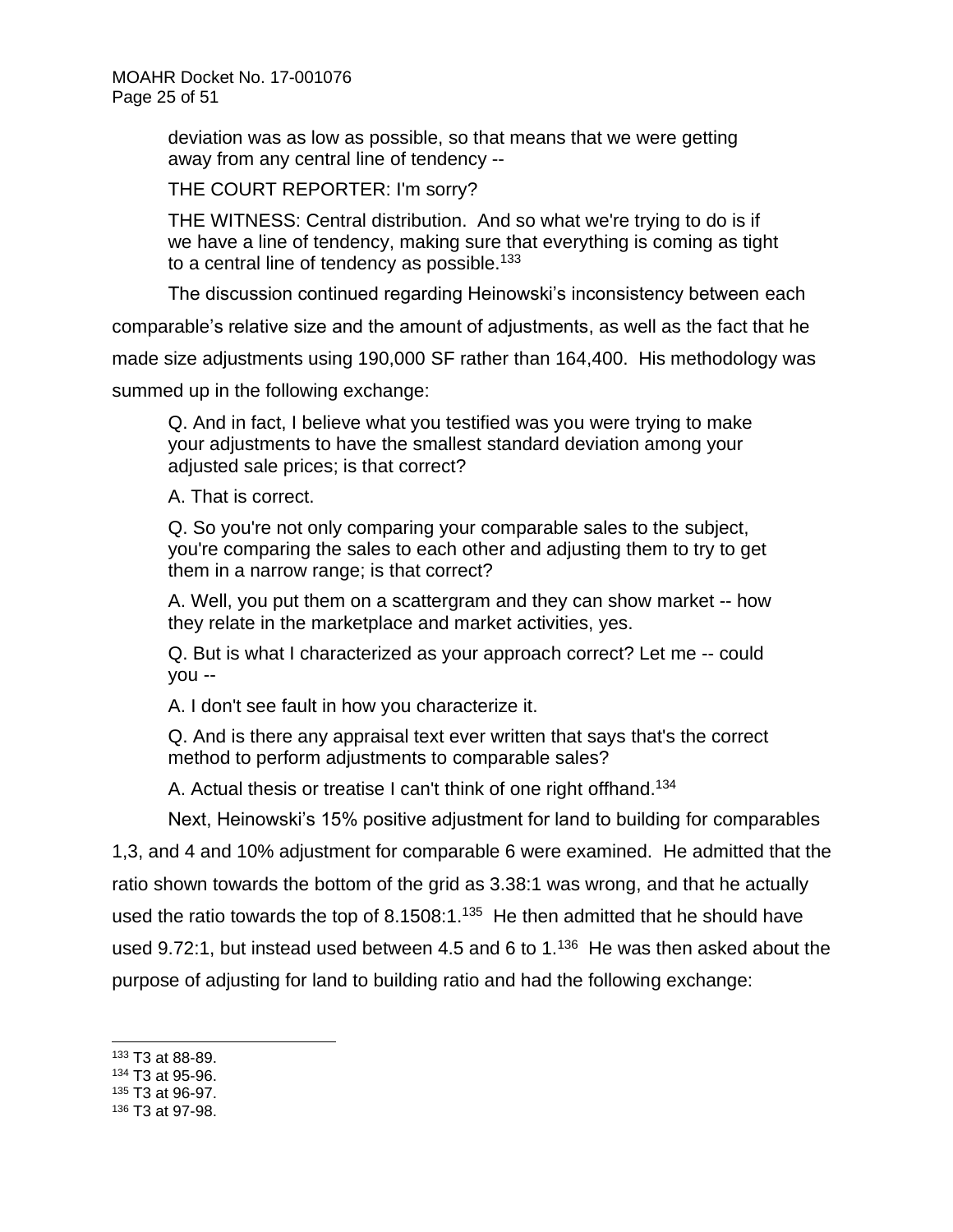Q. And I believe a minute ago you testified the reason to do that is to account for the value of excess or surplus land; is that true?

A. That's one of many reasons, yes, or one of the reasons, primary reasons, yes.

Q. And the subject property has no excess land; is that true?

A. That's true.

Q. The subject property has no surplus land; is that true?

A. Yes.<sup>137</sup>

He eventually admitted that his appraisal stated that the subject had no surplus land and no excess land.<sup>138</sup> Counsel then compared the wildly different land to building ratios of the comparables and noted that they had the same +15% adjustment. Heinowski finally conceded that he would do it differently now, and that he would most likely come to a different value.<sup>139</sup>

Heinowski was also asked about what was included in the square footage figures found in his comparables:

-- well, where did you get the square footage that you used for the building areas of your comparable sales?

A. Most of them CoStar.

Q. Okay. Does CoStar report the square footage of canopied areas?

A. I do not know, because I've never seen it separated out or specifically added.

Q. Does CoStar report the areas of fenced-in garden areas?

A. Same answer. I do --

Q. You don't know?

A. I have never seen it separated out. It's not to say that they haven't, but to say either way I cannot —

# FINDINGS OF FACT

- 1. The subject property is identified as Parcel No. H-08-21-100-022.
- 2. The subject property is a located at 5900 Jackson Road, Scio Township, Washtenaw County, Michigan.

<sup>137</sup> T3 at 98-99.

<sup>138</sup> T3 at 101.

<sup>139</sup> T3 at 104.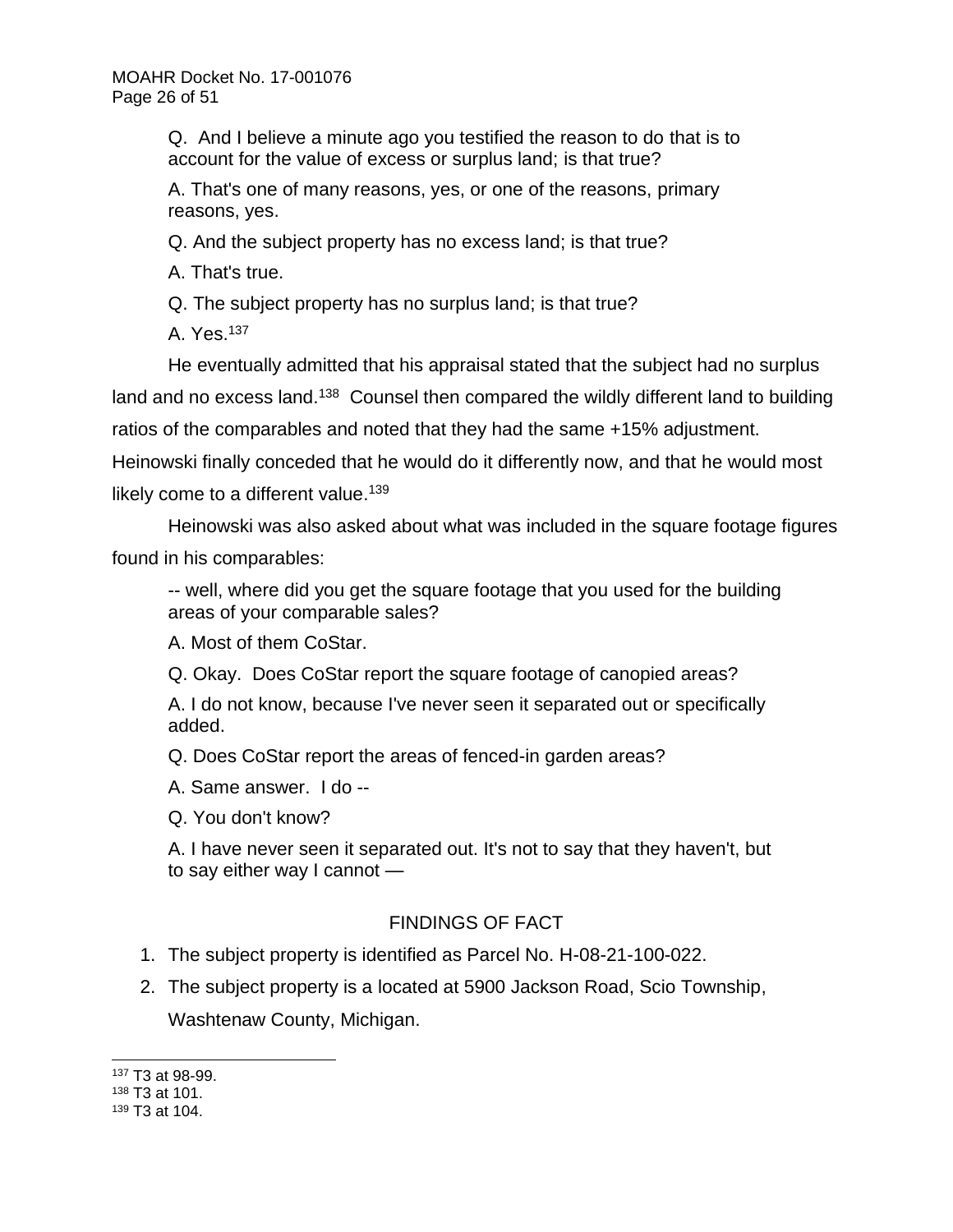## MOAHR Docket No. 17-001076 Page 27 of 51

- 3. The subject property is classified as 201-Commercial and zoned I-1, Limited Industrial and C-2, General Commercial.
- 4. The subject site has a total land area of 34.07 acres. Approximately 10 acres are subject to conservation easements and cannot be developed. There is no excess land that could be sold or surplus land that can be used for expansion.
- 5. The subject conservation easements are on all sides of the property except for the immediate area behind the store.
- 6. Site improvements consist of asphalt paving with parking for approximately 616 vehicles, concrete car stops, curbing, approaches, sidewalks, and pole lighting.
- 7. The subject property is improved with a free-standing, single-tenant commercial building originally constructed as a build-to-suit for Lowes in 2003.
- 8. The subject building is a single-story class C warehouse discount store with steel framing and concrete block/brick exterior. It is 146,400 SF exclusive of garden areas, canopied areas, and loading docks.
- 9. The subject building has a garden area that is enclosed by permanent walls and/or fences and covered by a canopy. There are several greenhouses in this area that are roofed structures with no walls.
- 10.The subject building has an open loading dock area and a pickup area that is covered by a canopy.
- 11.The subject building is owner-occupied.
- 12.The highest and best use of the subject property is retail use.
- 13.Petitioner's appraiser utilized the cost (\$6,180,000), income (\$5,860,000), and sales comparison (\$5,560,000) approaches to value in his appraisal, and giving most weight to the sales comparison approach, concluded to the true cash value of \$5,620,000 for the subject property. Petitioner's appraiser did not give any weight to the cost approach.
- 14.Respondent's appraiser utilized the cost (\$11,000,000) and sales comparison (\$9,900,000) approaches to value in his appraisal, and giving most weight to the sales comparison approach, concluded to a true cash value of \$10,000,000 for the subject property.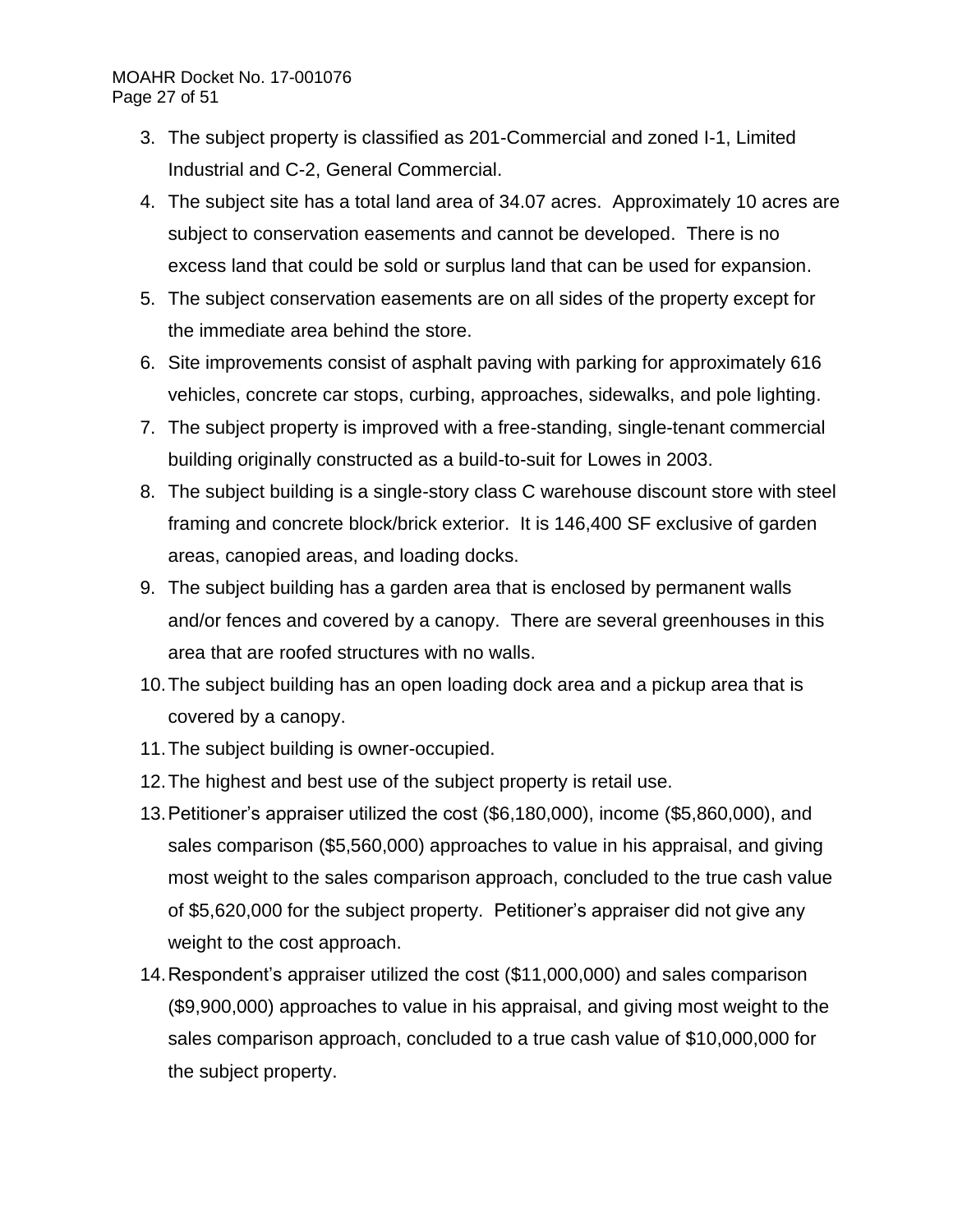## MOAHR Docket No. 17-001076 Page 28 of 51

- 15.Both appraisers agreed that the sales comparison approach is the primary approach in which to value the subject property.
- 16.Both appraisers determined significant depreciation and obsolescence for the subject property in their cost approaches to value.
- 17.For his sales comparison approach, Petitioner's appraiser identified and examined the sales of seven properties that sold between September 2014 and January 2018. The sales have unadjusted prices ranging between \$23.82/SF and \$44.05/SF and adjusted prices ranging between \$31.94/SF and \$42.44/SF.
- 18.Petitioner's improved comparable 1 is a former Big K with 119,220 SF that was sold to Farm & Fleet. The site consists of two parcels, one of which is leased from the Jackson County Airport. Farm and Fleet assumed the rights to the existing land lease, which expired in 2018, but contained 7 more extensions for 10 years each. Petitioner's appraiser capitalized the annual rent payment for the land lease and added the indicated \$300,000 to the \$2.54 M purchase price for a total purchase price of \$2.84M.
- 19.Petitioner's improved comparable 2 is a former Super Kmart with 174,758 SF that was purchased by Kroger for conversion to a Kroger Marketplace. Kroger is using approximately 140,000 SF and the remainder is being marketed for lease.
- 20.Petitioner's improved comparable 3 is a former Kmart with 142,508 SF that was purchased by U-Haul for use as a showroom for selling moving and packing supplies as well as truck and trailer rentals. The building will also be built-out to include approximately 1,200 climate-controlled, mini-storage rooms. The sale price was adjusted upward by \$500,000 to account for deferred maintenance associated with damage to the roof-top HVAC units and a PVC system on the roof as a result of vandalism. This sale was also utilized by Respondent's appraiser.
- 21.Petitioner's improved comparable 4 is a former Sam's Club with 103,298 SF that had been unoccupied but leased by Walmart for more than 10 years. The lease expired on April 1, 2016. The property was purchased by an owner/user and approximately 58,000 SF will be converted to a Harley Davidson dealership. The remaining space is being marketed for lease.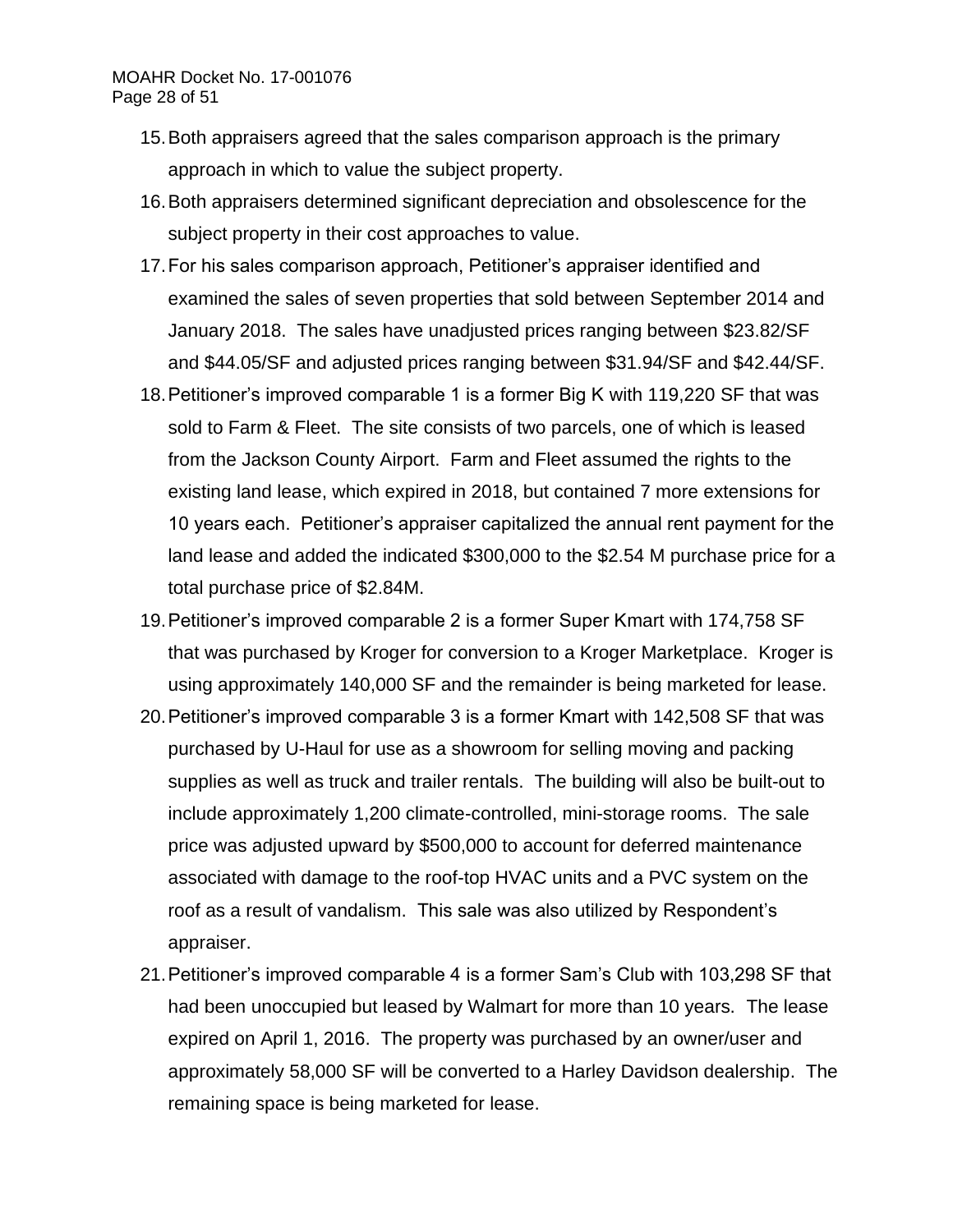- 22.Petitioner's improved comparable 5 is a former Kroger with 63,511 SF that was purchased by Planet Fitness who will occupy approximately 27,000 SF. The remaining space being offered for lease.
- 23.Petitioner's improved comparable 6 is a former Kmart with 119,396 SF that was purchased by U-Haul for use as a showroom for selling moving and packing supplies as well as truck and trailer rentals.
- 24.Petitioner's improved comparable 7 is a former Lowe's with 139,410 SF that was purchased for use as a Blain's Farm and Fleet. The property is located in Elgin, Illinois. The total land size included in the sale was 16.26 acres but a little over 4 acres is storm water mitigation lowlands that is shared with the neighboring shopping center. The property sold with a restrictive covenant limiting the property from being utilized for retail use similar to Lowe's, Home Depot, Menard's 84 Lumber, etc. for a period of 5 years following the sale. The specific use as a Blain's Farm and Fleet was included as a permitted use although the buyer's use is similar to the aforementioned uses.
- 25.Petitioner's improved comparable 7 is the only comparable that sold with a deed restriction.
- 26.Petitioner's appraiser adjusted his comparable sales for property rights, financing terms, conditions of sale, market conditions, size/configuration, arterial attributes, demographic attributes, submarket trends, and age/condition.
- 27.Petitioner's improved comparables 2, 4, and 7 sold closest to the December 31, 2016 valuation date. Comparables 3 and 7 were closest in size. Comparable 7 is most similar in arterial attributes. Comparables 3, 5, and 7 were the most similar in age/condition. Comparables 1 and 5 had the least overall adjustments.
- 28.Petitioner's appraiser identified five additional comparables that sold for the subject property's highest and best use. These sales were not used directly to derive the indicated value but to demonstrate and active marketplace and the range in sale prices and offering prices for fee simple interest properties.
- 29.Petitioner's appraiser reviewed and considered a national study on big-box sales that was completed in 2016. The study included 202 sales that occurred between January 2011 and June 2016, of which 106 sales were the transfer of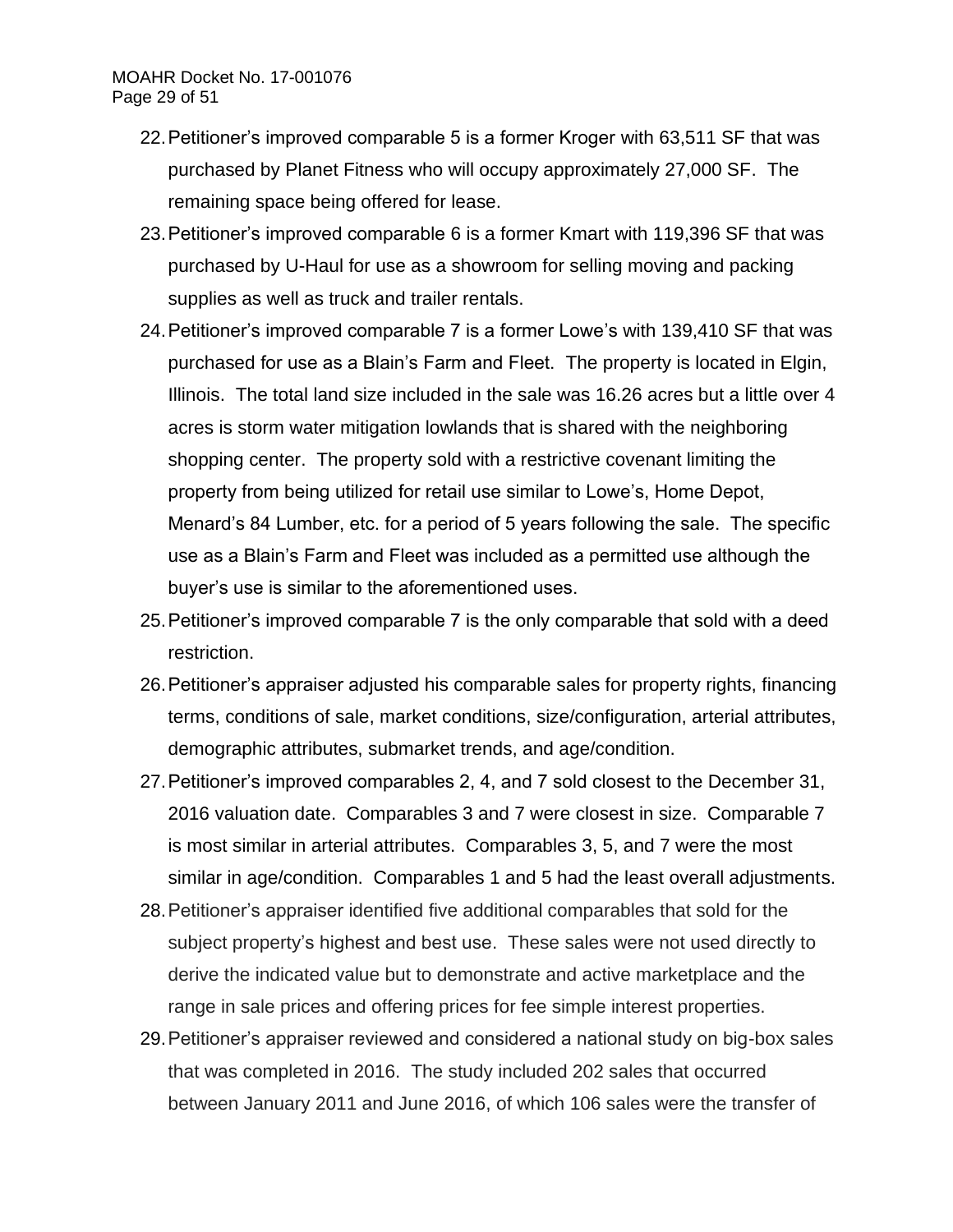fee simple estates. The fee simple sale prices ranged from \$8.72/SF to \$66.84/Sf and averaged \$27.73/SF.

- 30.Petitioner's appraiser reviewed sales of Lowe's stores around the country. Between 2010 and 2014, Lowe's sold 15 existing stores. The sales indicate a similar but lower range and average compared to the comparable sales utilized in the appraisal.
- 31.From the adjusted sale prices of the selected comparable sales and supplemental market data, Petitioner's appraiser concluded to a market value of \$38/SF for the subject property.
- 32.For his income analysis, Petitioner's appraiser identified and examined five existing big-box buildings that were leased. These comparables have unadjusted prices ranging between \$3.60/SF and \$6.80/SF and adjusted prices ranging between \$2.85/SF and \$6.00/SF.
- 33.Petitioner's appraiser also identified and examined 3 build-to-suit leases. These comparables have unadjusted prices ranging between \$6.16/SF and \$9.55/SF and adjusted prices ranging between \$6.16/SF and \$9.55/SF.
- 34.Petitioner's existing lease comparables were built between 1960 and 1993, range in size from 81,072 SF to 120,650 SF, and have lease dates ranging from August 2006 and September 2016.
- 35.Petitioner's appraiser adjusted each lease comparable for market conditions, size, arterial, demographic, retail submarket, and age/condition.
- 36.From the adjusted lease rates of the lease comparables, Petitioner's appraiser concluded to final (triple net) market rent rates of \$5.00/SF.
- 37.Petitioner's appraiser reviewed vacancy levels for the subject area as surveyed by CoStar and CBRE and concluded to a vacancy and credit loss factor of 7.50% for the subject property.
- 38.Petitioner's expenses included CAM, insurance, property taxes, management fee, and reserve for replacement.
- 39.Petitioner's appraiser reviewed market-derived rates, band of investment-derived rates, the subject's attributes and investment surveys and concluded to a capitalization rate of 9.50% for the subject property.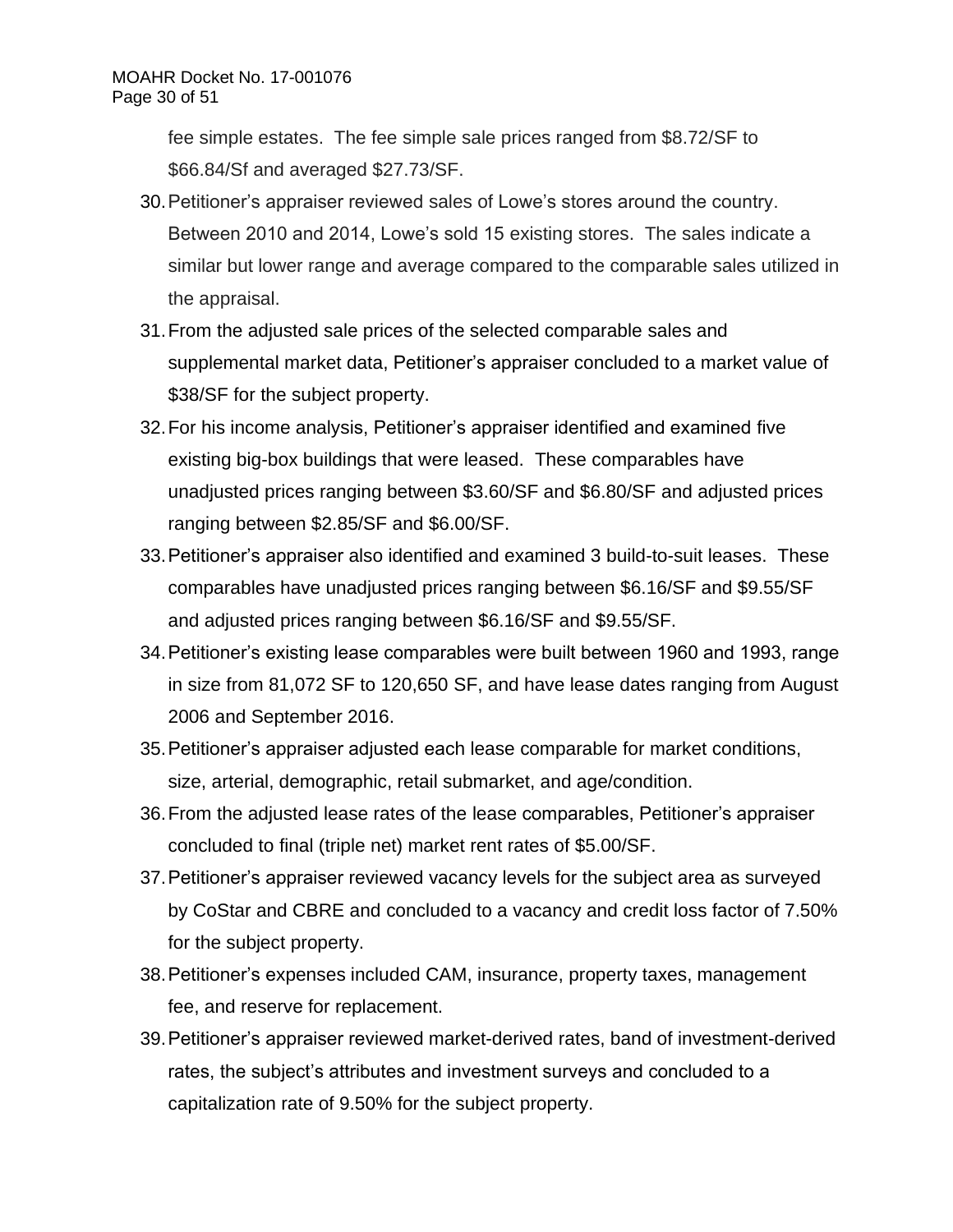- 40.After capitalizing the net operating income, Petitioner's appraiser deducted leasing commissions of \$219,600 to arrive at his final true cash value indication.
- 41.For his cost approach, Respondent's appraiser identified and examined the sales of six vacant parcels that sold between June 2015 and March 2018. The sales have unadjusted prices ranging between \$4.04/SF and \$8.12/SF, and adjusted prices ranging between \$4.50/SF and \$5.85/SF.
- 42.Respondent's vacant land comparables range in size from 1.81 to 17.76 acres.
- 43.Respondent's vacant land Comparable 4 (17.76 acres) is an assemblage of 13 parcels that average a little over an acre individually.
- 44.Respondent's vacant land comparable 6 (7.09 acres) is an assemblage of 3 parcels that average a little over two acres individually.
- 45.Respondent's appraiser did not adjust or give any weight to vacant land comparables 2 (backland) and 5 (backland sold to adjacent owner).
- 46.Respondent's appraisal states that all vacant land comparables were arm's length transactions and therefore no adjustments were warranted for "conditions of sale," but its appraiser made negative 10% adjustments to vacant land comparables 4 and 6 for this element of comparison.
- 47.Respondent's appraiser made a positive 15% adjustment to vacant land comparable 6 for size that should have been negative.
- 48.Respondent's vacant land sales have gross adjustments of 45%, 53.5%, 60%, and 80%, respectively.
- 49.Respondent's appraiser mislabeled several columns in his cost grid as "Section iv" and repeated lines 36 and 37.
- 50.Respondent's appraiser determined that the subject building most closely corresponded to a Marshall Valuation Services' warehouse discount store but costed it as a mall anchor department store at a base rate of \$79.32/SF, which includes value for elevators and escalators.
- 51.Respondent's appraiser acknowledged that the subject building does not have the same fit and finishes as an anchor department store.
- 52.Respondent's appraiser valued the 13,850 SF garden area as a Marshall Valuation Services' Greenhouse Shade Shelter. The 12,330 SF garden area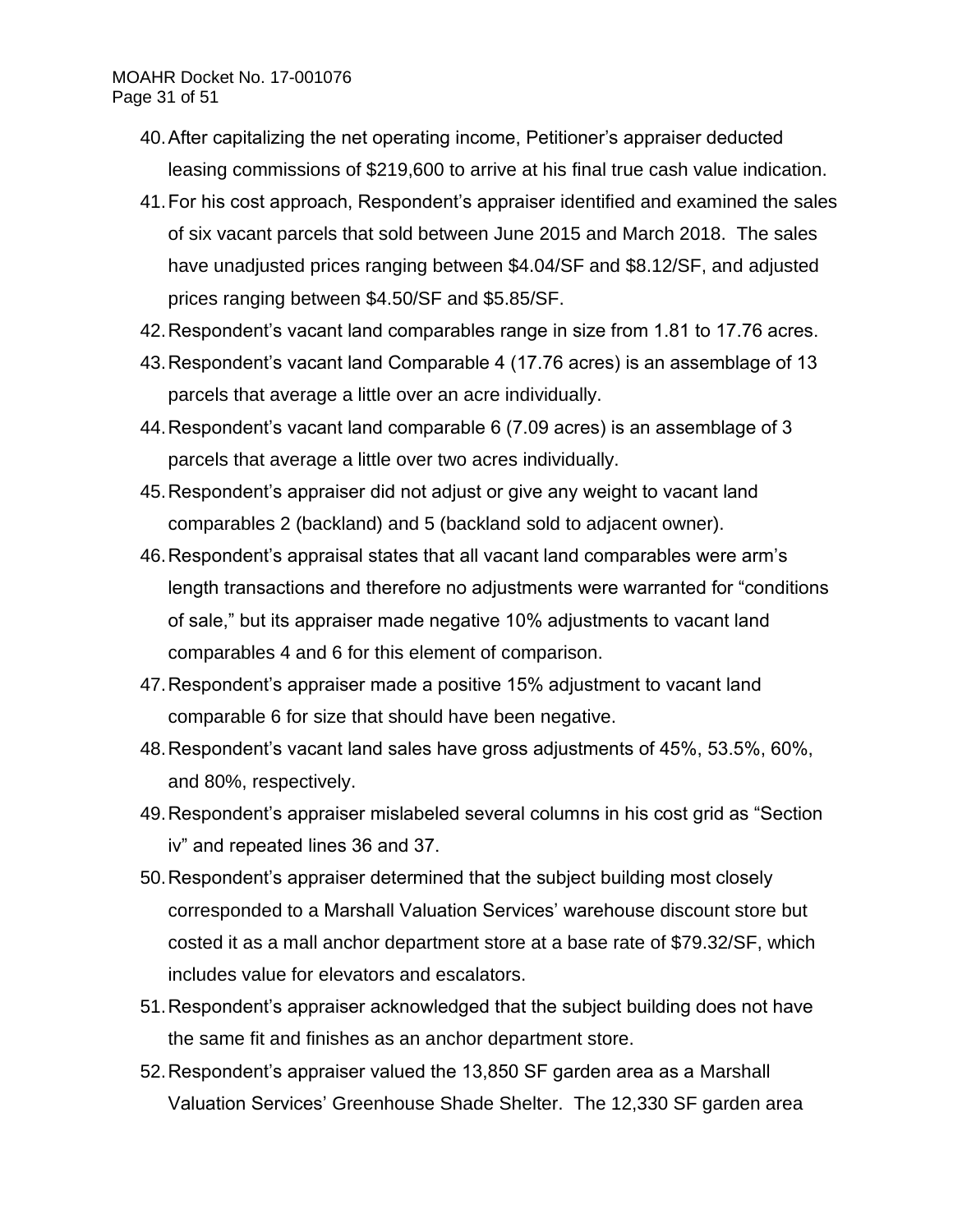was valued as a Greenhouse, Straight Wall, Small (under 4,500 SF). The values for the 8,695 SF garden area, loading docket and pickup area were derived from the segregated cost portion of Marshall Valuation Service.

- 53.Respondent's appraiser misstated the square footage of the covered greenhouse area as 86,550 SF rather than 8,695 SF, resulting in an erroneous replacement cost of \$1,685,0000 rather than \$169,291.
- 54.Respondent's appraiser misstated the square footage of the loading dock area as 47,500 SF rather than 4,750 SF and used an incorrect combined height and size multiplier of .9702 rather than .5742, resulting in an erroneous replacement cost of \$52.75/SF (\$250,000) rather than \$30.28/SF (\$125,000).
- 55.Respondent's appraiser acknowledged that costing the loading dock area, which consists of a 27-foot concrete wall with no roof at \$48/SF was erroneous.
- 56.Respondent's appraiser misstated the square footage of the pickup area as 4,750 SF rather than 4,125 SF and used an incorrect combined height and size multiplier of .9702 rather than .5742, resulting in an erroneous replacement cost of \$19.62/SF (\$93,200) rather than \$10.33/SF (\$50,000).
- 57.Respondent's appraiser's calculations for the garden area are incorrect. Application of the indicated \$5.44/SF rate to the 12,330 SF indicates a value of \$67,075, not \$12,335 as stated in the appraisal.
- 58.Respondent's appraiser costed 124,604 lineal feet (23miles) of curb at a cost of \$10.22 per lineal foot (\$1,371,126.85) but acknowledged that it was highly unlikely that you could physically put 23 miles of curbing on the property.
- 59.Respondent's record card identifies 10,180 lineal feet of curbing for the subject property valued at a rate of \$8.47 per lineal foot.
- 60.For his sales comparison approach, Respondent's appraiser identified and examined the sales of six properties that sold between December 2013 and July 2017. The sales have unadjusted prices ranging between \$15.71 and \$58.02/SF and \$21.99 and \$72.41/SF.
- 61.Respondent's improved comparable 2, identified as 34800 Haggerty Road in Farmington Hills, has the sale date, sale price and square footage from one comparable (identified as 34800 Haggerty Road), and incorporates the seller,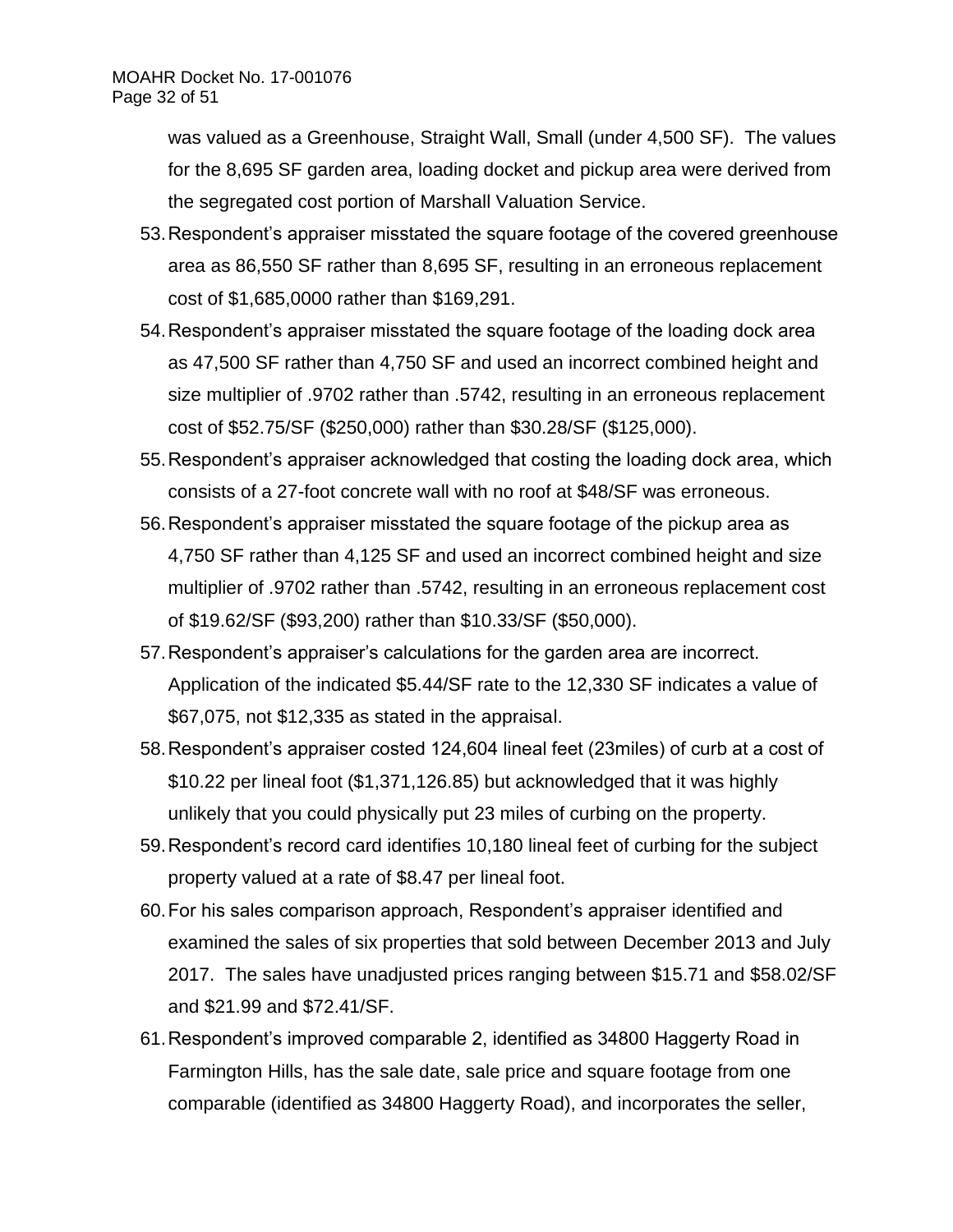buyer, year built, acreage, and photograph of a different comparable (identified as 24800 Haggerty Road).

- 62.The property identified by Respondent's appraiser as 34800 Haggerty Road is actually the Windmill Plaza 3-Star Retail Freestanding Community Center in Sterling Heights, Michigan.
- 63.Respondent's appraiser did not adjust or give any weight to improved comparable 5, which was a former Walmart that sold in 2009 and was subsequently redeveloped and turned into smaller units and leased out prior to selling again in 2013.
- 64.Respondent's appraiser determined that a market conditions adjustment of 2% per annum was appropriate.
- 65.Respondent's appraiser applied a 4% market conditions adjustment to improved comparables 2, 3, 4, which sold in late 2015 and 2016, and an 8% adjustment to improved comparable 6, which sold in 2013.
- 66.Respondent's improved comparable 4 included the sale of a Burger King on a ground lease and a 1.5 acre out lot.
- 67.Respondent's improved comparable 6 was leased to Kmart at the time of sale.
- 68.Respondent's appraiser stated in his appraisal that improved comparable 4 (misidentified as comparable 5) was the only property that required a size adjustment, but he also made a size adjustment to improved comparable 6.
- 69.Respondent's appraiser made a negative 5% size adjustment to improved comparable 4 for a difference of 72,953 SF and a positive 5% size adjustment to improved comparable 6 for a difference of 3,067 SF.<sup>140</sup>
- 70.Respondent's appraiser did not make size adjustments to improved comparables 1-3, which have differences of 88,307, 27,662, and 47,642 SF, respectively.
- 71.Respondent's appraiser identified the subject as having a land to building ratio of both 8.1508 and 3.38 in his adjustment grid.
- 72.Respondent's appraiser testified that he used a land-to-building ratio of 9.72.

<sup>140</sup> Square foot differences are based on the 190,150 SF Respondent's appraiser testified he used for the subject, notwithstanding the 182,080 SF identified in the adjustment grid.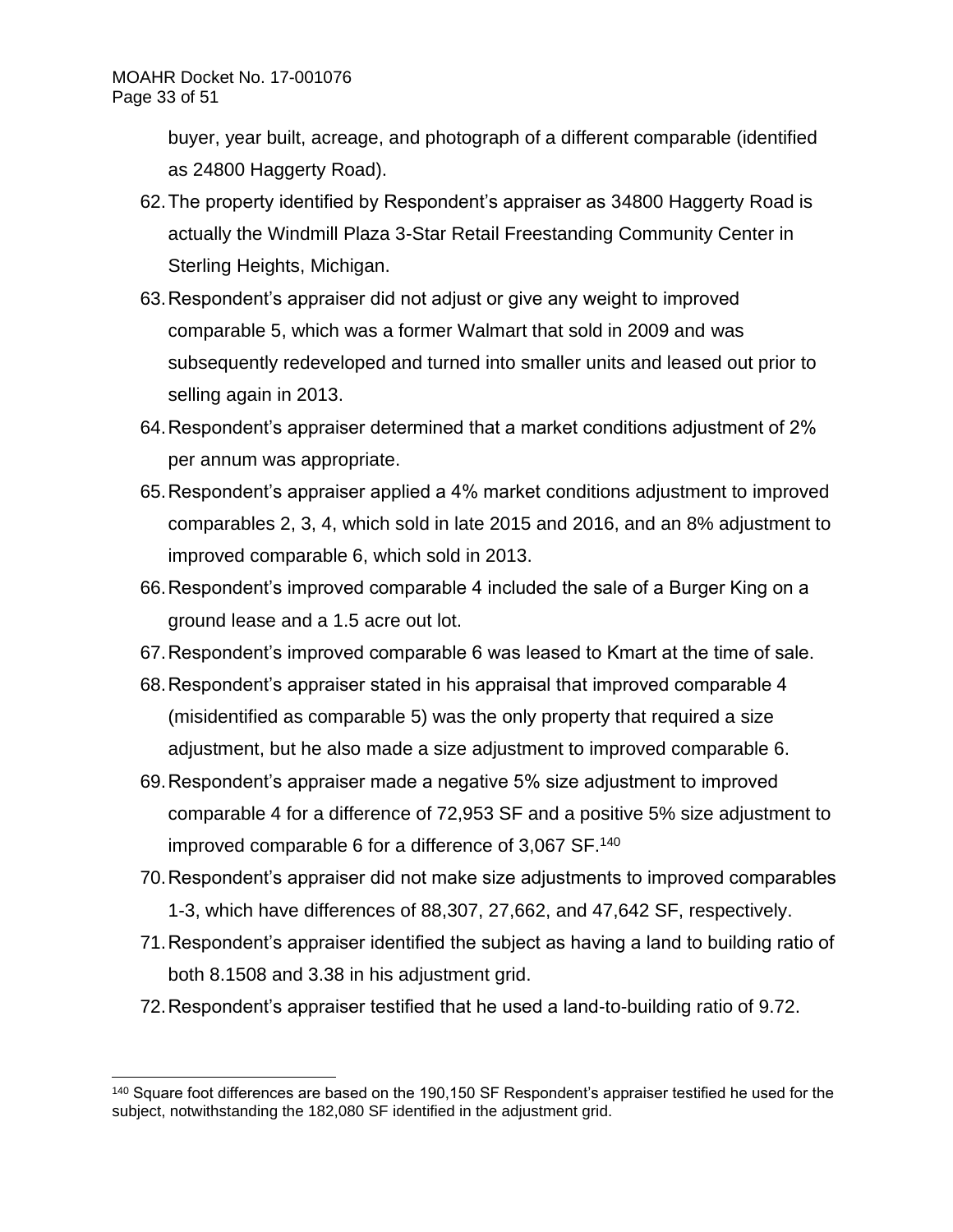- 73.Based on the 190,150 SF Respondent's appraiser indicated that he utilized in his analyses, the subject property would have a land to building ratio of 7.80.
- 74.Respondent's appraiser made positive 15% adjustments to improved comparables 1, 3, and 4, which have land-to-building ratios of 6.0265, 4.6553, and 4.8170, and a positive 10% adjustment to comparable 6, which has a landto-building ratio of 5.8752. He did not adjust improved comparable 2, which has a land-to-building ratio of 2.6004.
- 75.Respondent's appraiser obtained square footage information for his improved comparable sales from CoStar.
- 76.CoStar does not report square footage of garden or canopied areas.
- 77.With the exception of comparable 5, All of Respondent's improved comparables included fenced in garden areas.

# CONCLUSIONS OF LAW

Pursuant to Section 3 of Article IX of the State Constitution, the assessment of real property in Michigan must not exceed 50% of its true cash value.<sup>141</sup> The Michigan Legislature defined "true cash value" as "the usual selling price at the place where the property to which the term is applied is at the time of assessment, being the price that could be obtained for the property at private sale, and not at auction sale except as otherwise provided in this section, or at forced sale."<sup>142</sup> The Michigan Supreme Court has held that "true cash value" is synonymous with "fair market value." 143

The Tribunal is charged with finding a property's true cash value to determine the property's lawful assessment.<sup>144</sup> The determination of the lawful assessment will, in turn, facilitate the calculation of the property's taxable value as provided by MCL 211.27a. Fundamental to the determination of true cash value is the concept of "highest and best use." It recognizes that the use to which a prospective buyer would put the property will influence the price which the buyer would be willing to pay.<sup>145</sup>

<sup>141</sup> Const 1963, art 9, sec 3.

<sup>142</sup> See MCL 211.27(1).

<sup>143</sup> *CAF Investment Co v State Tax Comm*, 392 Mich 442, 450; 221 NW2d 588 (1974).

<sup>144</sup> See *Alhi Dev Co v Orion Twp*, 110 Mich App 764, 767; 314 NW2d 479 (1981).

<sup>145</sup> See *Edward Rose Bldg Co v Independence Twp*, 436 Mich 620, 623; 462 NW2d 325 (1990).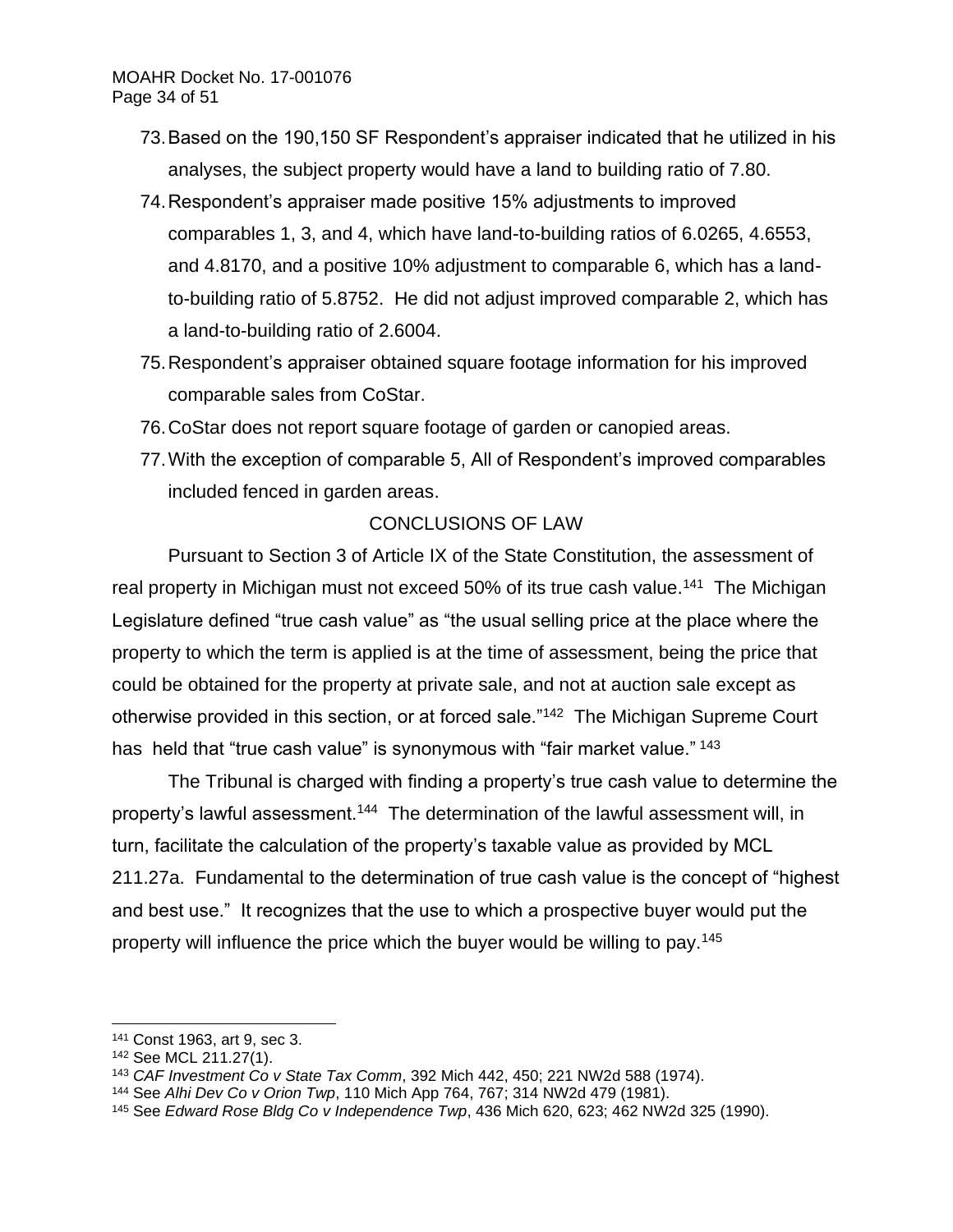A proceeding before the Tax Tribunal is original, independent, and de novo.<sup>146</sup> The Tribunal's factual findings must be supported by competent, material, and substantial evidence.<sup>147</sup> "Substantial evidence must be more than a scintilla of evidence, although it may be substantially less than a preponderance of the evidence."<sup>148</sup>

MCL 205.737(3) provides that "the petitioner has the burden of proof in establishing the true cash value of the property."<sup>149</sup> The Michigan Court of Appeals has held that "this burden encompasses two separate concepts: (1) the burden of persuasion, which does not shift during the course of the hearing, and (2) the burden of going forward with the evidence, which may shift to the opposing party."<sup>150</sup> Nonetheless, the tribunal *must* make an independent determination of true cash value.<sup>151</sup> The Tribunal is also obligated to select the valuation methodology that is accurate and bears a reasonable relation to the property's true cash value.<sup>152</sup> The Tribunal is not, however, "bound to accept either of the parties' theories of valuation. It may accept one theory and reject the other, it may reject both theories, or . . . utilize a combination of both in arriving at its determination."<sup>153</sup> Regardless of the valuation approach employed, the final valuation determined must represent the usual price for which the subject property would sell.<sup>154</sup>

The three most common approaches to valuation are the capitalization of income approach, the sales comparison or market approach, and the cost-less-depreciation approach.<sup>155</sup> In the instant appeal, both parties' appraisers indicated that the sales comparison approach is most relevant in determining true cash value or "usual selling price" within the meaning of MCL 211.27 for the tax year at issue. The Tribunal agrees,

<sup>146</sup> MCL 205.735a(2).

<sup>147</sup> See *Antisdale v Galesburg*, 420 Mich 265, 277; 362 NW2d 632 (1984); *Dow Chemical Co v Dep't of Treasury*, 185 Mich App 458, 462-463; 462 NW2d 765 (1990).

<sup>148</sup> *Jones & Laughlin Steel Corp v City of Warren*, 193 Mich App 348, 352-353; 483 NW2d 416 (1992). <sup>149</sup> *Id*.

<sup>150</sup> *Jones & Laughlin, supra* at 354-355.

<sup>151</sup> *Id.* at 355.

<sup>152</sup> See *Safran Printing Co v Detroit*, 88 Mich App 376; 276 NW2d 602 (1979).

<sup>153</sup> *Jones & Laughlin, supra* at 356.

<sup>154</sup> See *Meadowlanes Ltd Dividend Housing Ass'n v Holland*, 437 Mich 473; 473 NW2d 636 (1991). <sup>155</sup> *Meadowlanes, supra* at 484-485; *Pantlind Hotel Co v State Tax Comm*, 3 Mich App 170, 176; 141 NW2d 699 (1966), aff'd 380 Mich 390 (1968).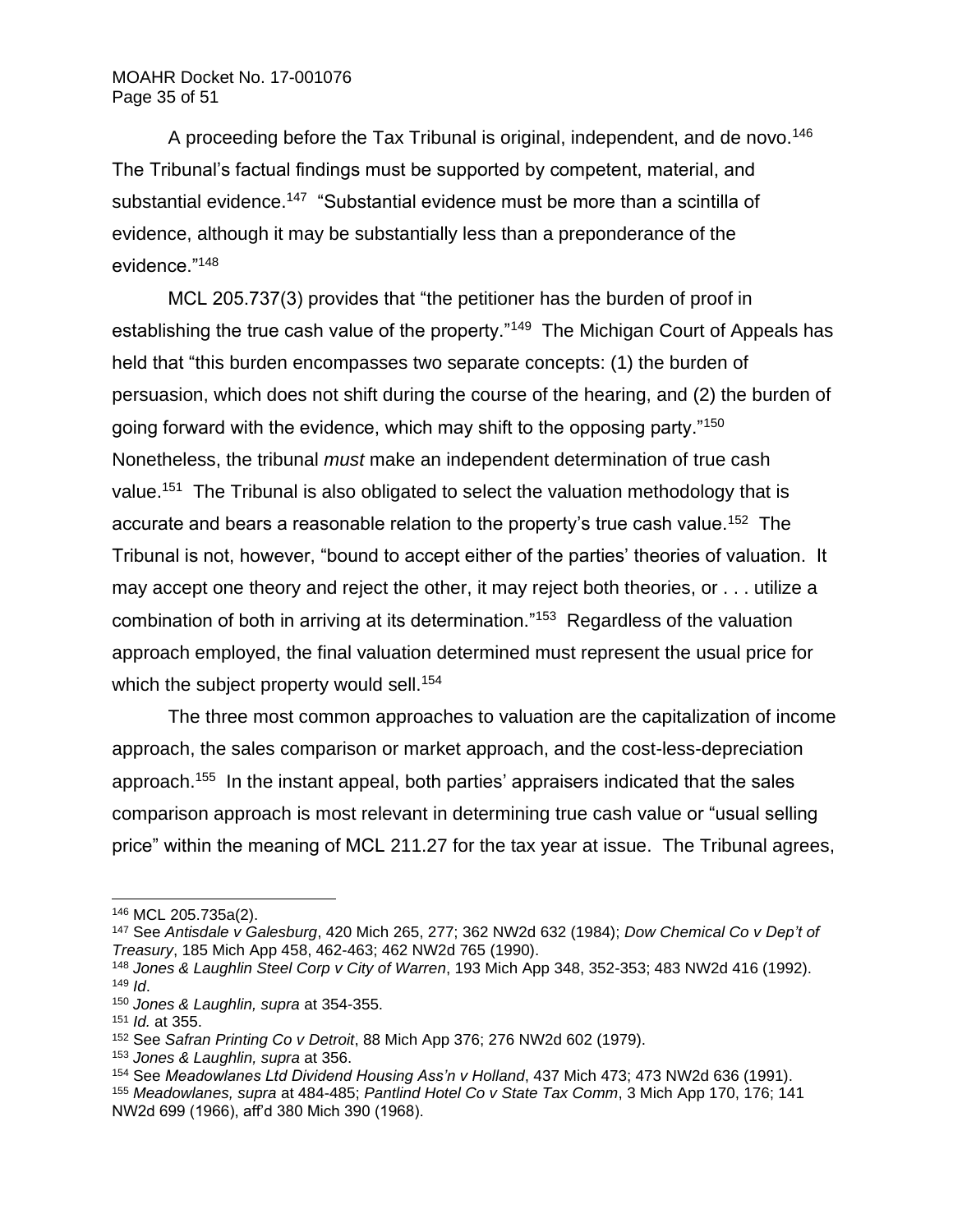as this approach "is the only valuation method that directly reflects the balance of supply and demand for property in marketplace trading."<sup>156</sup> The income approach is generally considered the most accurate method for valuing income-producing properties and the subject property is owner-occupied.<sup>157</sup> Allen also testified that data for leases of big-box properties is not as prevalent, "so the data is not as good as data for the . . . sales comparison approach,"<sup>158</sup> and Heinowski did not utilize the income approach because he did not believe that it "reflected market activities or market participants, the actual people doing the transactions."<sup>159</sup> As for the cost approach, Allen testified that it is not typically processed by appraisers of big-box store properties:

It's not typically applied because it's not -- it doesn't provide you with an indication of market value of the property. It provides an indication of what it would cost to replace but it doesn't indicate what it could be sold for. Market value and true cash value and usual selling price are based on what you can sell the property for in the market. So the value conclusion needs to reflect the usual selling price of the property, which is not based on a cost approach.<sup>160</sup>

As noted above, however, Allen did perform a cost approach to value, to which he gave no weight. He explained:

One, it's not the approach that's used by the market participants in buying these properties. Second, it involves determining a lot of depreciation, which makes it less reliable. And third, in order to approximate the depreciation you need to go to one of the other approaches to extract it from the market so that your cost approach value does, in fact, represent market value or usual selling price.<sup>161</sup>

Indeed, both appraisers determined substantial depreciation and obsolescence for the subject property, with Allen concluding to 43% physical depreciation for the building improvements, 47% for the site improvements, and 33% functional and external obsolescence, and Heinowski concluding to an 80% combined loss. In that regard, Heinowski acknowledged that to conclude to true cash value, you must look at how the

<sup>156</sup> *Jones & Laughlin*, 193 Mich App at 353-354.

<sup>157</sup> *CAF Investment Co v Saginaw Twp*, 410 Mich 428, 476; 302 NW2d 164 (1981).

<sup>158</sup> T1 at 151.

<sup>159</sup> T2 at 192.

<sup>160</sup> T1 at 94.

<sup>161</sup> T1 at 139.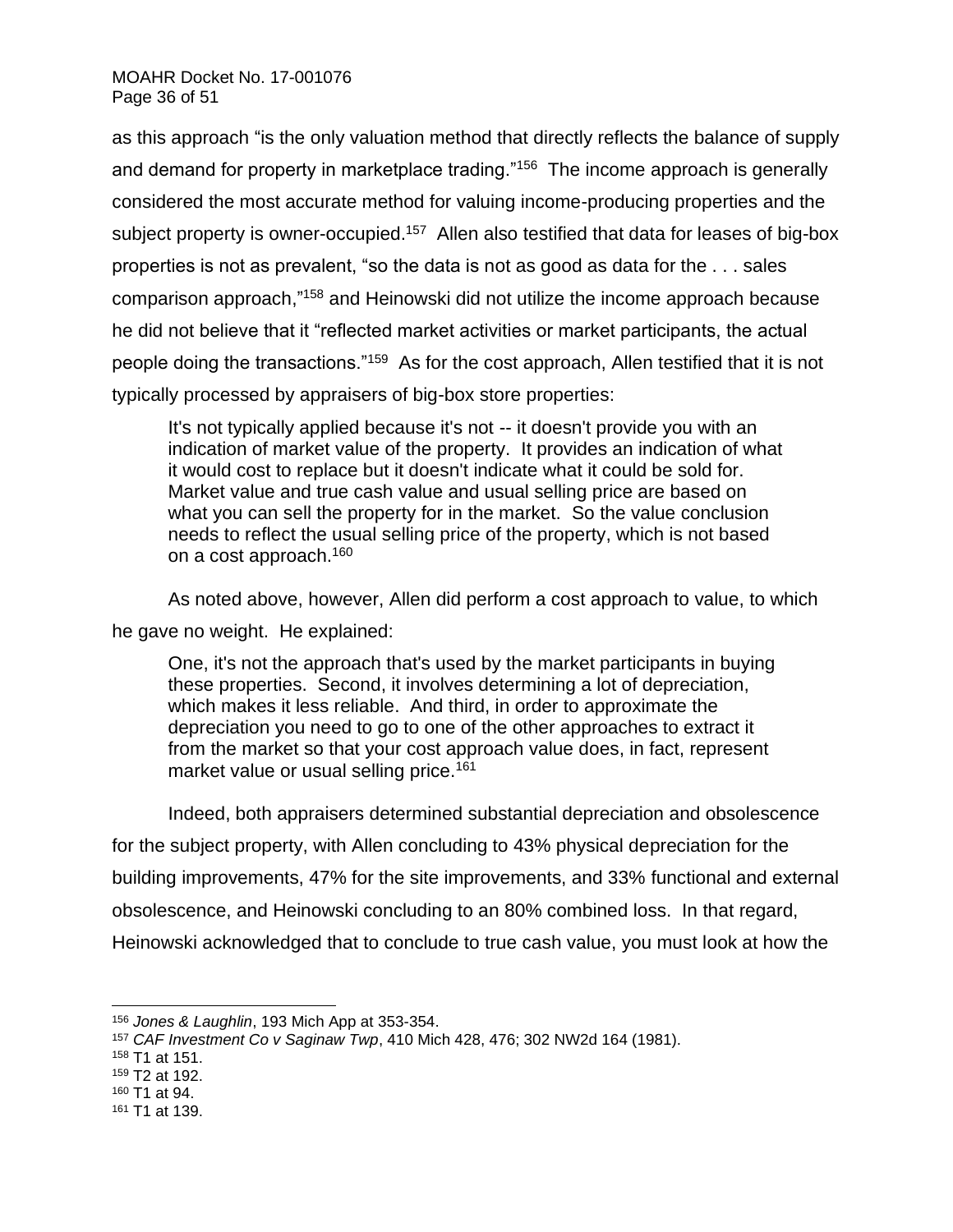## MOAHR Docket No. 17-001076 Page 37 of 51

property would be used by market participants after the property is exposed to the market,<sup>162</sup> and that functional obsolescence is a factor once the property is exposed to the market for other users.<sup>163</sup> He further acknowledged that big-box retailers build-tosuit buildings that fit their specific architectural prototype and business models, <sup>164</sup> and that first generation users of retail big boxes usually look to potential build-to-suit opportunities rather than buying or leasing from the stock of other big boxes that are available to maintain a desired corporate image.<sup>165</sup> Allen's testimony established that big-box retailers are not motivated by resale value.<sup>166</sup> Stores are specifically constructed to conform to the retailer's business plan and to maximize their retail sales and profits for their business.<sup>167</sup> Specific aspects of the subject that were constructed to conform to Lowe's specific image and business model include the front facade and the canopy over the contractors area, as well as the three loading docks.<sup>168</sup> The amount of backroom storage area and office space, location of the restrooms, and the lighting configuration are also all designed and typical of a Lowe's store.<sup>169</sup> Further, while the subject is capable of being used without modification by other retailer's for retail use,<sup>170</sup> it is typical for buyers to make changes.<sup>171</sup> Allen explained:

Well, big-box retailers want their customers to be comfortable with their store and know that it's their store and it looks like their stores, lays out like their store, they can lay out their merchandise in a way that's consistent with their other stores. And so they'll typically want to make it look and lay out and function as much as possible to a store that they built themselves for their own use and with their own specifications.<sup>172</sup>

The result is a type of functional obsolescence that must be considered in accordance with the Court of Appeals decision in *Meijer, Inc v Midland*. 173

<sup>162</sup> T1 at 28.

<sup>163</sup> T1 at 30.

<sup>166</sup> T1 at 83. <sup>167</sup> T1 at 83.

<sup>164</sup> T1 at 28-29.

<sup>165</sup> T1 at 31.

<sup>168</sup> T1 at 82-83.

<sup>169</sup> T1 at 83.

<sup>170</sup> T1 at 82.

<sup>171</sup> T1 at 83.

<sup>172</sup> T1 at 84.

<sup>173</sup> *Meijer, Inc v Midland*, 240 Mich App 1; 610 NW2d 242 (2000). Allen testified that functional obsolescence exists in big-box stores immediately after construction is completed: "Big-box stores are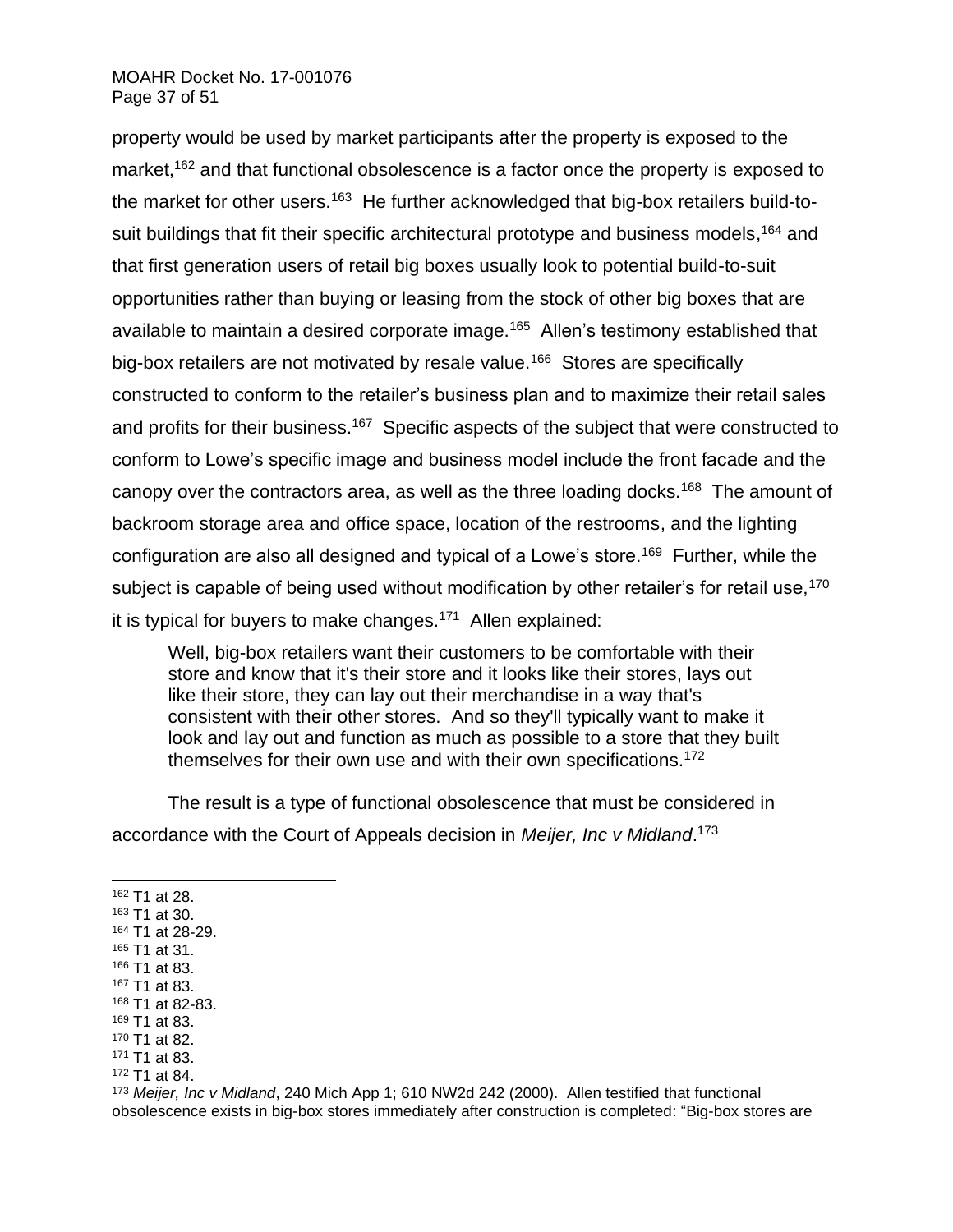## MOAHR Docket No. 17-001076 Page 38 of 51

Heinowski acknowledged that the substantial depreciation reflected in his cost approach reduces the reliability of that approach,<sup>174</sup> and that he weighed that approach at less than 10% in arriving at his final value conclusion. 175 Respondent argued nonetheless that Allen erred in rejecting the cost approach, noting that one of the key takeaways from *Menard, Inc v City of Escanaba*<sup>176</sup> is that "when the HBU of the property is its existing use and (2) when, because the property was built-to-suit, there would be little to no secondary market for the property to be used at its HBU, then the strict application of the sales-comparison approach would undervalue the property, so the cost-less-depreciation approach is more appropriate."<sup>177</sup> As has been previously noted, however, *Menard* was decided on its specific facts and circumstances. 178 And unlike that case, there is no evidence in the instant appeal establishing the lack of a market for properties with the subject's highest and best use. Respondent argued that Petitioner's own appraisal establishes that there is a limited market for big-box properties, and Allen did concede as much.<sup>179</sup> He also testified, however, that there is in fact a market: "There's an active market. Even though there's a limited number of buyers there's an active market – for the sale of big-box stores."<sup>180</sup> As such, and inasmuch as this testimony is supported by the market evidence on record, including that utilized by Respondent's appraiser, the Tribunal cannot conclude that Allen erred in determining that the cost approach should not be given any weight in his reconciliation of the various approaches and final estimate of value. It is notable that in addition to the seven improved comparables utilized in his direct comparison analysis, Allen identified five additional comparables that sold for the same highest and best use as the subject

built to the specifications of the specific user, and if they're put on the market for sale to another user then the other user isn't going to pay for all the specific design features, that it was built for that user. And in fact, they will typically modify the design features for -- for their particular business and change the facade, the layout, the lighting, whatever needs -- needs to be done to make it look like and function like one of their stores. So that they're not going to pay full depreciated replacement cost, they're going to pay something less that reflects the fact that it's not an ideal size or ideal layout and configuration for the typical purchaser." T1 at 144.

 $174$  T1 at 47-48.

<sup>175</sup> T1 at 47.

<sup>176</sup> *Menard, Inc v City of Escanaba*, 315 Mich App 512; 891 NW2d 1 (2016).

<sup>177</sup> *Menard, Inc. v. City of Escanaba*, 315 Mich. App. 512, 528, 891 N.W.2d 1, 11 (2016).

<sup>178</sup> *Zaremba Grp LLC v Livingston Twp,* MOAHR Docket No. 17-001291 (June 5, 2019)

<sup>179</sup> See T2 at 116-117.

<sup>180</sup> T2 at 119.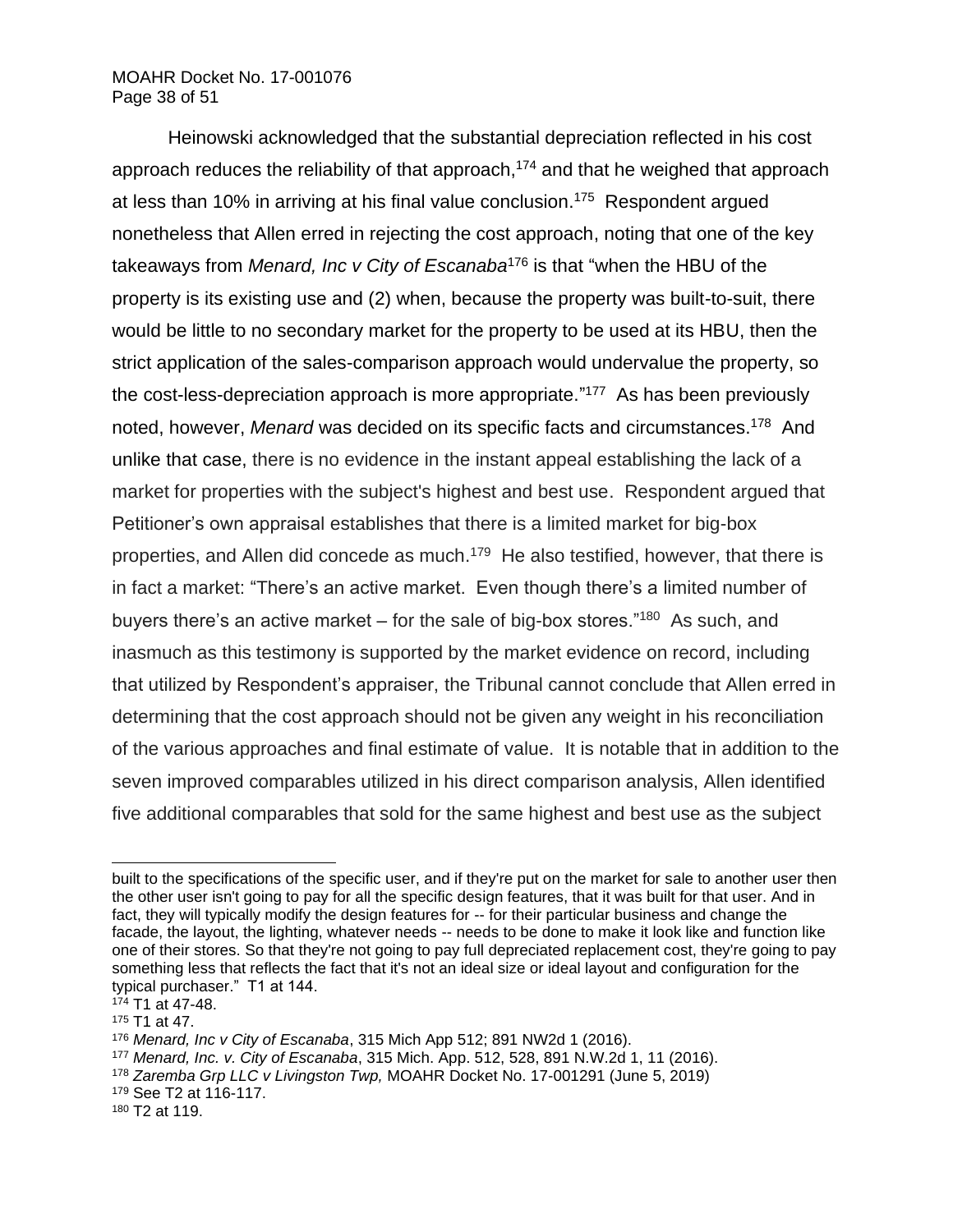to demonstrate an active marketplace. Allen also testified that the retail industry is in flux, and that more and more big-box retailers are closing stores and/or downsizing, but additional users are coming on the market and taking up the slack, including U-Haul, At Home, and Farm & Fleet.<sup>181</sup>

Respondent's reliance on the cost approach is misplaced for all the foregoing reasons. Heinowski's analysis was also wrought with errors and flawed methodology that negate both its credibility and reliability. As noted above, Respondent's vacant land comparables range in size from 1.81 to 17.76 acres. Comparables 4 and 6 are assemblages of smaller parcels, however, and the largest individual parcel utilized in the analysis is therefore only 4.67 acres. Most parcels approximate 1-2 acres and given that the subject is 34.07 acres with 20+ developable acres, the Tribunal is not persuaded that the properties are sufficiently similar to properly be considered comparable. This is particularly true in light of Heinowski's acknowledgement that (1) a buyer who purchases a site with the intent to assemble it with other parcels might have to pay a higher-than-market value,<sup>182</sup> and (2) by pure economies of scale, smaller parcels sell for a higher price per unit.<sup>183</sup>

Heinowski also made a positive 15% adjustment to vacant land comparable 6 for size that he admitted should have been negative,<sup>184</sup> and he made negative 10% adjustments to vacant land comparables 4 and 6 for "conditions of sale" even though his appraisal states that all vacant land comparables were arm's length transactions and therefore no adjustments were warranted for that element of comparison.<sup>185</sup> Heinowski could not recall or explain what the basis for those adjustments were.<sup>186</sup> The positive 15% adjustment to vacant land comparable 4 for demolition costs is also problematic given that it amounts to almost \$1 million and is completely unexplained and unsupported on the record.<sup>187</sup> Additionally, the sales have gross adjustments of ranging

- <sup>182</sup> T3 at 38.
- <sup>183</sup> T3 at 43.
- <sup>184</sup> T3 at 45.
- <sup>185</sup> T3 at 41-42. <sup>186</sup> T3 at 42.
- <sup>187</sup> T3 at 39-40.

<sup>181</sup> T1 at 91.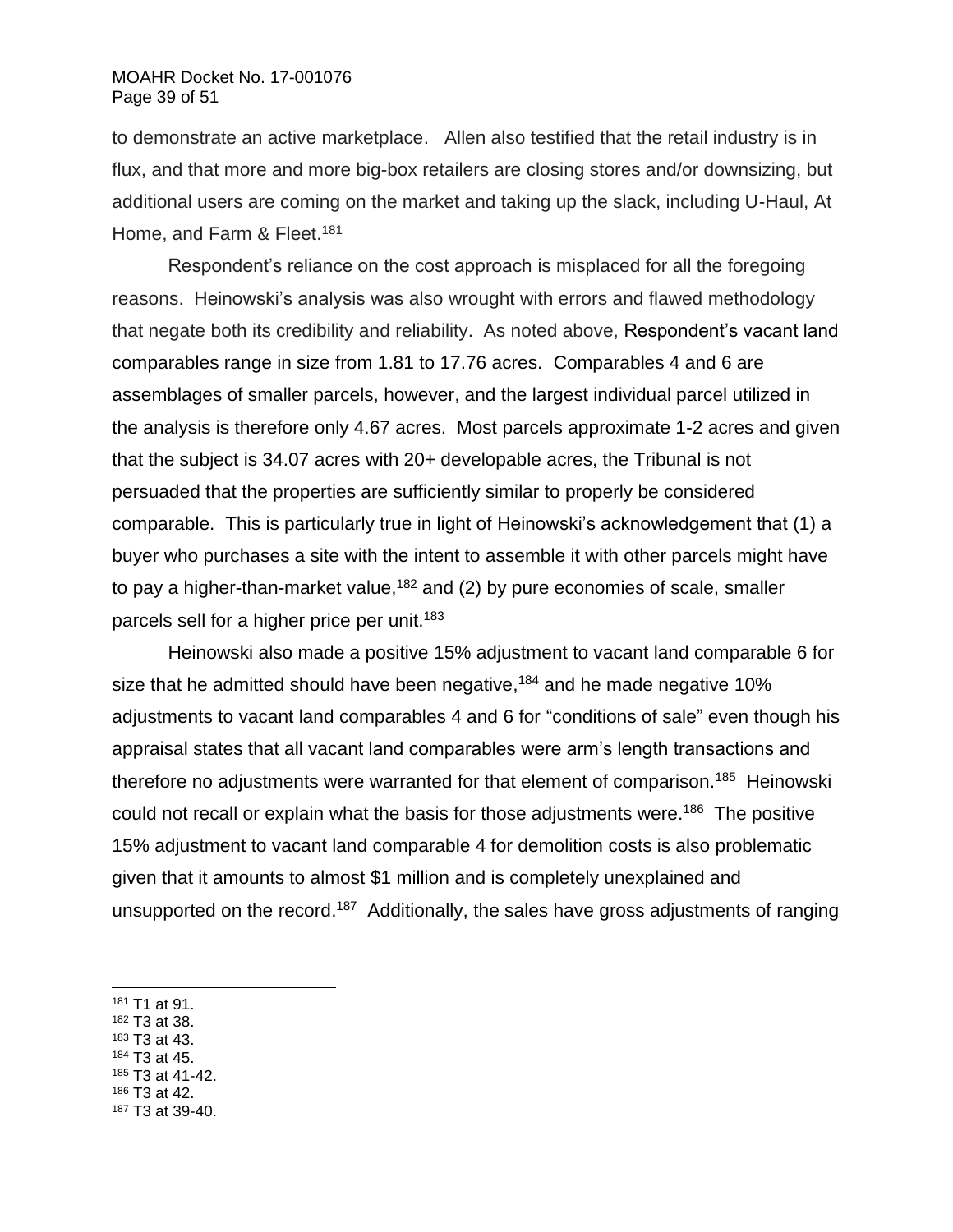between 45% and 80%, and Heinowski acknowledged that this suggests that the properties are really not all that comparable to the subject.<sup>188</sup>

Heinowski also applied the indicated price per square foot to the entirety of the subject parcel notwithstanding his acknowledgement of the existence of wetlands and conservation easements. With respect to the former, the appraisal states, "We were not provided with a wetland survey, nor were any wetland information provided during the on-site visit/tour. If subsequent engineering information reveals the presence of regulated wetland area on the subject's site, it could materially affect the property's marketability, use and value."<sup>189</sup> In contrast, Heinowski testified that he was aware of wetlands, but "did not assign an acreage or try to figure out how many acres there was."<sup>190</sup> He testified that he considered the wetlands in the final selection of his rates for land but did not "separate it out and show it in the appraisal."<sup>191</sup> When asked how he could make a proper adjustment without knowing now much of the property was wetlands, Heinowski stated: "I ranked the sales with the wetlands lower than the sales without wetlands."<sup>192</sup> He acknowledged, however, that none of his vacant land comparables were subject to conservation easements, and that the appraisal does not indicate that any of the comparables had wetlands.<sup>193</sup> Absent any support in the record or an ability to independently review and verify the information, Heinowski's contention that he properly considered and accounted for the subject wetlands is not persuasive. The same is true for the conservation easements, which Heinowski initially testified he did not become aware of until after the valuation exchange, <sup>194</sup> but later acknowledged seeing signs indicating the existence of easements when he walked the property during his inspection.<sup>195</sup> He testified, "I saw the signs and, quite honestly, I didn't – I did not pay any attention to them or give them any weight."<sup>196</sup> He then admitted that despite

- <sup>189</sup> R-1 at 18.
- <sup>190</sup> T3 at 25.
- <sup>191</sup> T3 at 25.
- <sup>192</sup> T3 at 27.
- <sup>193</sup> T3 at 28.
- <sup>194</sup> T1 at 16. See also T3 at 24.
- <sup>195</sup> T3 at 31.
- <sup>196</sup> T3 at 31,

<sup>188</sup> T3 at 41.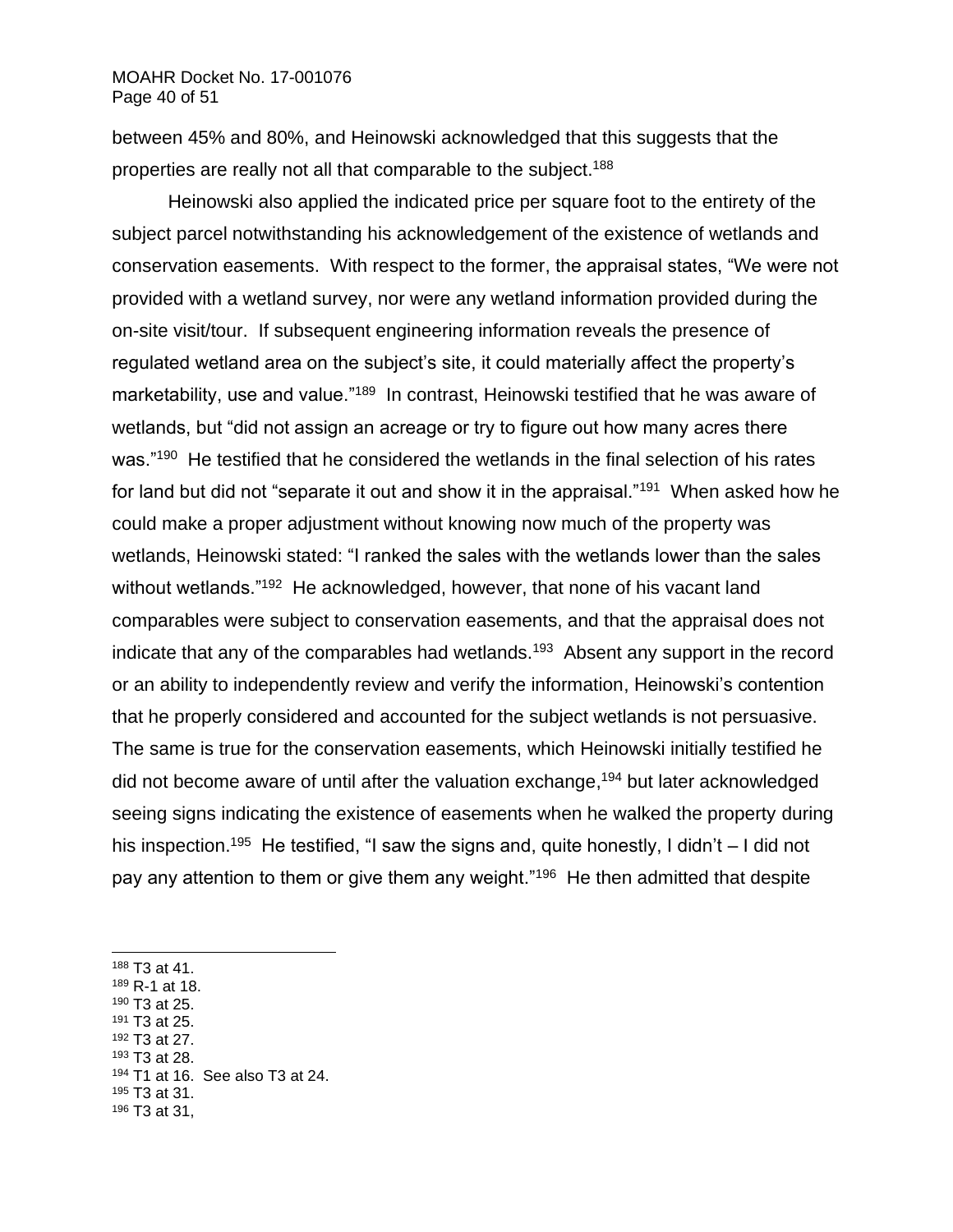seeing the signs he made no investigation as to the existence or extent of any conservation easements. 197

Heinowski also acknowledged numerous errors in his cost grid, including the mislabeling of several columns and rows, incorrect square footage indications for the loading dock, pickup, and garden areas in various places throughout the grid, and a number of miscalculations.<sup>198</sup> He further acknowledged that he costed the "primary" building as a mall anchor department store at a base rate of \$79.32/SF, which includes value for elevators and escalators, notwithstanding that the subject building most closely corresponds to a Marshall Valuation Services' warehouse discount store and does not have the same fit and finishes as an anchor department store.<sup>199</sup> Heinowski also agreed that he erred in valuing the loading dock at a base cost of \$48/SF because "it doesn't make any sense to have something that expensive with such little improvement."<sup>200</sup> He further agreed that the indicated cost of \$250,000 for this area was overstated.<sup>201</sup> Heinowski also acknowledged that his indicated measurement of 124,604 lineal feet (23 miles) and \$1.4M value for curbing was incorrect.<sup>202</sup>

Heinowski's sales analysis was equally flawed, with various typographical errors, incorrect identification of the relevant valuation date and resulting double application of the market conditions adjustment,  $203$  a comparable sale that was a combination of two different properties in two different jurisdictions,  $204$  and two comparables that were leased fee sales, one of which also included a 1.5-acre outlot that was being marketed for development.<sup>205</sup> With respect to the leased fee comparables, Allen's testimony established that the value of a property can be vastly different depending on whether you value the fee simple or leased fee interest,<sup>206</sup> and that the market is different for

<sup>203</sup> R-2; T3 at 81-83. <sup>204</sup> T3 at 70-81.

<sup>197</sup> T3 at 34.

<sup>198</sup> T2 at 174-175; T3 at 45

<sup>199</sup> T3 at 61-64.

<sup>200</sup> T3 at 55-56.

<sup>201</sup> T3 at 56.

<sup>202</sup> T3 at 68.

<sup>205</sup> T3 at 83-88, 126-127.

<sup>&</sup>lt;sup>206</sup> "Because an investor purchasing a fee simple interest will need to locate a tenant and negotiate a lease and probably pay leasing commissions, maybe make some tenant improvements and have some lost income while it's being leased up. Whereas, an investor buying the property that's already leased can buy it as a passive investment and buy it to collect the existing rent payments and doesn't need to go to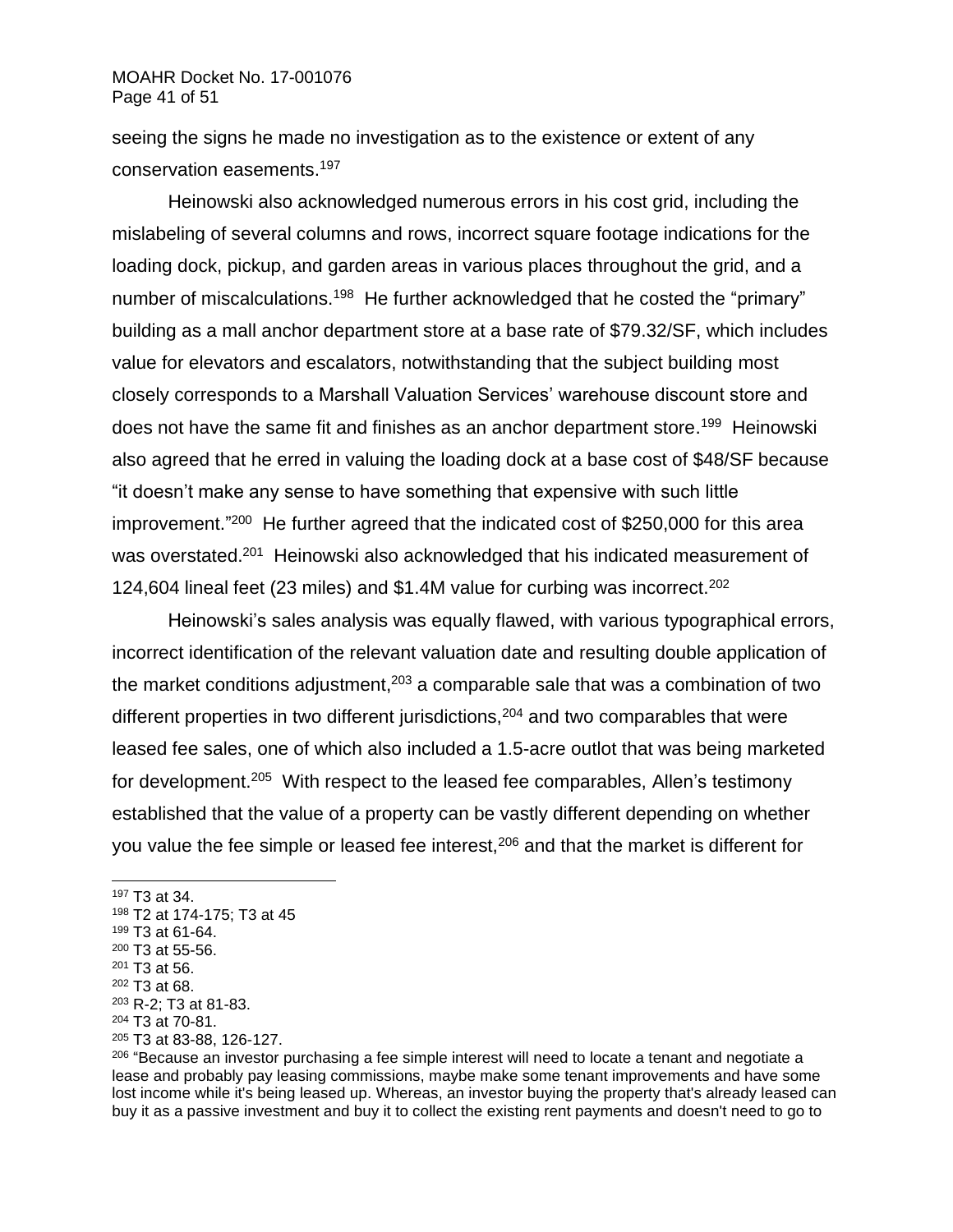leased fee interests.<sup>207</sup> It also established that leased fee properties sell for a much higher price and that "the purchase is based on what the remaining lease term is and how strong the credit of the tenant is."<sup>208</sup> And as previously noted, Heinowski agreed that using sales of property that are not leased "creates a better analysis of market activities."<sup>209</sup> Heinowski also acknowledged that the leased fee sales would require an adjustment, and that no such adjustments were made in his analysis.<sup>210</sup> He further acknowledged that he suspected that his improved comparable 6 was a leased fee "because of the odd dollar consideration," but failed to investigate it any further, despite the fact that it would need to be adjusted.<sup>211</sup>

Respondent's adjustments for the various elements of comparison are not sufficiently explained or supported in its appraisal and Heinowski was unable to provide any additional insight in his testimony at the hearing. Additionally, the size and land-tobuilding ratio adjustments are inconsistent and appear to have no logical application.<sup>212</sup> The land-to-building adjustments are also questionable given the numerous discrepancies in Heinowski's appraisal and testimony as to the actual factor utilized, $^{213}$ as well as his acknowledgement that the subject property has no surplus or excess land.<sup>214</sup> As noted above, Heinowski testified that his adjustments made sense to him

find a tenant or negotiate a lease or experience downtime while the property is being leased and set up for a tenant." T1 at 71.

<sup>&</sup>lt;sup>207</sup> "There's a wide market for leased big-box stores, and that market is passive investors in the form of REETs, life insurance companies, investment companies. The leased fee interest in a big-box store are sold nationally on the national investment market, and there are a multitude of potential purchasers who would buy the property for the income stream. Whereas in an existing unleased big-box store the buyer would not be a passive investor, it would be a user of the property or an investor who would -- who would need to find a tenant and negotiate a lease and put the tenant in place so it eventually could be sold as a passive investment on the investment market." T1 at 73-74.

<sup>&</sup>lt;sup>208</sup> "They sell for a much higher price. Typically because it's a different market, it's a passive investment market. It's typically an institutional investor who is buying the income stream based on the credit of the tenant. And typically they're sold with build-to-suit leases, they're above-market rent, and the purchase is based on what the remaining lease term is and how strong the credit of the tenant is." T1 at 100. <sup>209</sup> T1 at 38.

<sup>210</sup> T3 at 86.

<sup>211</sup> T3 at 87-88.

<sup>212</sup> T3 at 91-94, 96-104.

<sup>213</sup> T3 at 96-98.

<sup>214</sup> T3 at 98-99.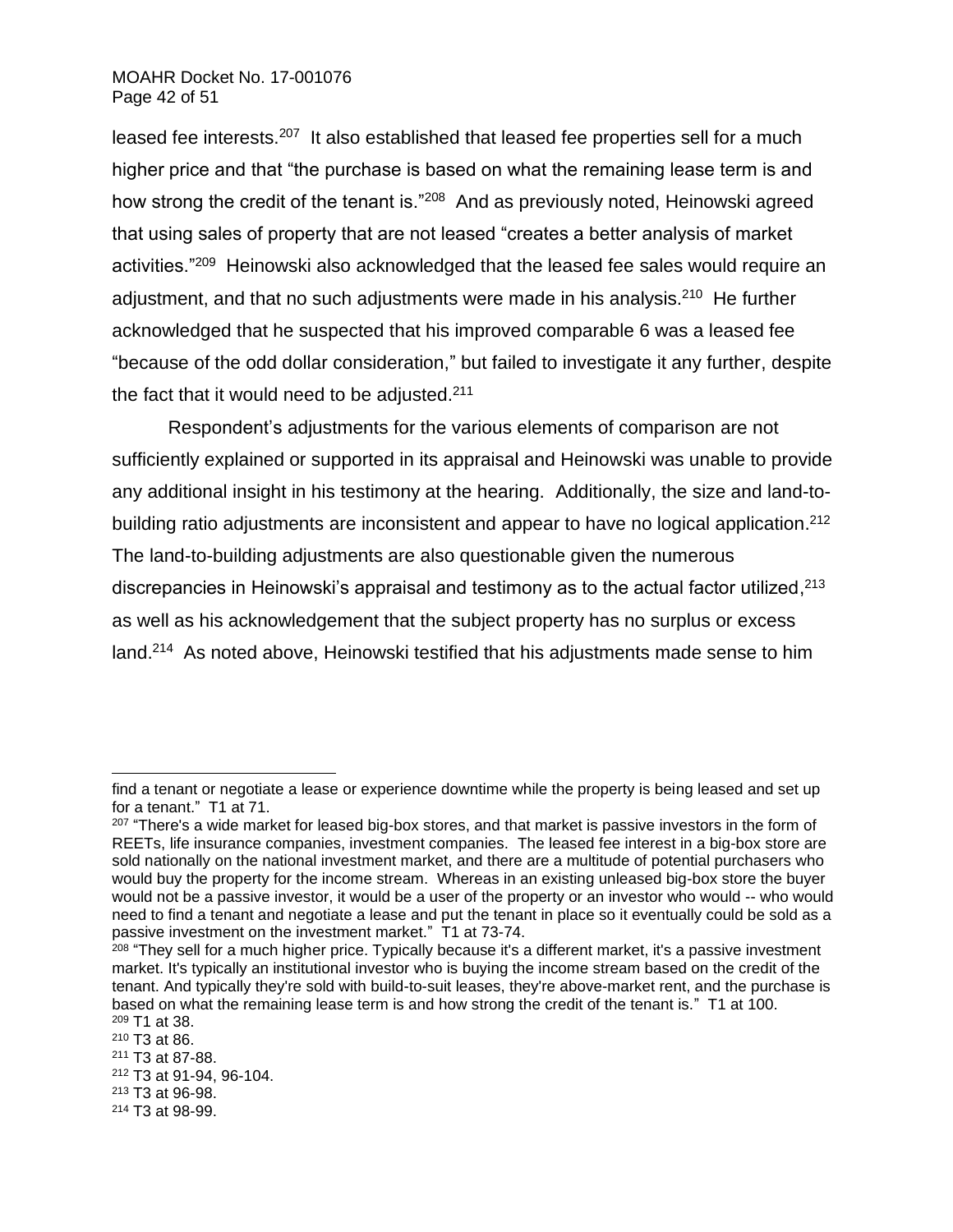when he put the appraisal together, but that he would likely do it differently now.<sup>215</sup> He further testified that he would likely come to a different value now.<sup>216</sup>

A primary point of contention between the parties was the location adjustment made to improved Respondent's comparable 3, which is also Petitioner's improved comparable 3. Allen, who testified that location is generally the biggest factor impacting the sale price of big-box stores, $2^{17}$  adjusted this property down for superior arterial and demographic attributes and upward for submarket characteristics. He explained:

It was adjusted downward for its superior arterial attributes because this was located right on Telegraph Road, with extremely heavy traffic and had unobstructed visibility and access -- direct access to Telegraph Road. It was adjusted 5 percent downward for demographic characteristics and then it had very heavy population density within five miles. It's located 5 percent upward for submarket characteristics and it was inferior to the subject in that respect. $218$ 

Heinowski made a positive adjustment because "Telegraph Road is a very hard road to get on and off. It has limited access in spots."<sup>219</sup> He testified that he did not agree with Allen's demographics adjustment, but his explanation referenced the condition of the property and had nothing to do with its location.<sup>220</sup> Heinowski also testified that he tends "to not use so many demographic adjustments in a report because we're dealing with -- not so much dealing with rooftops and how many there are and what can be sold from them, but we're dealing with particular 'I want' items rather than the 'I need" items.<sup>'221</sup> This explanation is not persuasive, particularly in light of the fact that Heinowski failed to identify any basis for his own adjustments outside of a statistical analysis that seemingly fails to consider or account for the specific attributes and differences between the two locations, notwithstanding his assertion to the

<sup>215</sup> T3 at 93, 104.

<sup>216</sup> T3 at 104.

<sup>217</sup> T1 at 111.

<sup>218</sup> T1 at 120.

<sup>219</sup> T2 at 210.

<sup>220</sup> Heinowski testified: "I believe he made the adjustment the wrong way or sent it in the wrong direction, in that this facility I thought was in not as good as shape as the subject. So we had to bring it up, which would be a plus adjustment, where he was saying the project was actually in a better condition than the subject so he had to bring his down." T2 at 210-211.

 $221 \overline{T}2$  at 211.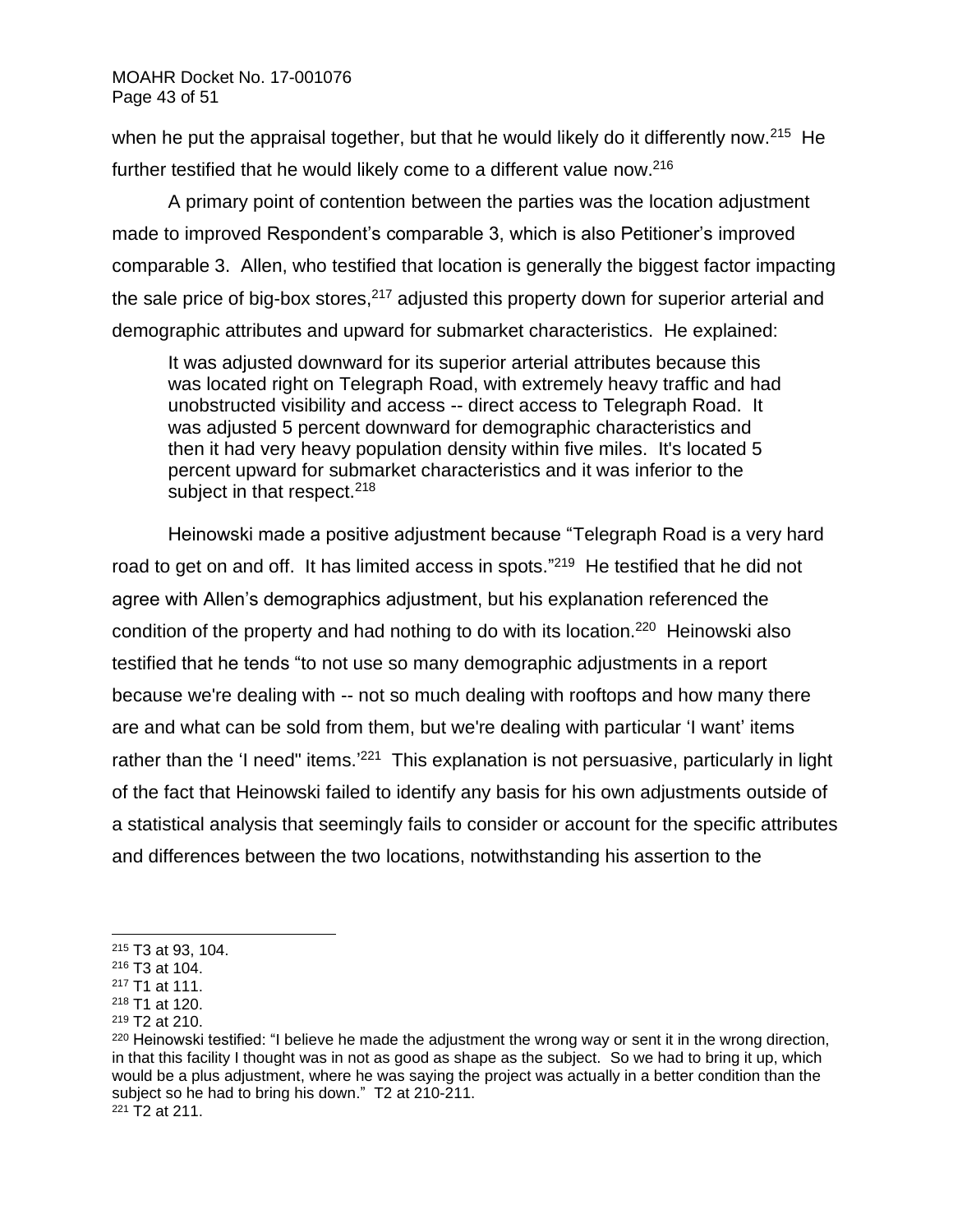## MOAHR Docket No. 17-001076 Page 44 of 51

contrary.<sup>222</sup> Allen's adjustments, which were broken up into three parts, considered access, visibility, traffic exposure, population, households, median household incomes, and submarket trends, and he credibly testified that the demographics of this and other comparables were inferior to the subject

Because what a retailer -- especially a discount retailer -- is looking for is population and households, so that's the primary factor. Income is a consideration, but again, too high of an income or too low of income is not as desirable as the median income. So if you look at all those properties, the subject has very low population density. It's on the edge of the metropolitan area and it has about 59,0000 people within five miles, whereas – and 24,000 households. So most of the comps have a lot more, a lot higher population density, a lot more households within the primary trade area.<sup>223</sup>

With respect to improved comparable 3, Allen noted that this specific property has 286,000 people within five miles as compared to the subject's 59,000 people.<sup>224</sup> It is also notable that Heinowksi failed to account for the deferred maintenance identified in Allen's appraisal and testimony for this comparable. 225 He testified that he thought he knew about it and that "it was wrapped up in overall adjustments,"<sup>226</sup> but this testimony is not supported anywhere in the record. Consequently, it is not persuasive or sufficient to establish that the issue was properly accounted for in his analysis.

Finally, the Tribunal finds that Respondent's inclusion of the loading dock, garden and pick up areas in the building square footage is erroneous. Allen testified that the standard unit of comparison used by brokers, reporting services, buyers and sellers of big-box stores is price per square foot, exclusive of canopied areas, garden areas, and loading docks.<sup>227</sup> In support of Respondent's contention that inclusion of these areas is proper, Counsel had Allen read the definition of "building" from The Dictionary of Real Estate Appraisal, Sixth Edition. That definition read as follows: "A structure, usually

- <sup>223</sup> T2 at 58.
- <sup>224</sup> T2 at 60.
- <sup>225</sup> T3 at 14. <sup>226</sup> T3 at 14.
- <sup>227</sup> T2 at 141-143.

<sup>222</sup> T3 at 89-91, 94-96.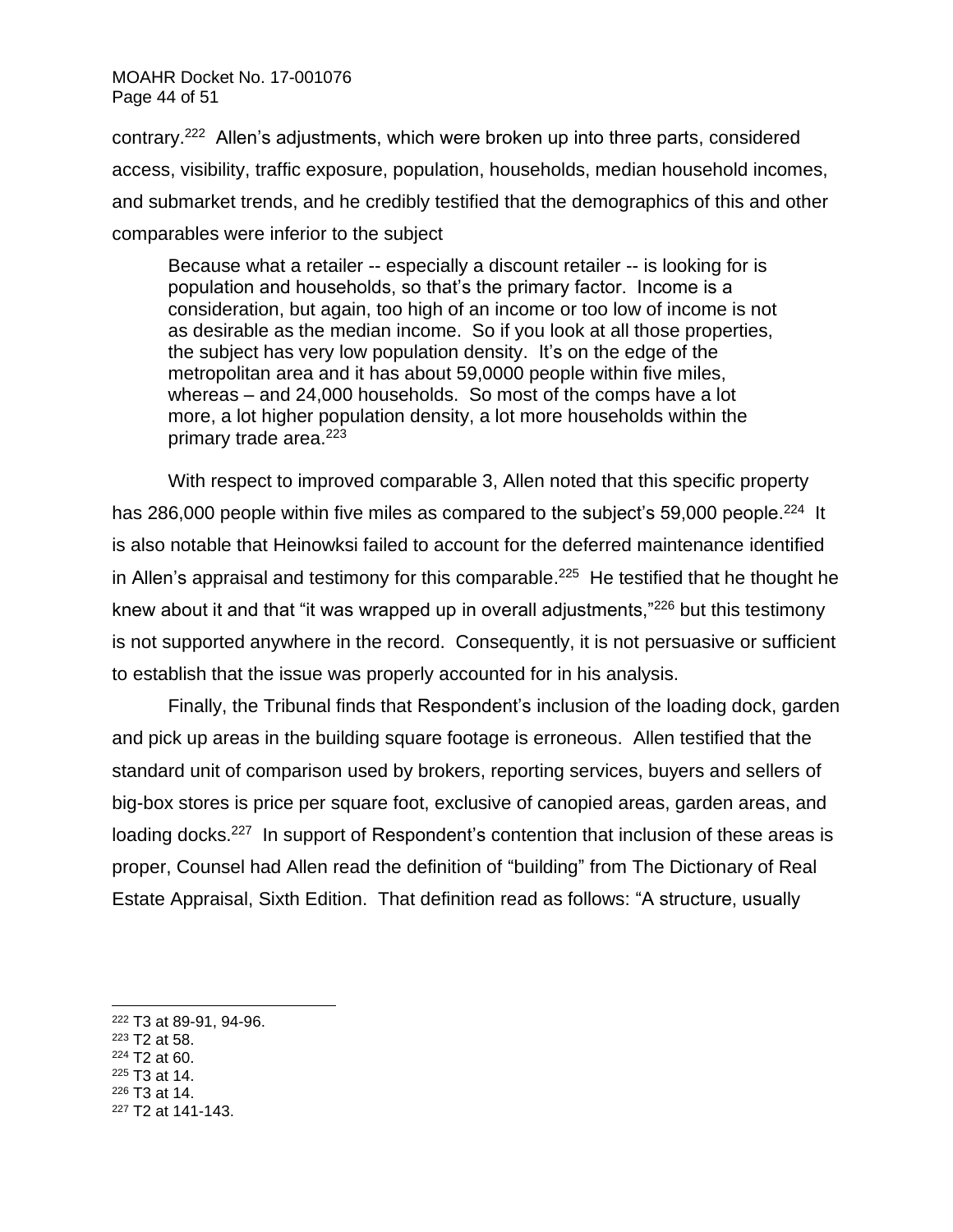roofed and walled, that is erected for permanent use."<sup>228</sup> Thereafter, the following exchange took place:

Q. So the word 'usually' connotates that generally they have roofs; right?

A. Yes.

Q. But it doesn't require it? Does it?

A. Yes.

Q. 'Usually' means -- if it required it, wouldn't it say, a structure, roofed and walled, that is erected for permanent use?

A. A building -- to be a building you need a roof, you need walls.

Q. No, you can't ignore the word 'usually.' You can't -- usually means usually.

A. I mean, you're getting kind of ridiculous, I think. I mean --<sup>229</sup>

Respondent also cited "gross building area," i.e., "the total area of the building, including below-grade space but excluding unenclosed areas, measured from exterior wall,"<sup>230</sup> and "enclosure," i.e., "land enclosed with a visible or tangible obstruction; e.g., a fence, a hedge, a ditch, to protect the premises from encroachment by animals." $^{231}$ The Tribunal is unable to find these definitions in the sixth edition of the Dictionary of Real Estate Appraisal, and "building" does not appear to be a term that is defined in that text. The transcript suggests that Petitioner's counsel attempted to correct Respondent's citation to the Dictionary of Real Estate Appraisal, but he did not finish his statement.<sup>232</sup> Respondent's argument is unpersuasive even in light of the foregoing definition, however, as its interpretation of the term essentially renders any permanent structure a "building" regardless of the presence of a roof or walls. Under this definition a cell phone tower would constitute a "building," as would a stadium, a dam, and a permanently attached carport. Allen's fence analogy further demonstrates the absurdity of the argument – "My house has a fence around it, but that doesn't mean my backyard is a building. And my fence is permanent and, in fact, its concrete block and it's not

- <sup>229</sup> T2 at 78.
- <sup>230</sup> T2 at 79.
- <sup>231</sup> T2 at 81.
- <sup>232</sup> T2 at 77.

<sup>228</sup> T2 at 78.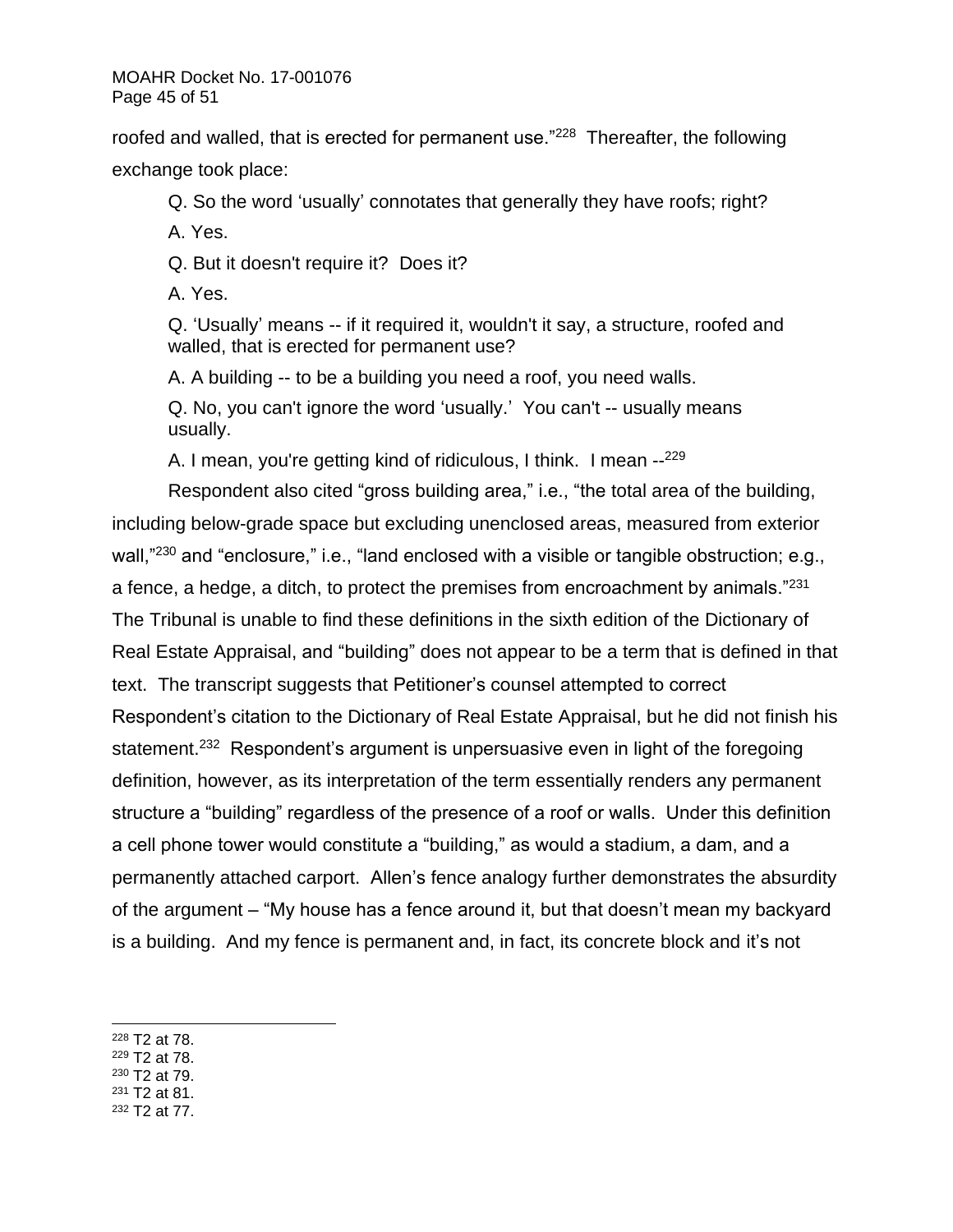### MOAHR Docket No. 17-001076 Page 46 of 51

going anywhere, but that doesn't mean my backyard is part of the building." $^{233}$ Moreover, the current edition of Black's Law Dictionary, which appears to be the text actually referenced by Respondent, provides the following definition for "building": "A structure with walls and a roof, esp. a permanent structure."<sup>234</sup> This definition negates Respondent's argument in its entirety.

Additionally, Heinowski testified that all three of the subject's garden areas are enclosed by permanent walls or fences and the majority have permanent roofs.<sup>235</sup> He also testified that the loading area had a roof.<sup>236</sup> According to Allen's testimony, however, and the photographs provided by both parties, the majority of the garden area isn't covered by a roof but a canopy.<sup>237</sup> There are also several greenhouse structures that Allen described as roofs with no walls.<sup>238</sup> The pickup area is covered by a canopy and the loading dock is open area.<sup>239</sup> The Tribunal also finds it telling that Heinowski valued each of these areas separately and at different rates in his cost approach. If the properties are not valued consistently in this approach, the Tribunal is hard-pressed to find that they are properly included in building square footage and valued at the same price per square foot in the sales comparison approach to value. Allen also valued the areas differently in his cost approach, so the fact that he included 12,820 SF of canopy area in the "base building cost" is of little significance on this issue. The canopy area is properly valued and Allen determined that it should be included in the base building cost because it is attached to the building, $240$  but this does not mean that it should be valued the same as the rest of the building or included in the building square footage. They are, as stated by Allen, two separate components, "a building and a canopy."<sup>241</sup> Even assuming that these areas should be included in building square footage as Respondent contends, Heinowski's analysis would not provide a reliable indication of value because all but one of his comparables have canopy and garden areas that are

<sup>233</sup> T2 at 79.

- <sup>235</sup> T2 at 182.
- <sup>236</sup> T2 at 183.
- <sup>237</sup> T2 at 19.
- <sup>238</sup> T2 at 73.
- <sup>239</sup> T2 at 66, 89.
- <sup>240</sup> T2 at 84-86.
- <sup>241</sup> T2 at 86.

<sup>234</sup> BUILDING, Black's Law Dictionary (11th ed. 2019).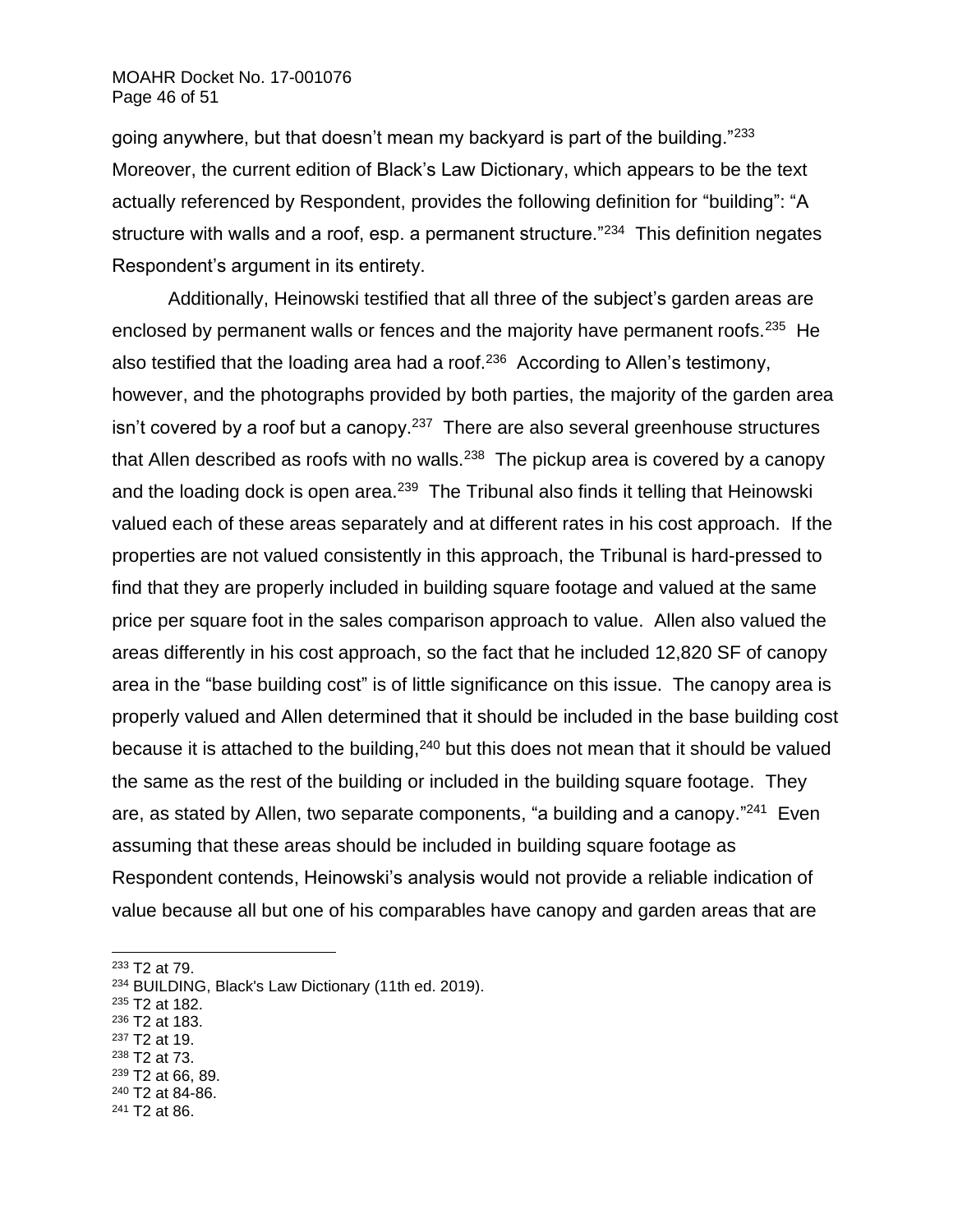not included in the square footage identified and utilized in his report.<sup>242</sup> And as correctly noted by Allen, "it's crucial that you use a consistent unit of comparison."<sup>243</sup>

As for Allen's appraisal, most of Respondent's arguments against the same have already been addressed. Respondent's contention that Allen erred in rejecting the cost approach and in miscalculating the building square footage are without merit for the reasons discussed above. As for the allegation that he failed to value all of the subject acreage, Allen testified that he applied the rate indicated by his cost approach to the developed area of the subject property, which is 20.37 acres.<sup>244</sup> Allen further testified that he "valued the entire 34 acres. It's just the 13 acres didn't have any significant contributing value to the property."<sup>245</sup> He testified that a conservation easement doesn't automatically render a parcel of property as having no value, but the subject is not in an area where someone would buy it for recreation or hunting.<sup>246</sup> "It's a wetland area that's not usable for development and it's not desirable for – recreational use."<sup>247</sup> As to what constitutes the disputed 13.7 acres, Allen testified:

It's land that was used for mitigation when this property was built. When this property was built 20 acres were allowed to be developed, if that 20 acres was mitigated by creating wetlands area on the rest of the property. And so the original development was not allowed to develop more than 20 acres of land.<sup>248</sup>

Allen further testified that the conservation easement doesn't have any contributory value despite being required to build on the lot because "a retailer buying the subject property is not going to pay anything for the conservation easement. He can't do anything with it. He'll pay for the -- for the building and the improvements and the location, but the conservation easement doesn't add value to the subject property for the typical purchaser."<sup>249</sup> This fact was reiterated when Respondent argued that Petitioner would have needed 21.83 acres in order to build the building and

- <sup>243</sup> T2 at 76.
- <sup>244</sup> T1 at 143.
- <sup>245</sup> T1 at 154.
- <sup>246</sup> T1 at 156. <sup>247</sup> T1 at 156.
- <sup>248</sup> T1 at 157.
- <sup>249</sup> T2 at 8.

<sup>242</sup> T2 at 142, T3 at 113, 126.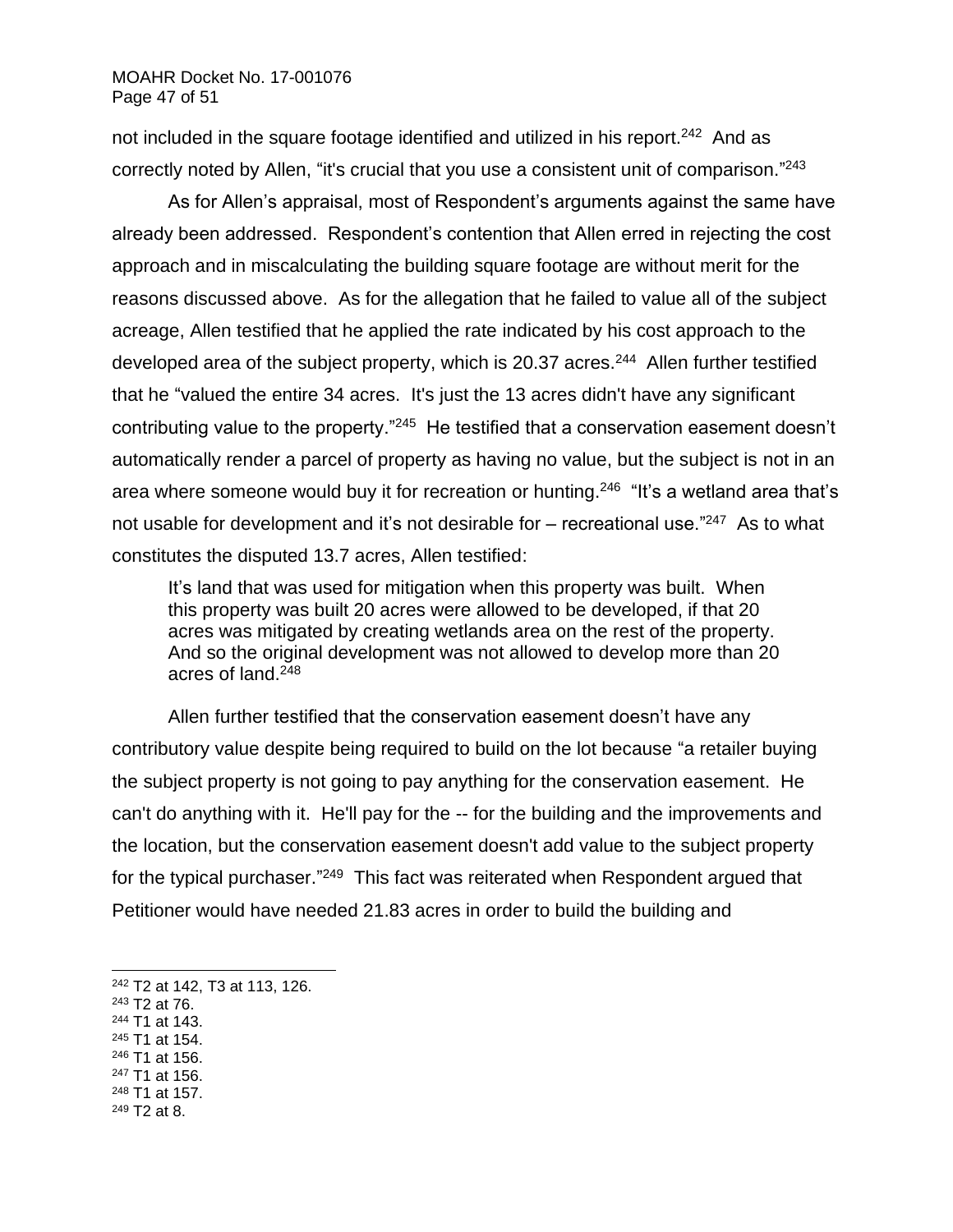### MOAHR Docket No. 17-001076 Page 48 of 51

improvements on the subject property so it would meet the 20% lot coverage area required by the Scio Township zoning ordinance,<sup>250</sup> and Allen noted that "we're valuing what exists, not – not what existed 15 years ago."<sup>251</sup> Asked to explain the 3.7+/- acres not included in the conservation easement, Allen testified that there's land around the drains that's not covered by the conservation easement that's not developable also."252 It was subsequently clarified that he was referencing natural drains, i.e., existing creeks and waterways.<sup>253</sup> Thereafter, Allen reiterated that he valued all 34 acres but didn't assign a positive value contribution to the 13 acres.<sup>254</sup> The Tribunal finds this testimony both credible and persuasive and it is satisfied that Allen's methodology is sound.

The Tribunal is further satisfied that Petitioner's improved comparables are sufficiently similar to the subject to properly be considered comparable. Petitioner's improved comparables 2, 4, and 7 sold closest to the December 31, 2016 valuation date. Comparables 3 and 7 were closest in size. Comparable 7 is most similar in arterial attributes. Comparables 3, 5, and 7 were the most similar in age/condition. Comparables 1 and 5 had the least overall adjustments.

Improved comparable 7 sold with a restrictive deed, but Allen's testimony established that the price was negotiated without the restriction, the restriction was very short-term, and the buyer was excluded from the restriction.<sup>255</sup> As for the out-of-state location, Allen testified that he utilized this property because "it was a Lowe's store, it sold close to the date of value, and was about the same size as the subject Lowe's store, and it was in a similar economic area."<sup>256</sup> Even assuming that this sale should be excluded or given less weight, the Tribunal is not persuaded that it would alter the final value determination, which also considered the income approach. The only issue raised by Respondent with respect to that approach was Allen's treatment of leasing commissions. Respondent argued that it made no sense to deduct five years' worth of leasing commissions in an approach where everything else is on a one-year basis.

- <sup>251</sup> T2 at 23.
- <sup>252</sup> T2 at 12-13.
- <sup>253</sup> T2 at 13.
- <sup>254</sup> T2 at 14.
- <sup>255</sup> T1 at 110.
- <sup>256</sup> T2 at 46.

<sup>250</sup> T2 at 21-22.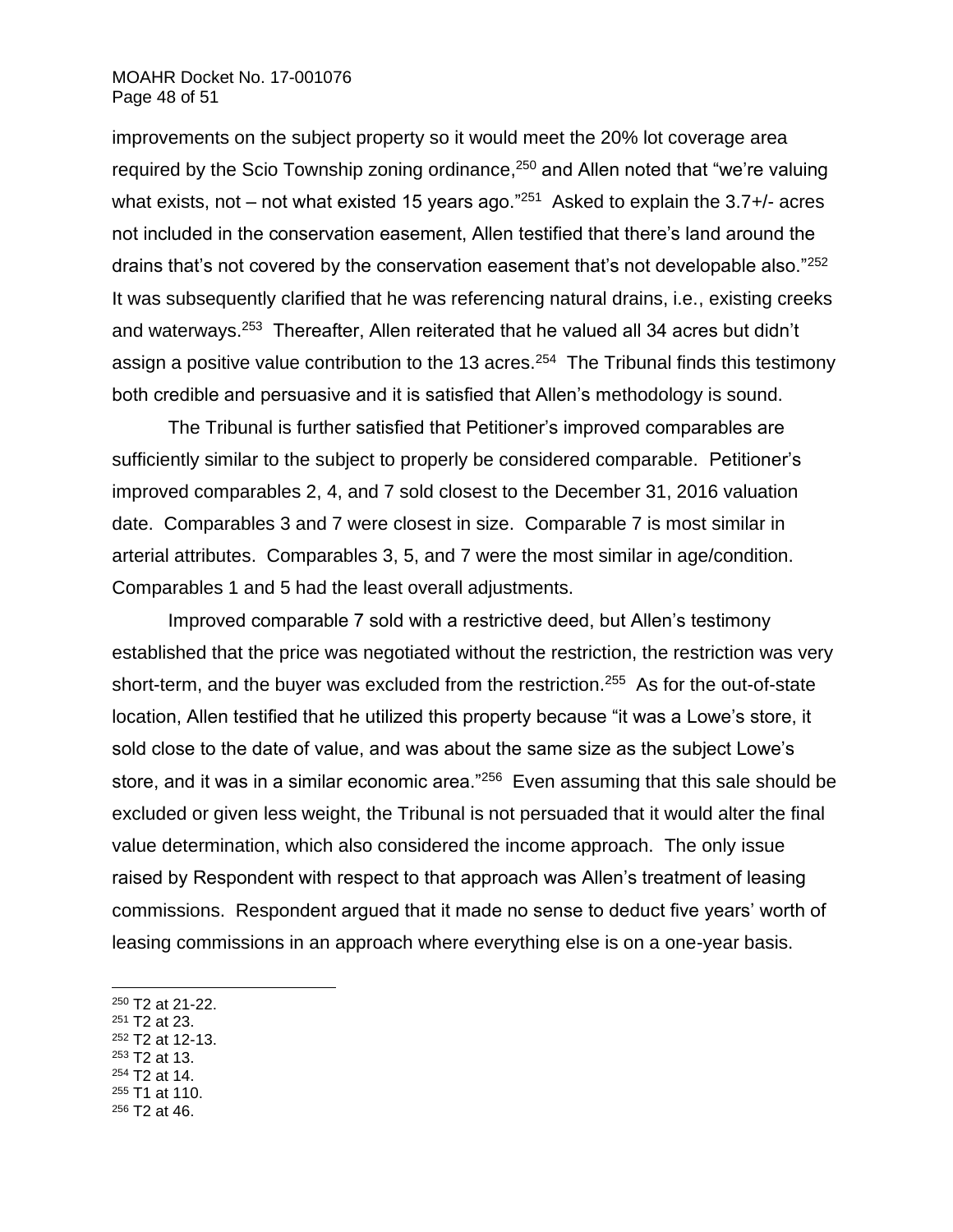Allen testified, however, that this is "the full commission that a broker would be owed upon signing the lease, and you would have to pay that when the lease is signed. You can't pay it over five years."<sup>257</sup> Allen further testified that there is a different methodology when treating the commission as an annual expense, and that you would not simply deduct \$43,920 from the \$6,077,049 net operating income:

You take the five -- if you're going to treat the leasing commission as an annual expense, you would take the 43,000 off the 577 and then you'd capitalize the net income after leasing commission, and that's how some appraisers do it. And if that would have been done here, it would be a \$5.6 million value instead of a \$6 million value.<sup>258</sup>

Given that Respondent failed to produce any testimony or evidence establishing that Allen's methodology is erroneous outside of Heinowski's testimony that he did not agree with deducting five years of leasing commissions in one year "because it's not realistic to the separate contract the broker has with the agency,"<sup>259</sup> the Tribunal cannot conclude that the indicated value is not supported. And though the data for this approach is admittedly more limited than that available for the sales comparison approach, Allen testified that "it is helpful to have more than one approach," and that "the approaches are checks and balances against each other." $^{260}$ 

After careful consideration of the testimony and evidence presented in this matter, the Tribunal independently finds, that the subject property is assessed in excess of 50% of its true cash value. The subject property's TCV, SEV, and TV for the tax year at issue are as stated in the Introduction section above.

# JUDGMENT

IT IS ORDERED that the property's state equalized and taxable values for the tax year at issue are MODIFIED as set forth in the Introduction section of this Final Opinion and Judgment.

IT IS FURTHER ORDERED that the officer charged with maintaining the assessment rolls for the tax years at issue shall correct or cause the assessment rolls to be corrected to reflect the property's true cash and taxable values as finally shown in

<sup>260</sup> T2 at 94.

<sup>257</sup> T2 at 104.

<sup>258</sup> T2 at 107.

<sup>259</sup> T3 at 120.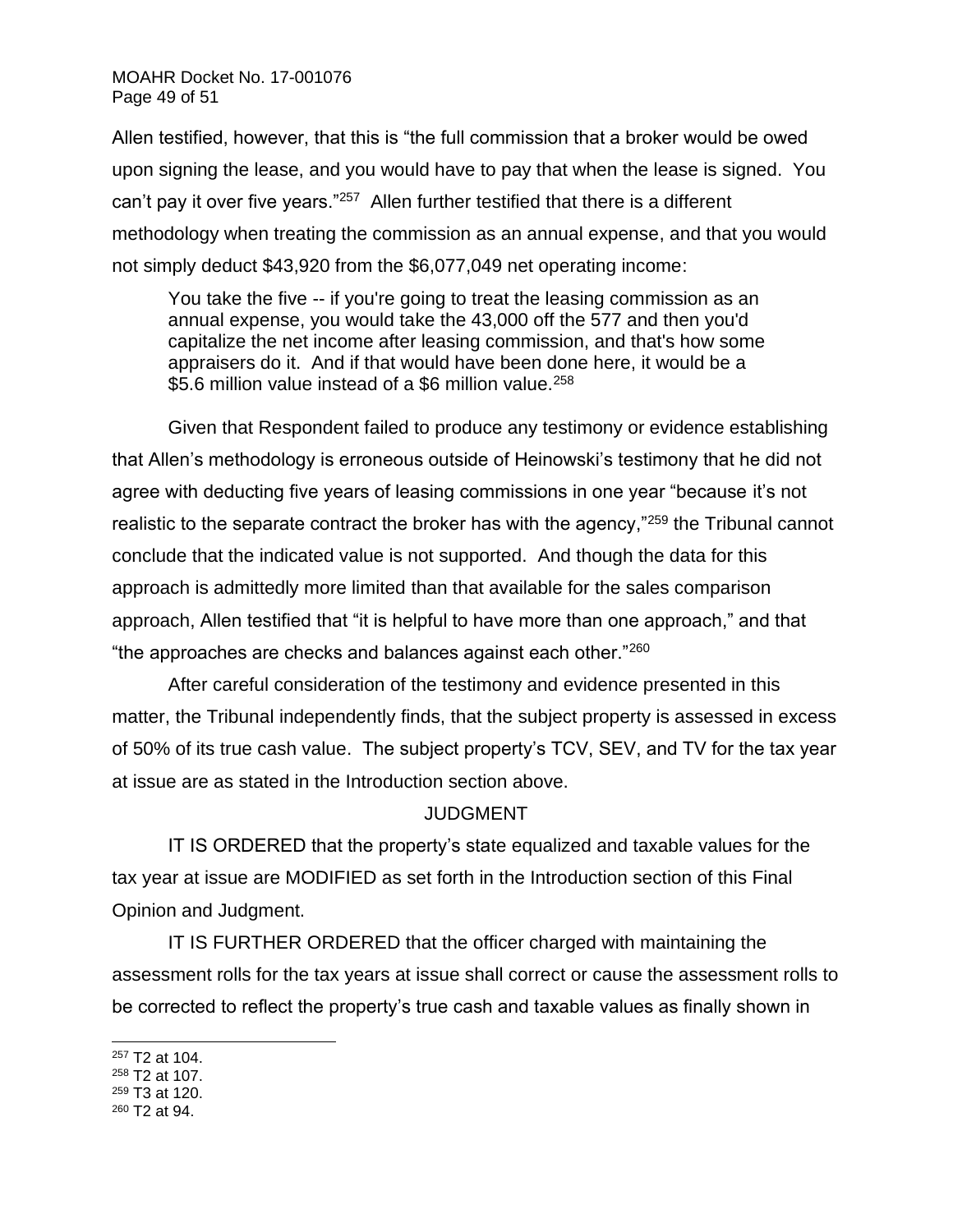MOAHR Docket No. 17-001076 Page 50 of 51

this Final Opinion and Judgment within 20 days of the entry of the Final Opinion and Judgment, subject to the processes of equalization. See MCL 205.755. To the extent that the final level of assessment for a given year has not yet been determined and published, the assessment rolls shall be corrected once the final level is published or becomes known.

IT IS FURTHER ORDERED that the officer charged with collecting or refunding the affected taxes shall collect taxes and any applicable interest or issue a refund within 28 days of entry of this Final Opinion and Judgment. If a refund is warranted, it shall include a proportionate share of any property tax administration fees paid and penalty and interest paid on delinquent taxes. The refund shall also separately indicate the amount of the taxes, fees, penalties, and interest being refunded. A sum determined by the Tribunal to have been unlawfully paid shall bear interest from the date of payment to the date of judgment, and the judgment shall bear interest to the date of its payment. A sum determined by the Tribunal to have been underpaid shall not bear interest for any time period prior to 28 days after the issuance of this Final Opinion and Judgment. Pursuant to MCL 205.737, interest shall accrue (i) after December 31, 2009, at the rate of 1.23% for calendar year 2010, (ii) after December 31, 2010, at the rate of 1.12% for calendar year 2011, (iii) after December 31, 2011, through June 30, 2012, at the rate of 1.09%, (iv) after June 30, 2012, through June 30, 2016, at the rate of 4.25%, (v) after June 30, 2016, through December 31, 2016, at the rate of 4.40%, (vi) after December 31, 2016, through June 30, 2017, at the rate of 4.50%, (vii) after June 30, 2017, through December 31, 2017, at the rate of 4.70%, (viii) after December 31, 2017, through June 30, 2018, at the rate of 5.15%, (ix) after June 30, 2018, through December 31, 2018, at the rate of 5.41%, and (x) after December 31, 2018 through June 30, 2019, at the rate of 5.9%, and (xi) after June 30, 2019 through December 31, 2019, at the rate of 6.39%.

This Final Opinion and Judgment resolves all pending claims in this matter and closes this case.

# APPEAL RIGHTS

If you disagree with the final decision in this case, you may file a motion for reconsideration with the Tribunal or a claim of appeal with the Michigan Court of Appeals.

A Motion for reconsideration must be filed with the required filing fee within 21 days from the date of entry of the final decision.<sup>261</sup> Because the final decision closes the case, the motion cannot be filed through the Tribunal's web-based e-filing system; it

<sup>261</sup> See TTR 261 and 257.